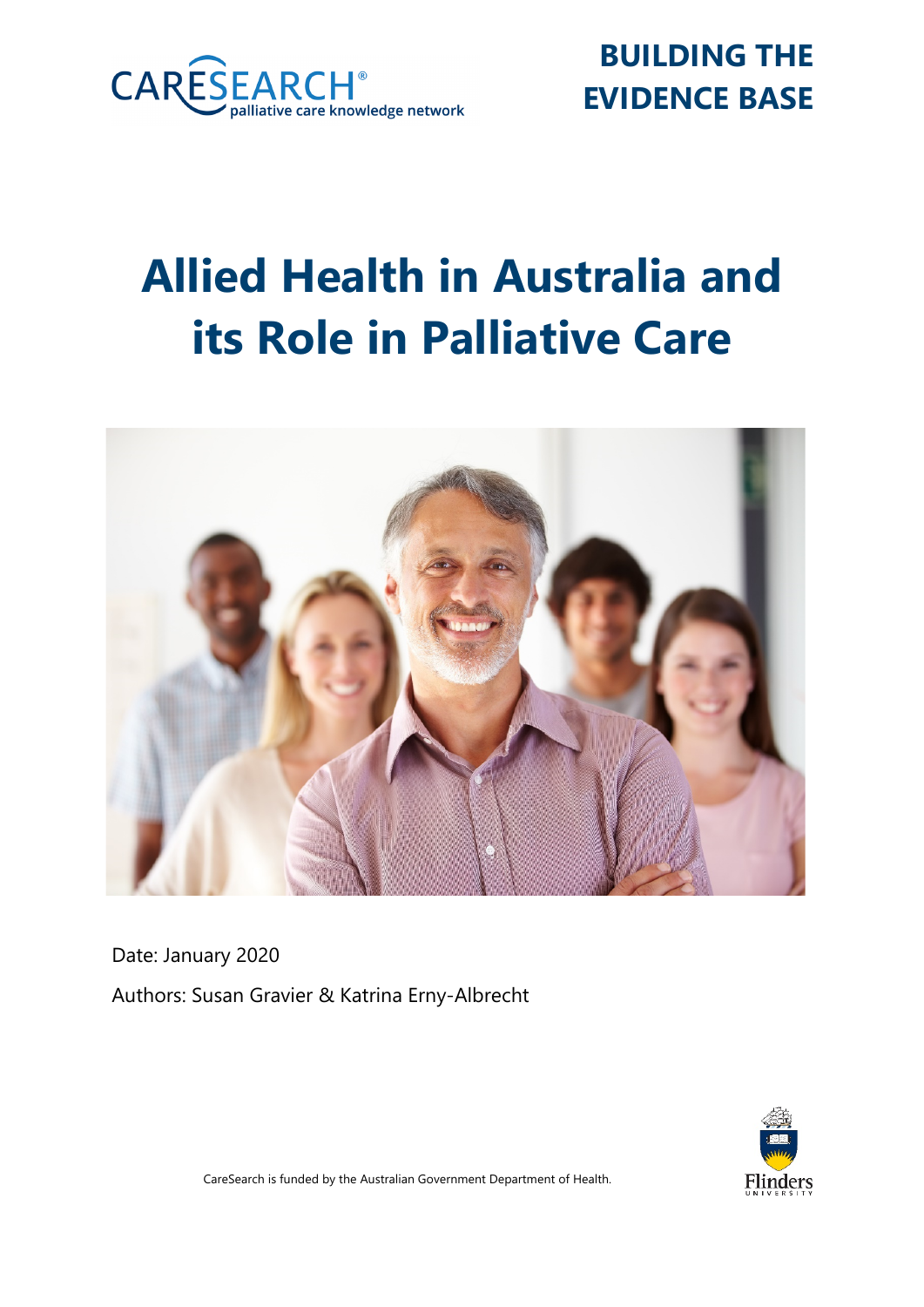Allied health in Australia and its role in palliative care.

© Flinders University Adelaide 2020

January 2020

**Acknowledgements**: The authors thank expert contributor, Professor Jennifer Tieman, for her advice and comments on the draft of this paper.

**Suggested Citation**: Gravier S, Erny-Albrecht K. Allied health in Australia and its role in palliative care. Adelaide: CareSearch; 2020.

CareSearch is funded by the Australian Government Department of Health.

The information contained in this report is based on sources believed to be reliable. CareSearch at Flinders University, together with its members and employees, gives no guarantee that the said sources are correct, and accepts no responsibility for any resultant errors contained herein and any damage or loss, howsoever caused, suffered by any individual or corporation. The findings and opinions in this report are based on research undertaken by CareSearch as independent consultants and do not purport to be those of the Australian Department of Health.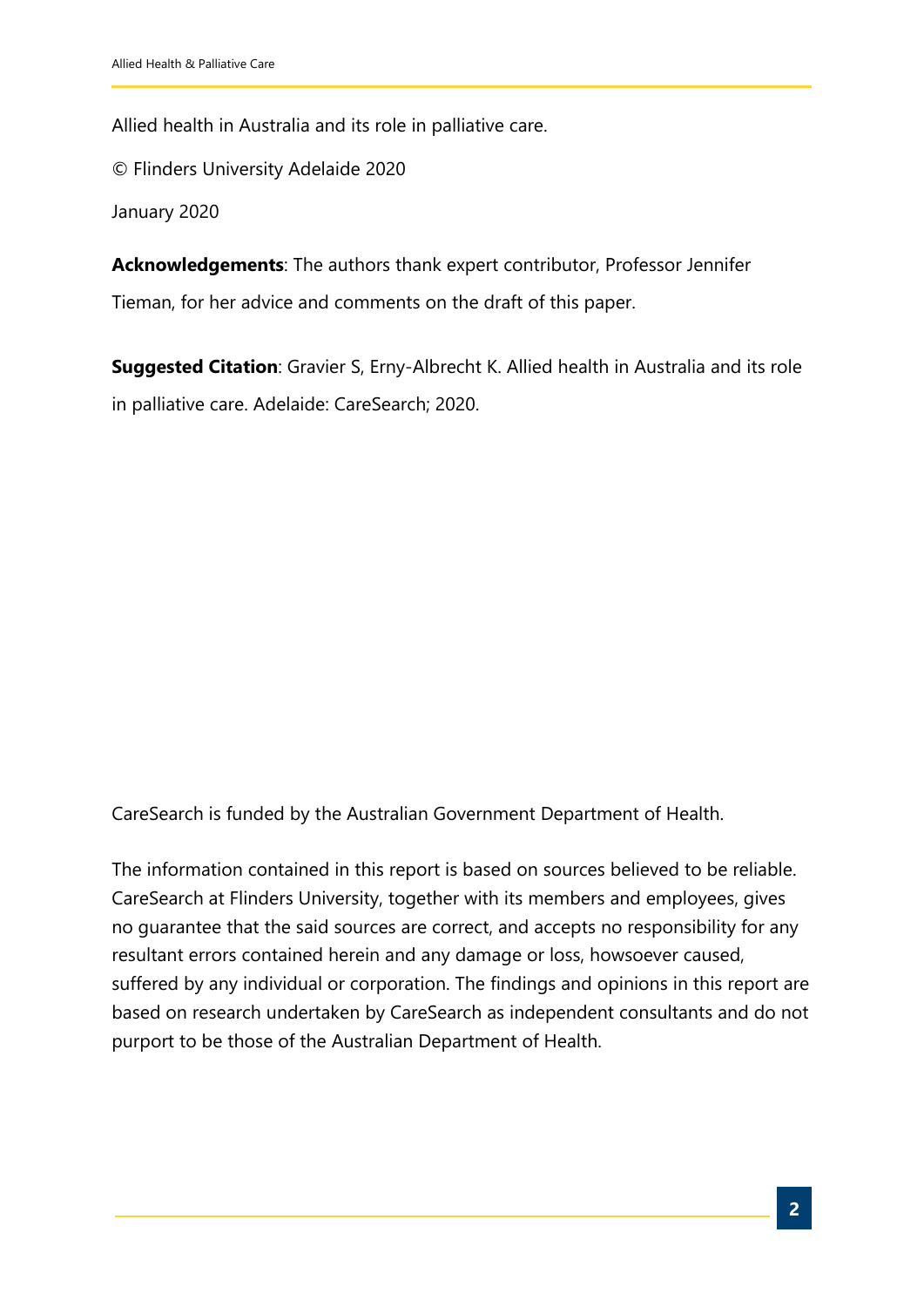## **Contents**

| 1.4.1 Supporting allied health knowledge and translation of evidence  18       |     |
|--------------------------------------------------------------------------------|-----|
|                                                                                |     |
|                                                                                |     |
|                                                                                |     |
|                                                                                |     |
|                                                                                |     |
|                                                                                |     |
|                                                                                |     |
|                                                                                |     |
|                                                                                |     |
| 1.13.4 Allied health palliative care support groups/special interest groups 45 |     |
|                                                                                |     |
|                                                                                | .48 |
|                                                                                | .49 |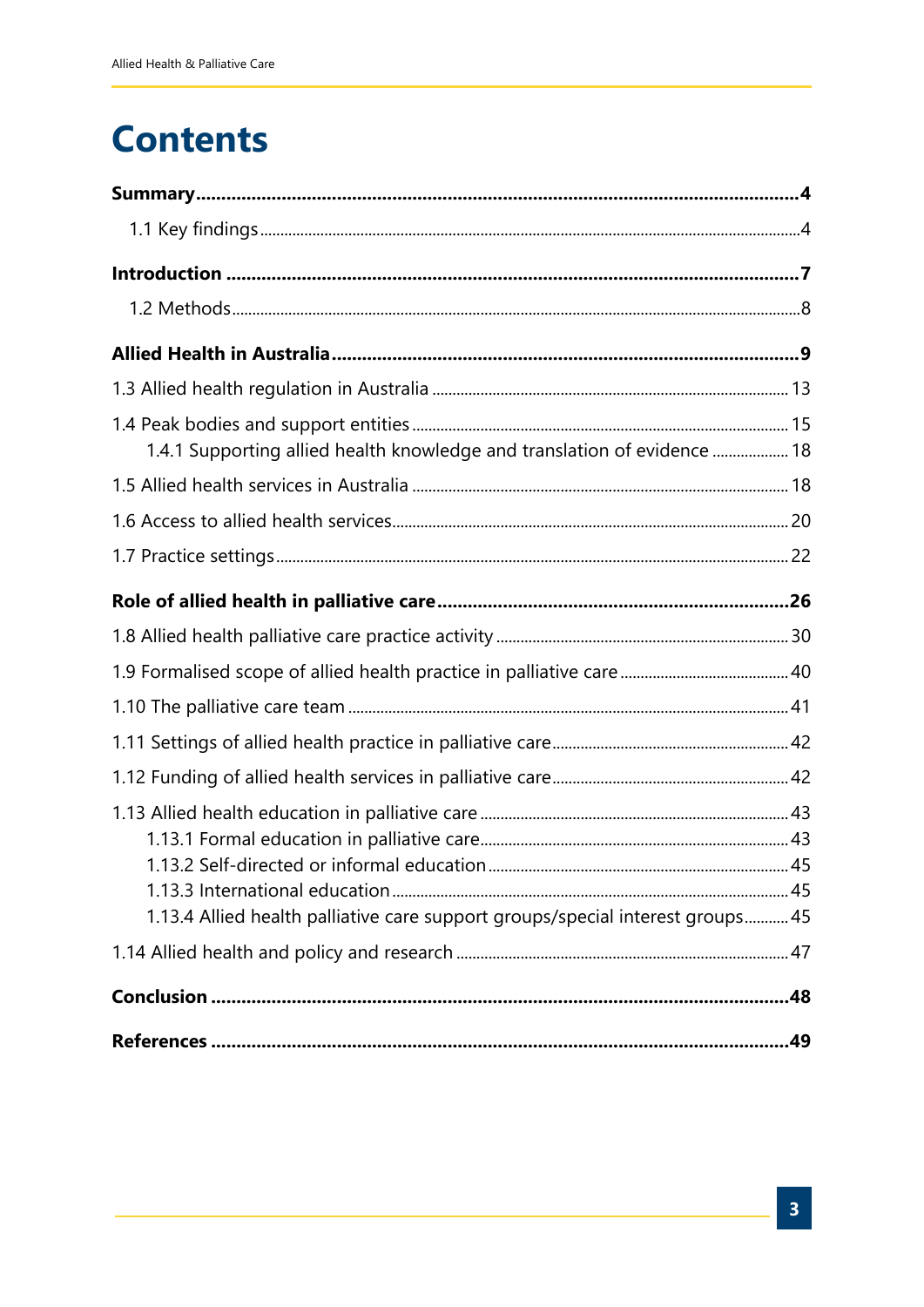## <span id="page-3-0"></span>**Summary**

As the Australian population ages and the prevalence of chronic, sometimes lifelimiting diseases increases, so to does the demand for palliative care with its emphasis on quality of life. Allied health (AH) professionals are expected to have a key role in meeting this demand. Representing more than a quarter of the Australian health workforce and delivering approximately 200 million health services annually, allied health is an important and major contributor to the Australian system of care.

This review aimed to understand the context of allied health practice in the Australian setting and hence how they might be supported to increasingly engage with palliative care.

## <span id="page-3-1"></span>1.1 Key findings

In general, important considerations when engaging with allied health include:

- With little or no consensus on member disciplines, utility of the term 'allied health' in discussions of care provision is uncertain and potentially hinders useful data collection
- Being representative of one quarter of the Australian health workforce, allied health collectively have the potential for a strong voice in healthcare policy
- Individual professions are well represented by independent peak bodies and these represent major opportunities to engage with large numbers of allied health professionals
- Collective peak bodies vary in terms of included member disciplines but are also active contributors and promoters of service and skills development
- Access to subsidised allied health services for people with palliative care needs is often limited to hospitals or GP referral via the Chronic Disease Management (CDM) program funded under the Medicare benefits Schedule (MBS)
- AH professionals engage in core activities related to their area of expertise as well as a broad range of overlapping peripheral activities
- Access to allied health practitioners is more limited in regional and rural areas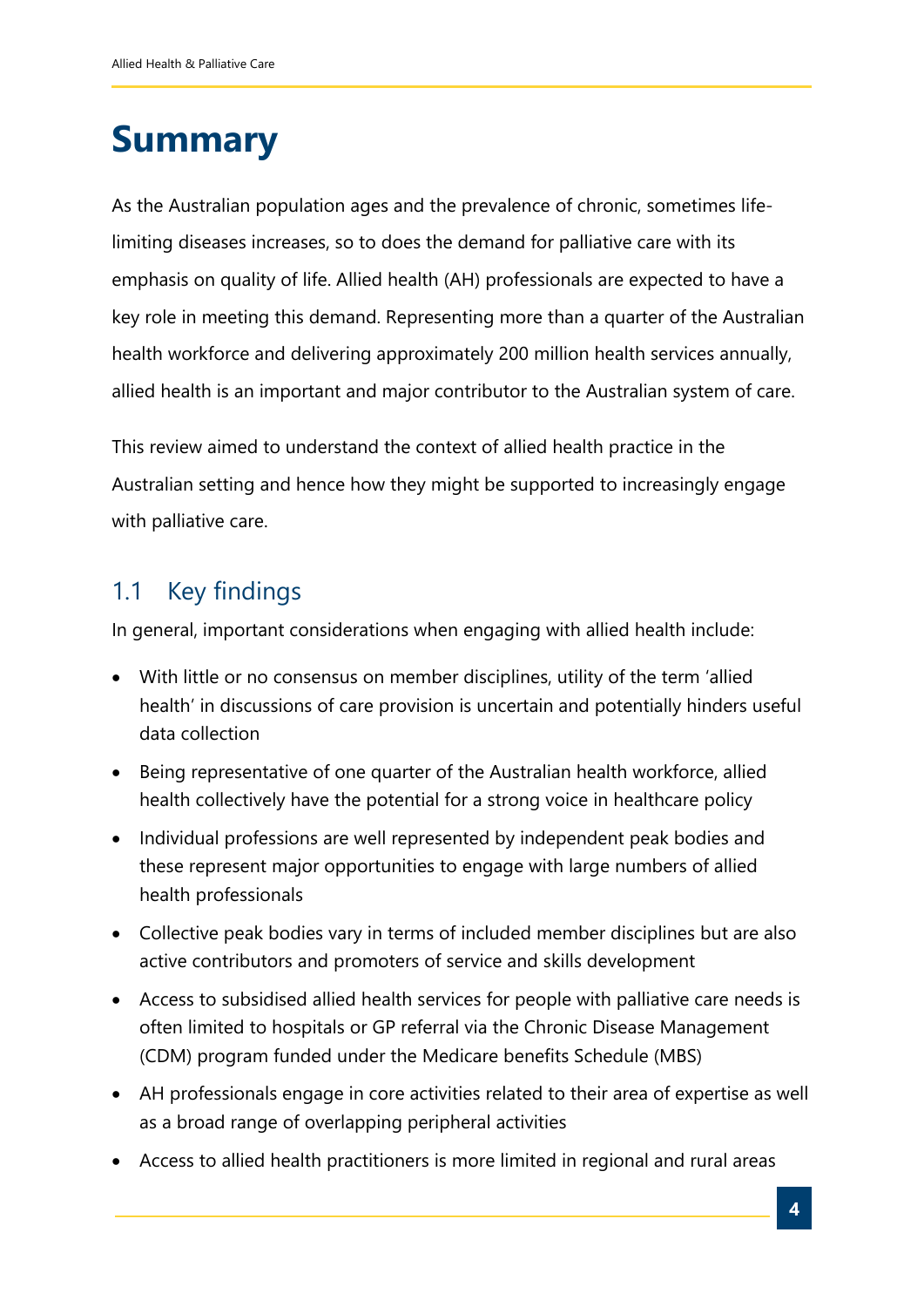- Allied health is a minor workforce component in residential aged care; estimated 5% in 2016
- Allied Health Assistants are a major component of allied health in residential aged care
- Data is lacking for allied health services not subsidised through Medicare or private health insurance.

Efforts to support allied health in palliative care are likely to be influenced by many factors including:

- Although the roles of allied health in palliative care are recognised in the Palliative Care Australia Service Development Guidelines, data on supply and demand is limited
- Allied health palliative care workforce is broad and may include but is not limited to art and music therapy, grief and bereavement counselling, occupational therapy, pastoral care work, pharmacy, physiotherapy, psychology, social work, speech pathology, and spiritual care practice
- Occupational therapy is the only allied health profession to have a position paper on palliative care
- In common with general practice, there are no MBS items specific to delivery of palliative care related services by allied health professionals in the community
- Although most residential aged care clients are approaching end of life, only 4% of allied health professionals working in aged care hold specialised qualifications in palliative care
- There are limited positions for allied health professionals within specialist palliative care
- Palliative care education in allied health is growing but remains limited and support for upskilling qualified professionals is needed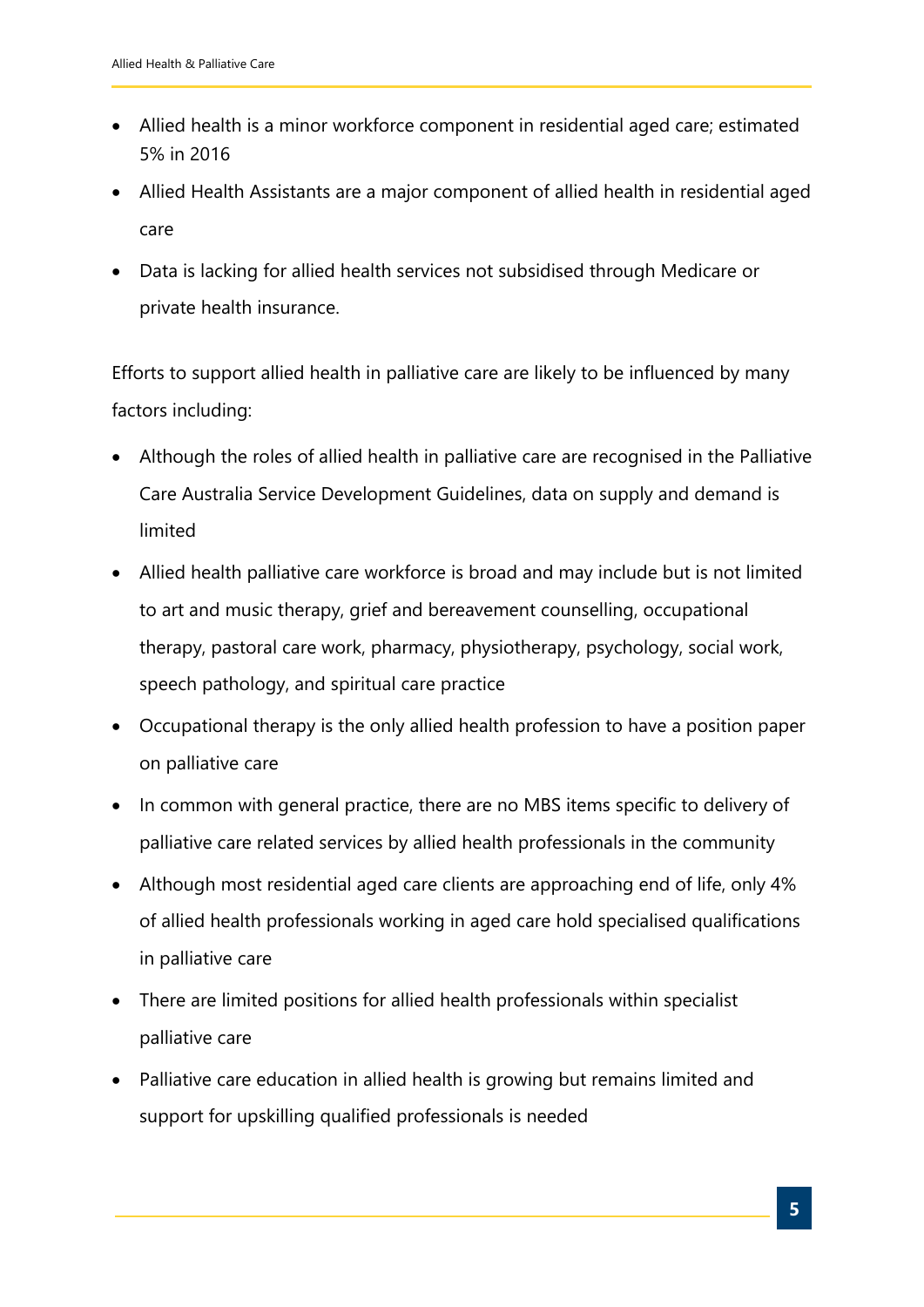Specialist areas of research are emerging and will inform palliative care practice. (e.g. bereavement practices, swallowing and routes of medication administration, breathlessness and functional decline).

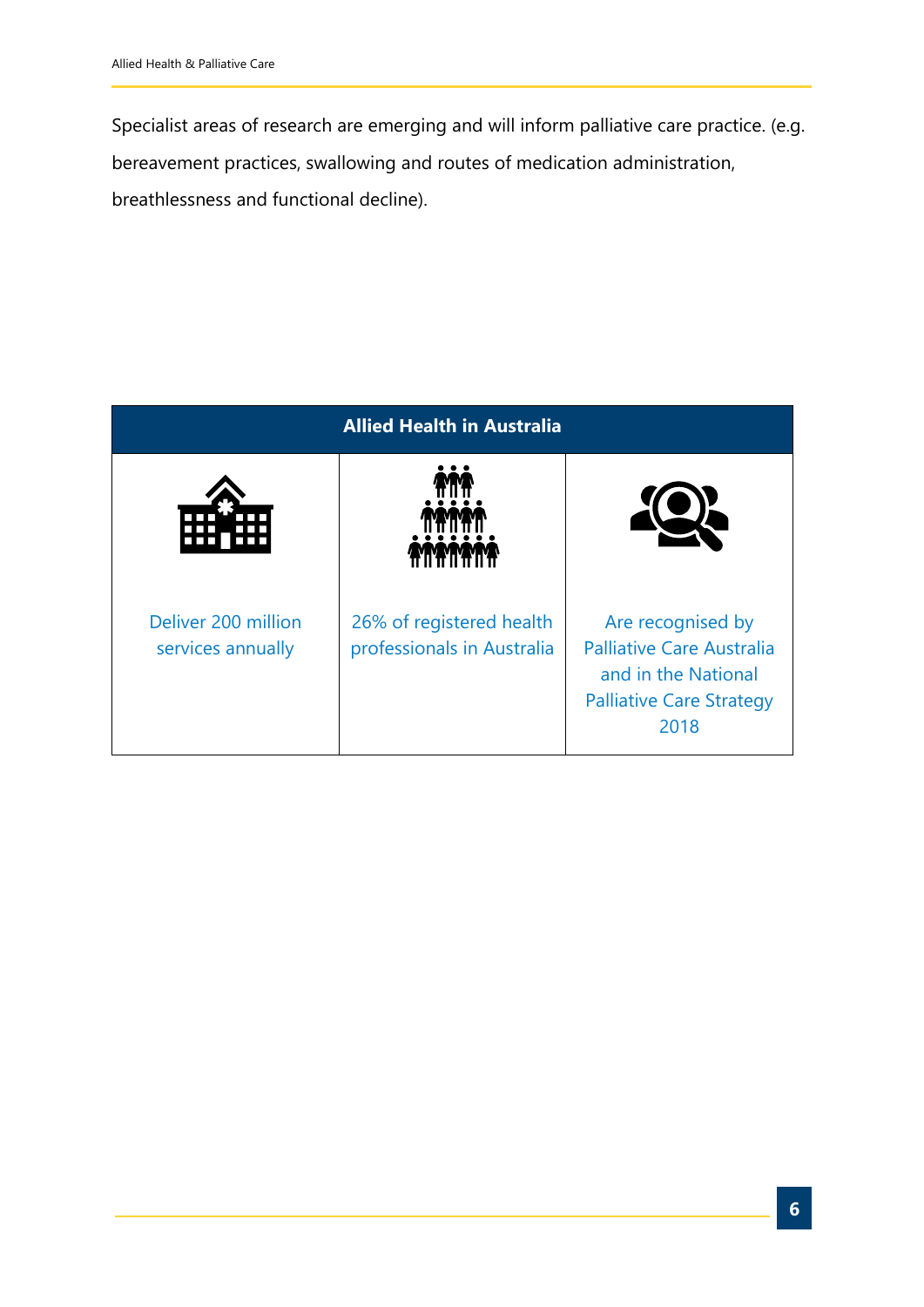## <span id="page-6-0"></span>**Introduction**

The following overview of allied health in Australia was developed to inform future engagement between CareSearch/palliAGED and the allied health sector in relation to supporting their role in palliative care services. In recognition of the diversity across allied health professions, this was considered an important step towards better understanding of the needs and roles of allied health professionals in providing palliative care and care for people approaching the end of their life.

Palliative care is defined as care that supports people with a life-limiting illness to live [their life as fully and comfortably as possible. The World Health Organization \(WHO\)](https://www.who.int/cancer/palliative/definition/en/)  definition of palliative care has been broadly adopted internationally as well as within Australia including the [Australian Government National Palliative Care Strategy 2018](https://www.health.gov.au/resources/publications/the-national-palliative-care-strategy-2018).

The Australian Institute of Health and Welfare notes an ageing population and an increase in the population of people living with chronic disease. [1,2] This means people are living longer with impaired function, and decreased ability to participate in everyday activities. [3,4] Information is not readily available on the number of people living with a life-limiting illness who might benefit from palliative care, but the demand for services is growing. [3-6]

The rate at which demand for palliative care services is growing has prompted concerns that specialist palliative care teams will not be able to satisfy future demand. [4-6] Not all people at the end of life have complex needs requiring specialist palliative care. Many people can be cared for by their usual doctor, family and others including allied health professionals. [5] However, suitable, and timely palliative care should be available to meet their needs. It is therefore becoming critical that palliative care becomes the remit of all health professionals including allied health. [6]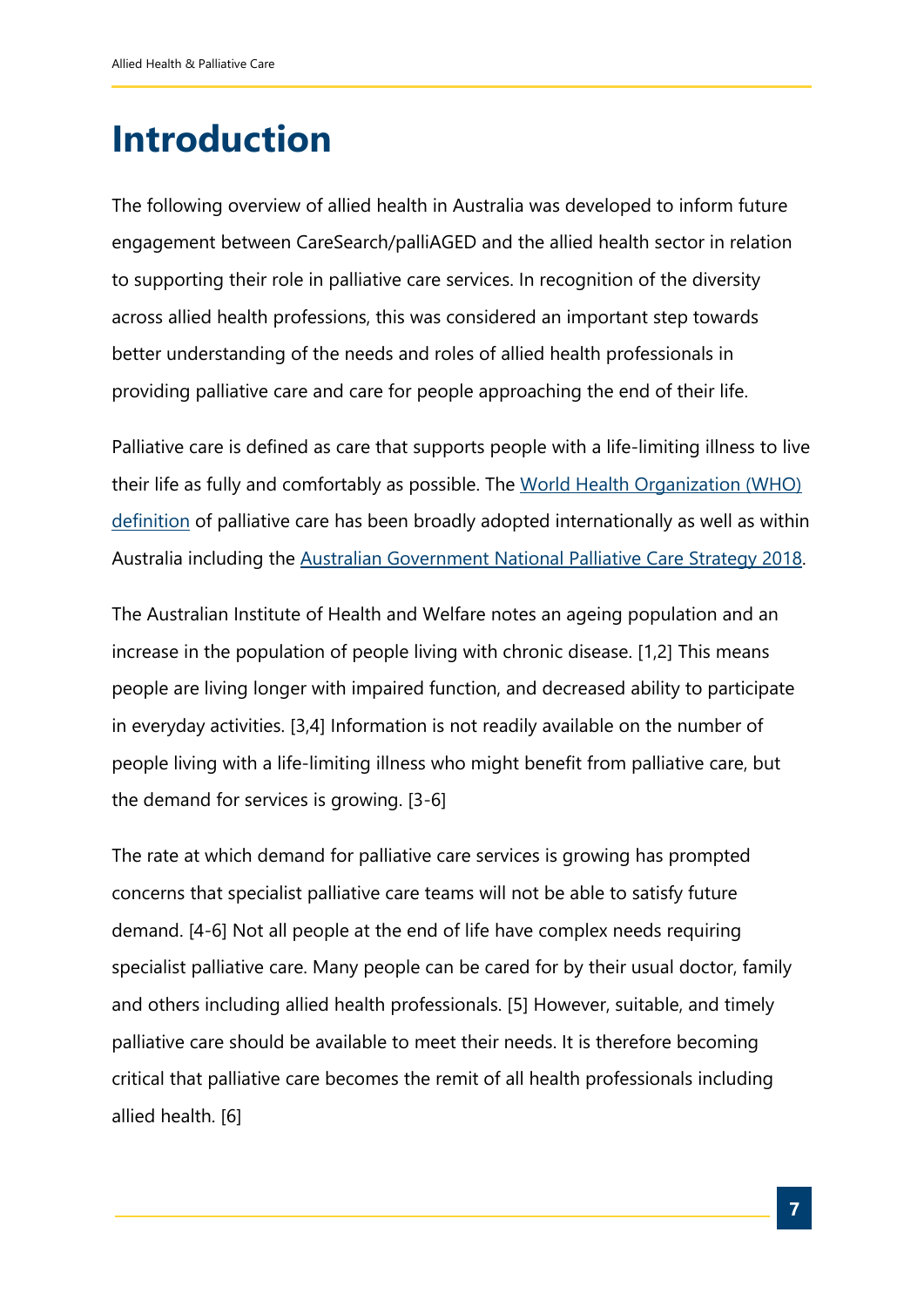The role of allied health in palliative care is recognised but still emerging. With little or no consensus on member professions it is difficult to capture the involvement and potential of these services in palliative care as a group.

**Aim**: By bringing together information on allied health in Australia and its role in palliative care, we aim to improve understanding of the current context and to identify relevant approaches to supporting future involvement. In the following, a broad overview of allied health in the Australian context is followed by more specific information on the role of allied health in the delivery of palliative care.

### <span id="page-7-0"></span>1.2 Methods

The primary aim of this report was to provide insights into the current role of allied health in the Australian context. A horizon scan of available literature and resources was undertaken. To identify grey literature resources, keyword scans of Google and the CareSearch section were conducted with a check of all references of relevant articles. Based on the palliAGED evidence protocol, the PubMed database was also searched for the period 2013-2018 using keywords relevant to the specific question. Search terms used were 'allied health', 'art therap\*', 'counsell\*', 'dietician', 'dietitian', 'dietetics', 'music therap\*', 'nutrition\*', 'occupational therap\*', 'paramedic\*', 'pharmacist\*', 'physiotherap\*', 'psychology', 'psychologist', 'social work\*', 'speech therap\*', 'speech patholog\*', 'speech-language', 'palliative care', 'terminally ill', 'death', 'palliat\*', 'hospice\*', 'terminal care', 'advanced disease', 'rehabilitation', 'functional decline'.

Professional experience of the main author (qualified physiotherapist) was invaluable with respect to identifying information sources, specific organisations, and practicerelated knowledge. Familiarity with the allied health professions, peak bodies, regulatory bodies, and settings of care within Australia also supported sourcing of relevant data.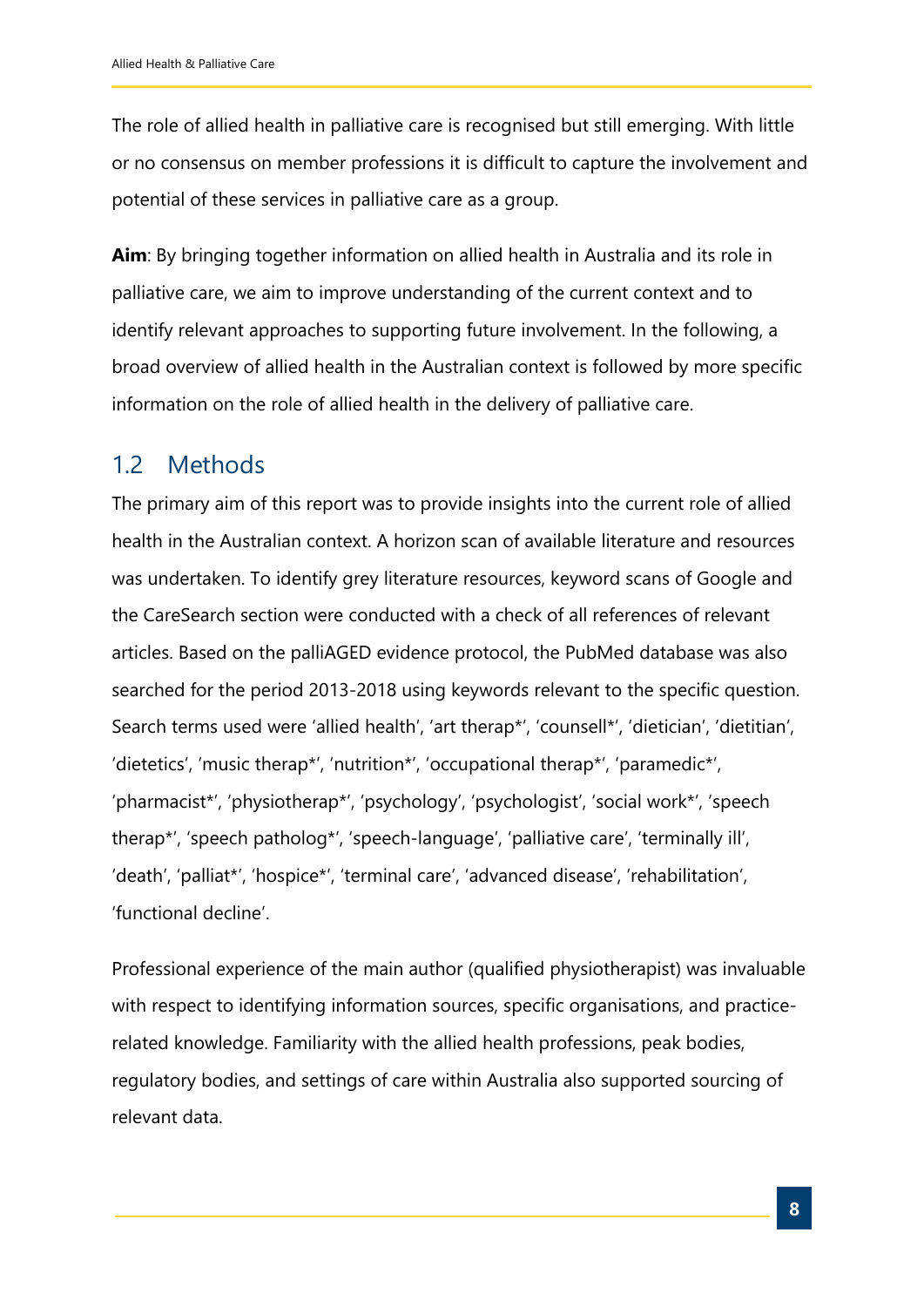## <span id="page-8-0"></span>**Allied Health in Australia**

Allied health is a relatively new term and, nationally or internationally, there is still no universally accepted definition. [7-11] Allied health describes a group which comprises health professions that are not medicine, nursing, dentistry, or Aboriginal health workers<sup>[1](#page-8-1)</sup>. [8-10,12-15] Another description of allied health is as partners, or allies, to the doctors and nurses in a healthcare team. [8,14] The term allied health is also explained in terms of the inter-disciplinary relationship and the multidisciplinary, collaborative approach in the provision of care to their clients and the communities they serve, sometimes summed up as 'an inter-professional alliance or alignment'. [13,14,16-18]

Allied health professionals or practitioners (AHPs) have a university qualification and expertise in preventing, diagnosing and treating a range of health conditions and illnesses. Often working within a multidisciplinary health team, they provide specialised support for different patient needs affecting physical, sensory, psychological, cognitive, social, emotional, and cultural wellbeing of their clients. [8,10,12,14,16-18]

These professions provide direct patient or therapy services, diagnostic or technical services and education. [9,19] Allied health contributes across acute, subacute, and primary care sectors from diagnosis to direct provision of specialist treatment and rehabilitation services and including health promotion and community development work. [9,11,12] However, there is not at present a comprehensive national source of allied health workforce data. This has implications for current and future health workforce planning and policy development for the health sector. [20]

<span id="page-8-1"></span> $1$  However, Aboriginal health workers and Aboriginal and Torres Strait Islander Health Practitioners are considered eligible allied health providers in the Medicare Chronic Disease Management (CDM) scheme.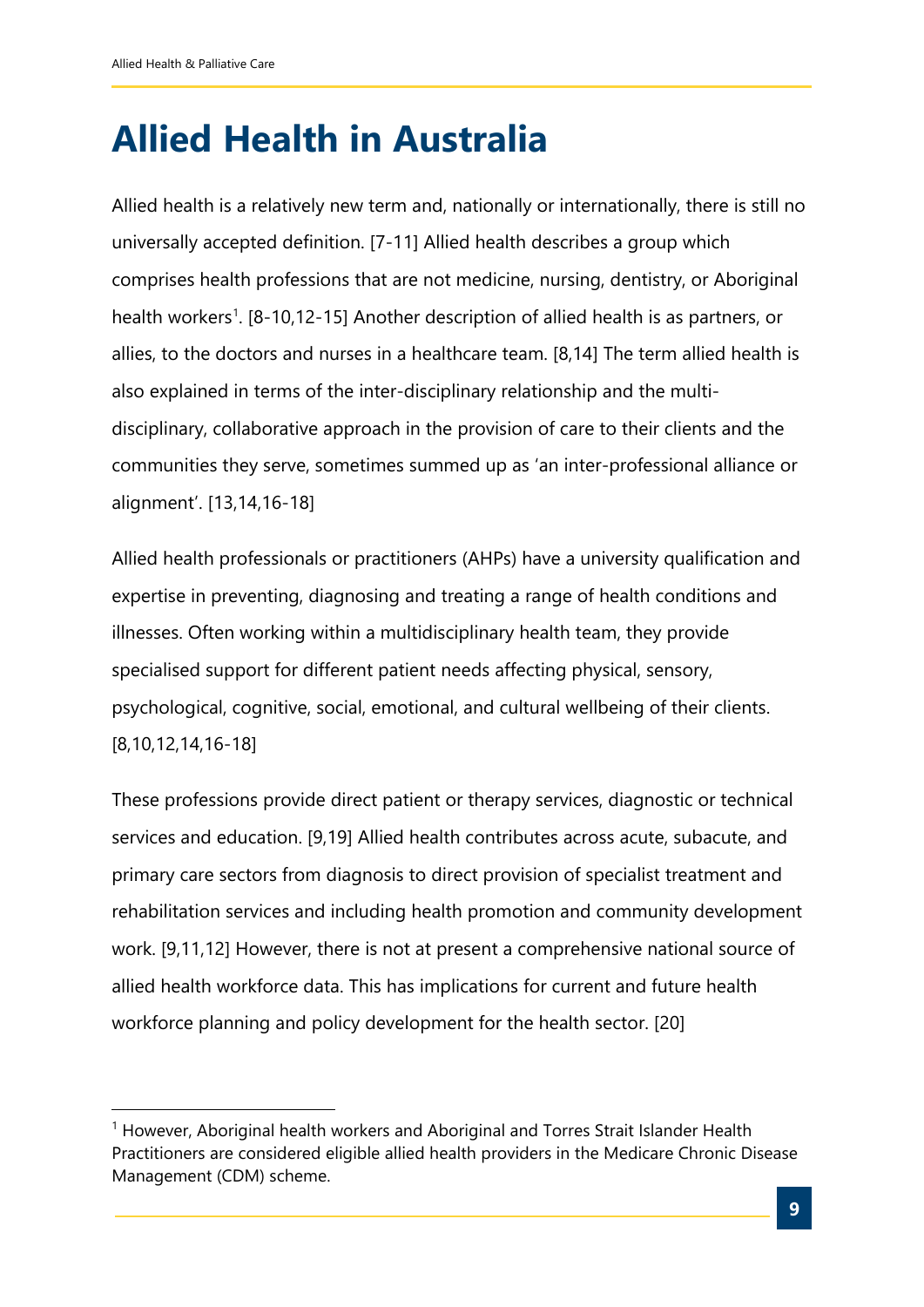The allied health workforce is extremely diverse with significant variation across and within professions with complex and interrelated roles, responsibilities, skills, and scopes of practice. [9,13,19,21] Allied health is usually described by discipline lists and/or tasks, which can vary between countries, government bodies, industry, healthcare settings, and training institutions. [8,9] The types of activities undertaken by common allied health disciplines often overlap but each has a specific core focus related to expertise in treatment, assessment, diagnosis, or counselling as shown in [Table 1.](#page-9-0)

<span id="page-9-0"></span>**Table 1 Activities commonly undertaken by selected allied health disciplines, adapted from [9]**

| <b>Discipline</b>                 | <b>Treatment</b><br>Therapy | Assessment | Diagnosis  | Counselling | Education  | Preparation/<br>prescription | Organisation |
|-----------------------------------|-----------------------------|------------|------------|-------------|------------|------------------------------|--------------|
| <b>Dietetics and</b><br>nutrition | Core                        | Peripheral |            | Peripheral  | Peripheral |                              | Peripheral   |
| <b>Occupational</b><br>therapy    | Core                        | Peripheral |            | Peripheral  | Peripheral | Peripheral                   | Peripheral   |
| <b>Pharmacy</b>                   |                             |            |            | Peripheral  | Core       | Core                         | Peripheral   |
| <b>Physiotherapy</b>              | Core                        | Peripheral | Peripheral | Peripheral  | Peripheral | Peripheral                   | Peripheral   |
| <b>Psychology</b>                 | Core                        | Peripheral | Peripheral | Peripheral  |            |                              |              |
| <b>Speech pathology</b>           | Core                        | Peripheral | Peripheral | Peripheral  | Peripheral |                              |              |
| <b>Social work</b>                |                             | Peripheral |            | Core        | Peripheral |                              | Core         |

In [Table 2,](#page-10-0) the allied health professions recognised by 1) Allied Health Professions Australia (AHPA), 2) Australian Health Practitioner Regulation Agency (AHPRA), 3) Palliative Care Australia (PCA) Service Development Guidelines 4) Commonwealth workforce policy documents, and 5) in international literature are juxtaposed to demonstrate the variation in recognised allied health professions.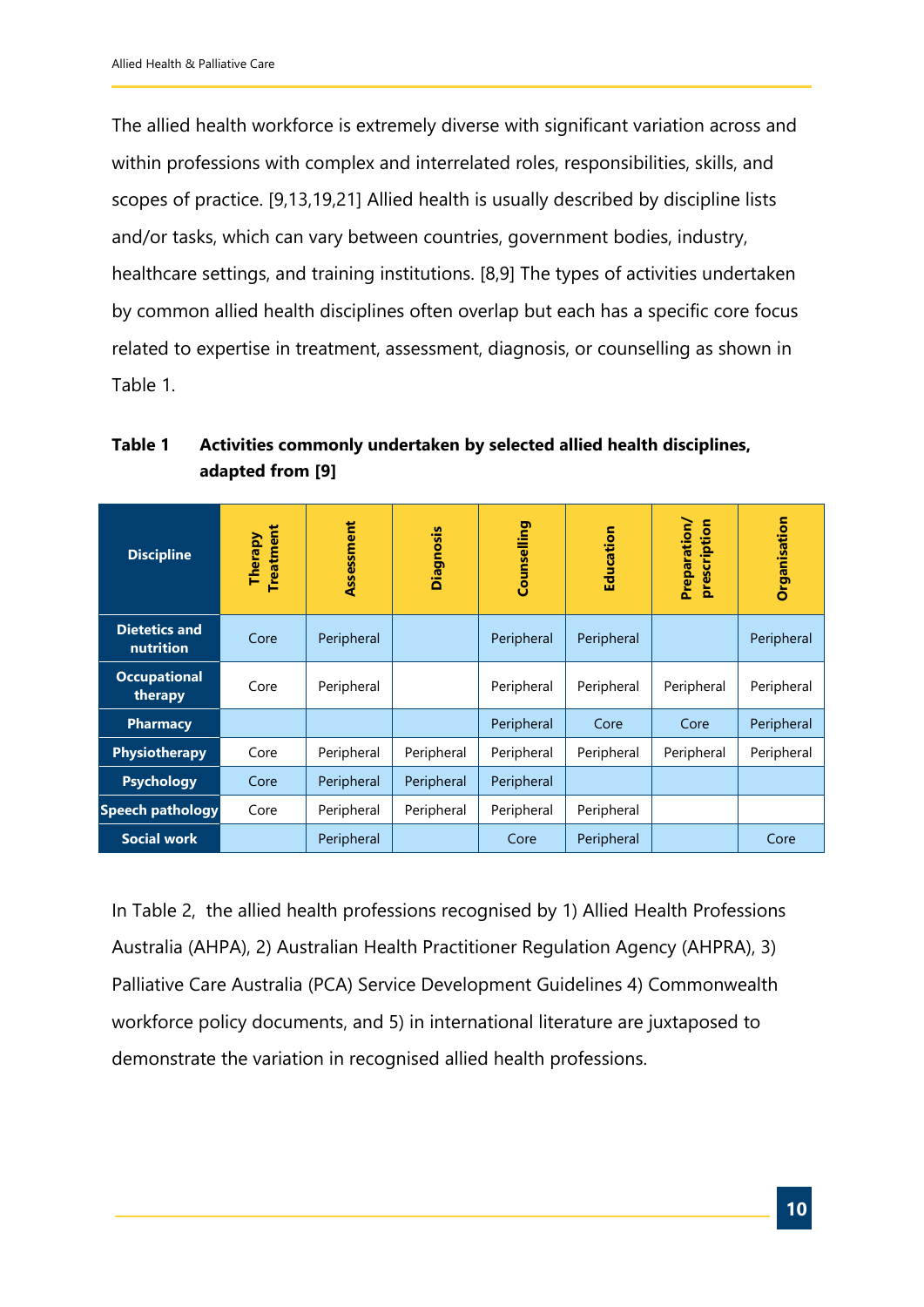From this it is apparent that the list of allied health professions registered under the National Registration and Accreditation Scheme (NRAS) for health practitioners and maintained by the AHPRA is more restrictive than those considered in the

Commonwealth's health workforce policy planning report. [7,22] Comparison with professions listed by Medicare Benefits Schedule (MBS) for Chronic Disease Management Plans or in international literature further illustrates wide variation across settings. [23]

This approach has been criticised for its focus on 'who's in and who's out' with an alternative grouping based on activity being proposed [24] as follows:

- therapy
- diagnostic and technical/manufacturing,
- scientific
- complementary services.

<span id="page-10-0"></span>Unfortunately, few details are available about this proposed grouping or its application.

| Table 2 | <b>Comparison of recognised or included allied health disciplines</b> |
|---------|-----------------------------------------------------------------------|
|         | across selected organisations                                         |

| <b>Allied health disciplines</b>                                         | members<br><b>AHPA</b> | AHPRA<br>(NRAS) | AIHW<br>[11,25] | Management<br>Chronic<br><b>Disease</b><br><b>MBS</b> | <b>PCA</b><br>$\Xi$ | <b>CHWPP</b><br>Ε | International<br>literature |
|--------------------------------------------------------------------------|------------------------|-----------------|-----------------|-------------------------------------------------------|---------------------|-------------------|-----------------------------|
| <b>Aboriginal &amp; Torres Strait</b><br><b>Islander health practice</b> | $\circ$                |                 |                 |                                                       | Ο                   |                   | $\circ$                     |
| <b>Art therapy</b>                                                       |                        | $\circ$         | $\circ$         | $\circ$                                               |                     | $\circ$           | O                           |
| <b>Audiology</b>                                                         |                        | $\circ$         | $\circ$         | $\bullet$                                             | $\circ$             |                   |                             |
| <b>Bereavement counselling</b>                                           | $\circ$                | $\circ$         | $\circ$         | $\circ$                                               |                     | $\circ$           | Ο                           |
| <b>Chinese medicine</b>                                                  | $\circ$                |                 | $\bullet$       | $\circ$                                               | $\circ$             |                   | $\circ$                     |
| <b>Chiropractic</b>                                                      |                        |                 |                 |                                                       | $\circ$             |                   | O                           |
| <b>Counselling</b>                                                       | $\circ$                | $\circ$         | $\circ$         | $\circ$                                               |                     |                   | $\circ$                     |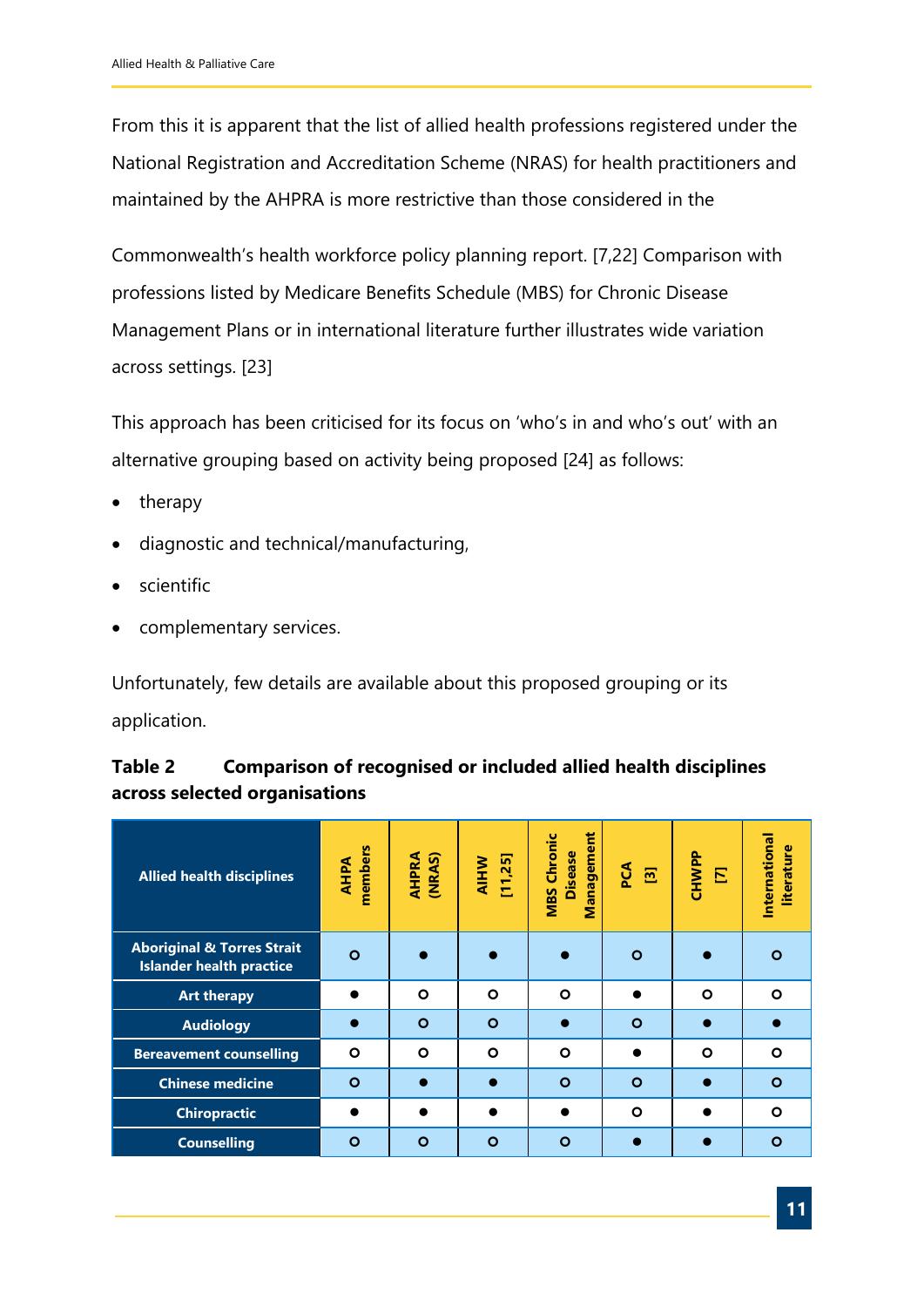| <b>Allied health disciplines</b>   | members<br><b>AHPA</b> | AHPRA (NRAS) | AIHW<br>[11,25] | Management<br><b>MBS Chronic</b><br><b>Disease</b> | PCA<br>$\Xi$ | <b>CHWPP</b><br>$\mathbf E$ | <b>International</b><br>literature |
|------------------------------------|------------------------|--------------|-----------------|----------------------------------------------------|--------------|-----------------------------|------------------------------------|
| <b>Dental practitioners</b>        | $\circ$                | $\circ$      | $\bullet$       | O                                                  | $\circ$      | $\circ$                     | $\circ$                            |
| <b>Diabetes education</b>          | $\circ$                | $\circ$      | $\mathbf{o}$    | $\bullet$                                          | $\circ$      | $\circ$                     | $\circ$                            |
| <b>Dietetics</b>                   | $\bullet$              | O            | $\circ$         | $\bullet$                                          | $\bullet$    | $\bullet$                   | $\bullet$                          |
| <b>Exercise physiology</b>         | $\bullet$              | $\circ$      | $\circ$         | $\bullet$                                          | $\circ$      | $\bullet$                   | $\circ$                            |
| <b>Genetic counselling</b>         | $\bullet$              | $\circ$      | $\circ$         | $\circ$                                            | $\circ$      | $\bullet$                   | $\circ$                            |
| <b>Medical radiation practice</b>  | $\bullet$              | $\bullet$    | $\bullet$       | $\circ$                                            | $\circ$      | $\bullet$                   | $\bullet$                          |
| <b>Mental health work</b>          | $\circ$                | $\circ$      | $\circ$         | $\bullet$                                          | O            | $\circ$                     | $\circ$                            |
| <b>Music therapy</b>               | $\bullet$              | $\circ$      | $\mathbf{o}$    | $\circ$                                            | $\bullet$    | $\bullet$                   | $\circ$                            |
| <b>Nutrition</b>                   | $\circ$                | O            | $\circ$         | $\circ$                                            | O            | $\bullet$                   | O                                  |
| <b>Occupational therapy</b>        | $\bullet$              | $\bullet$    | $\bullet$       | $\bullet$                                          | $\bullet$    | $\bullet$                   | $\bullet$                          |
| <b>Optometry</b>                   | $\bullet$              | $\bullet$    | $\bullet$       | $\circ$                                            | O            | $\bullet$                   | $\circ$                            |
| <b>Oral health</b>                 | $\circ$                | $\circ$      | $\bullet$       | $\circ$                                            | $\circ$      | $\circ$                     | $\circ$                            |
| <b>Orthoptics</b>                  | $\bullet$              | $\circ$      | $\circ$         | O                                                  | O            | $\circ$                     | $\bullet$                          |
| <b>Orthotics &amp; prosthetics</b> | $\bullet$              | $\circ$      | $\circ$         | $\circ$                                            | $\circ$      | $\bullet$                   | $\bullet$                          |
| <b>Osteopathy</b>                  | $\bullet$              | $\bullet$    | $\bullet$       | $\bullet$                                          | $\circ$      | $\bullet$                   | O                                  |
| <b>Paramedicine</b>                | $\circ$                | $\bullet$    | $\bullet$       | $\circ$                                            | $\circ$      | $\bullet$                   | $\circ$                            |
| <b>Pastoral care</b>               | $\circ$                | $\circ$      | $\circ$         | O                                                  | $\bullet$    | $\circ$                     | $\circ$                            |
| <b>Perfusion therapy</b>           | $\bullet$              | $\circ$      | $\circ$         | $\circ$                                            | $\circ$      | $\circ$                     | $\circ$                            |
| <b>Pharmacy</b>                    | $\circ$                | $\bullet$    | $\bullet$       | $\circ$                                            | $\bullet$    | $\bullet$                   | $\bullet$                          |
| <b>Physiotherapy</b>               |                        |              |                 |                                                    |              |                             |                                    |
| <b>Podiatry</b>                    | $\bullet$              | $\bullet$    | $\bullet$       | $\bullet$                                          | $\circ$      | $\bullet$                   | $\bullet$                          |
| <b>Psychology</b>                  | $\bullet$              | $\bullet$    | $\bullet$       | $\bullet$                                          | $\bullet$    | $\bullet$                   | $\bullet$                          |
| <b>Rehabilitation counselling</b>  | $\bullet$              | $\bullet$    | $\mathbf{o}$    | $\bullet$                                          | $\circ$      | $\mathbf{o}$                | $\bullet$                          |
| <b>Social work</b>                 | $\bullet$              | $\circ$      | $\circ$         | $\bullet^*$                                        | $\bullet$    | $\bullet$                   | $\bullet$                          |
| <b>Sonography</b>                  | $\bullet$              | $\bullet$    | $\mathbf{o}$    | $\mathbf{o}$                                       | $\mathbf{o}$ | $\bullet$                   | $\bullet$                          |
| <b>Speech pathology</b>            | $\bullet$              | $\bullet$    | $\circ$         | $\bullet$                                          | $\bullet$    | $\bullet$                   | $\bullet$                          |
| <b>Spiritual care</b>              | $\mathbf{o}$           | $\circ$      | $\mathbf{o}$    | $\mathbf{o}$                                       | $\bullet$    | $\mathbf{o}$                | $\circ$                            |

**O** not included, ● included; Allied Health Professionals Australia (AHPA); Australian Health Practitioner Regulation Authority (AHPRA); National Registration and Accreditation Scheme (NRAS); Australian Institute of Health and Welfare (AIHW); Medicare Benefits Schedule (MBS); Palliative Care Australia (PCA) Service Development Guidelines; Commonwealth Health Workforce Participation Program (CHWPP); \*appropriately trained in mental health.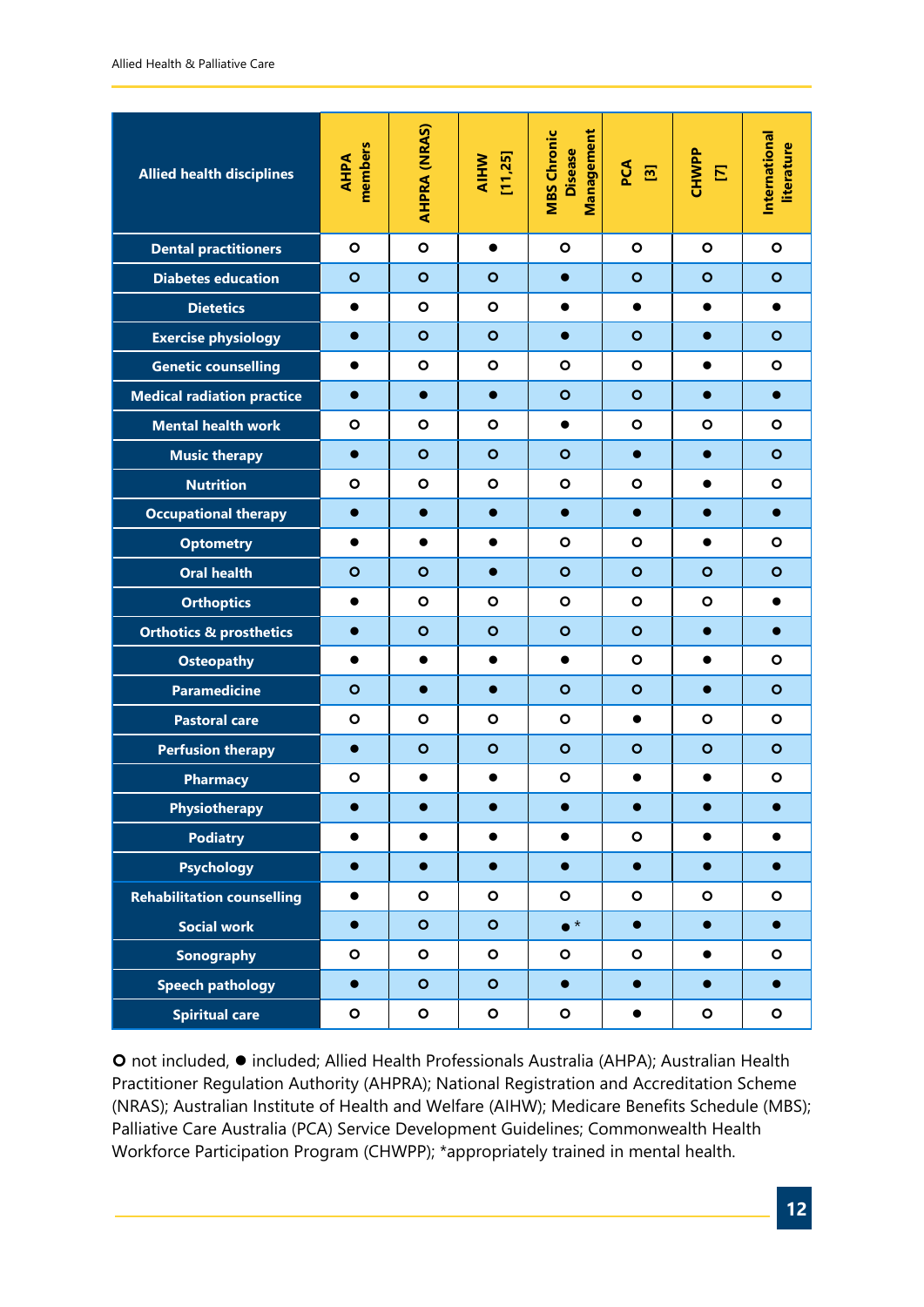## <span id="page-12-0"></span>1.3 Allied health regulation in Australia

In 2008, the National Registration and Accreditation Scheme (NRAS) for registered health practitioners was endorsed by The Council of Australian Governments (COAG) with the aim of regulating health practitioners to protect the public and facilitate access to safer healthcare. [26]

Since July 2010, the Australian Health Practitioner Regulation Agency (AHPRA) has supported the National Boards of several health professions to implement the National Registration and Accreditation Scheme (NRAS). [15,26-28]

Each National Board sets the registration standards that practitioners must meet in order to register. Once registered, practitioners must continue to meet the standards and renew their registration yearly with the National Board. [26]

The twelve allied health professions included in the NRAS [15,25,26,28] are:

- [Aboriginal and Torres Strait Islander Health Practice Board of Australia](http://www.atsihealthpracticeboard.gov.au/)
- [Chinese Medicine Board of Australia](http://www.chinesemedicineboard.gov.au/)
- [Chiropractic Board of Australia](http://www.chiropracticboard.gov.au/)
- [Medical Radiation Practice Board of Australia](http://www.medicalradiationpracticeboard.gov.au/)
- [Occupational Therapy Board of Australia](http://www.occupationaltherapyboard.gov.au/)
- [Optometry Board of Australia](http://www.optometryboard.gov.au/)
- [Osteopathy Board of Australia](http://www.osteopathyboard.gov.au/)
- [Paramedicine Board of Australia](http://www.paramedicineboard.gov.au/)
- [Pharmacy Board of Australia](http://www.pharmacyboard.gov.au/)
- [Physiotherapy Board of Australia](http://www.physiotherapyboard.gov.au/)
- [Podiatry Board of Australia](http://www.podiatryboard.gov.au/)
- [Psychology Board of Australia](http://www.psychologyboard.gov.au/)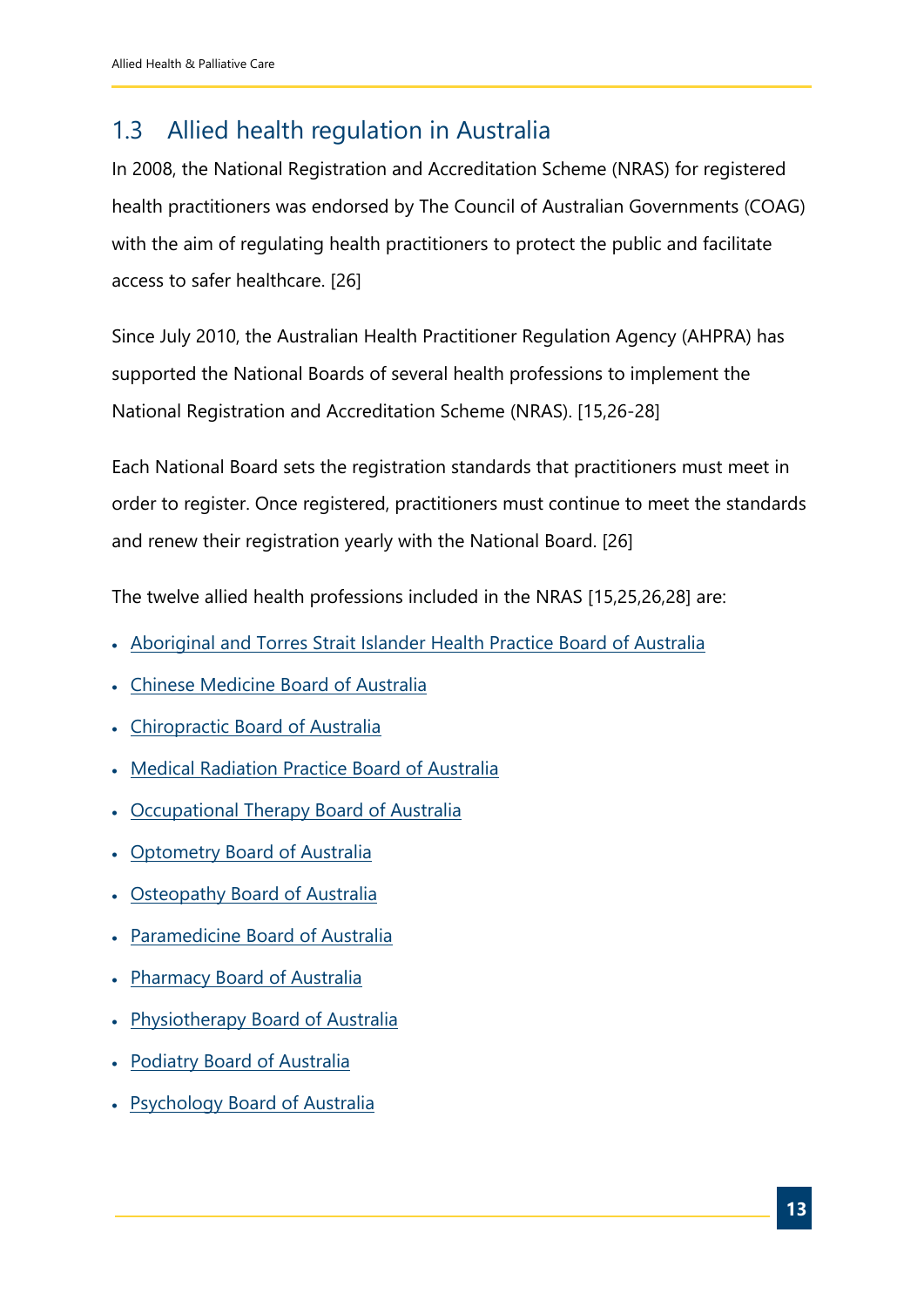These boards are responsible for registering allied health practitioners and students; developing standards, codes, and guidelines; assessing overseas-trained allied health practitioners who wish to practise in Australia; and approving accreditation standards and accredited courses of study.

Participation in continuing education programs is important for continued provision of safe, effective, and good quality services by allied health practitioners and a requirement of registration. [29,30] This is monitored through Continuous Professional Development (CPD) programs with allocation of CPD points for additional education and development undertaken by individuals.

While the allied health professions have a requirement of a university qualification, there are different processes and requirements around accreditation for practitioners practising their professions. The major division in the accreditation of allied health professionals is between those professions that are accredited through the National Registration and Accreditation Scheme (NRAS) and those professions that are selfregulated. Allied health profession members of either scheme have a system in place to ensure that registered practitioner members are appropriately qualified, engage in ongoing professional development, and adheres to professional standards.

Accreditation is a key part of the National Registration and Accreditation Scheme. Accreditation authorities (external authorities or a committee established by a National Board) exercise the accreditation functions under the National Law. Accreditation standards are used to assess whether a program of study, and the education provider that provides the program, provide graduates with the knowledge, skills and professional attributes to practise the profession in Australia.

The following allied health professions registered with AHPRA have current accreditation standards and processes developed and monitored by a Council or National Board: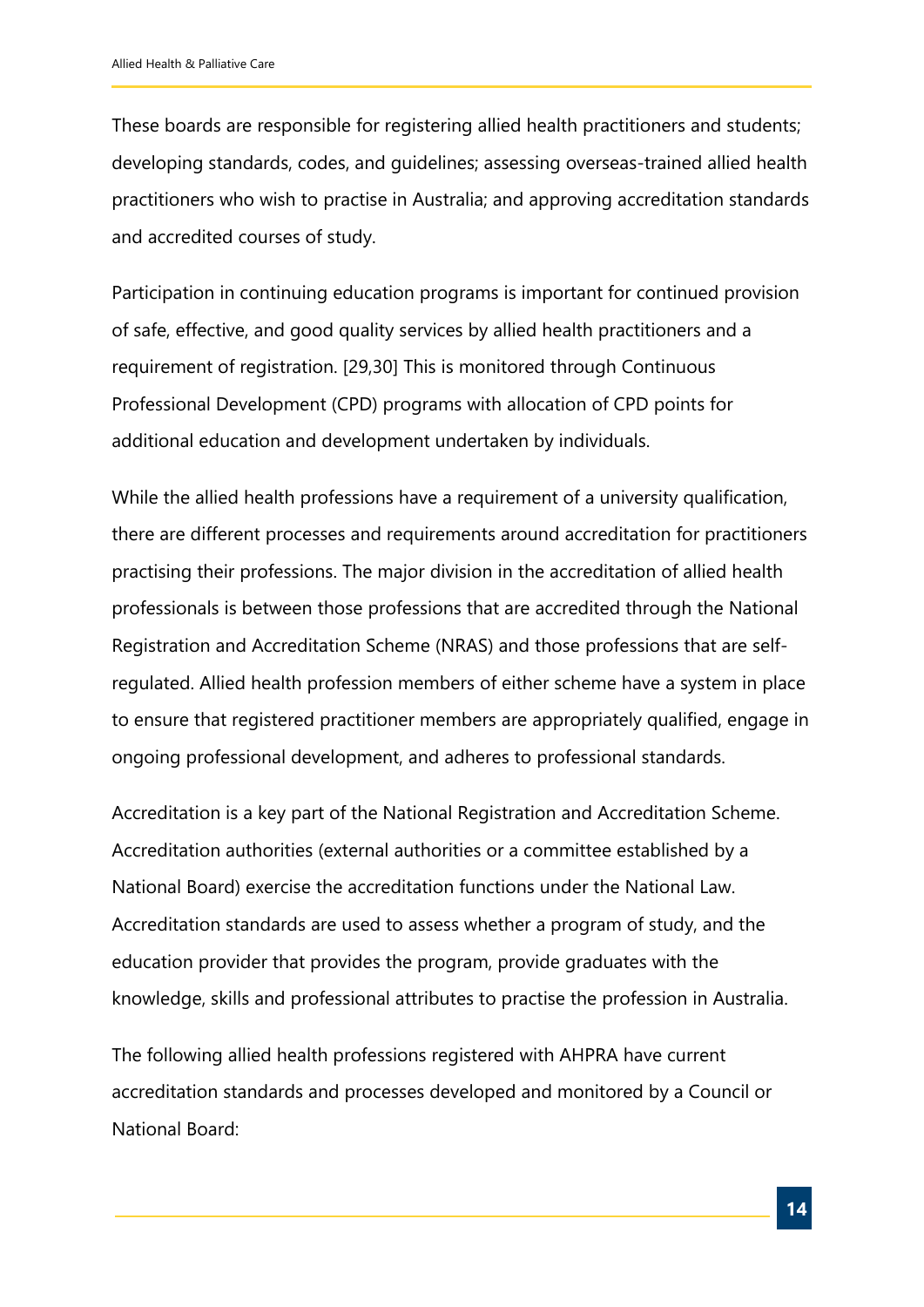- Aboriginal and Torres Strait Islander Health Practice
- Chiropractic
- Medical Radiation Practice
- Occupational Therapy
- Optometry
- Osteopathy
- $\bullet$  Paramedicine<sup>[2](#page-14-1)</sup>
- Pharmacy
- Physiotherapy
- Podiatry
- Psychology.

National Alliance of Self Regulating Health Professionals (NASRHP) supports member organisations of self-regulating health professions. NASRHP has the following membership:

- Audiology Australia
- Dietitians Association of Australia
- Exercise and Sports Science Australia
- Speech Pathology Australia.

### <span id="page-14-0"></span>1.4 Peak bodies and support entities

Representational or peak bodies for allied health professions can provide leadership; and/or promote the discipline, its members, and the patients; and/or enhance best practice through professional development, support, and access to professionspecific information; and/or host special interest groups. As shown in [Table 3,](#page-15-0) many

<span id="page-14-1"></span><sup>&</sup>lt;sup>2</sup> Accreditation Standards for Paramedicine are currently under development (<https://www.paramedicineboard.gov.au/Accreditation.aspx> (accessed 2019 Nov 8)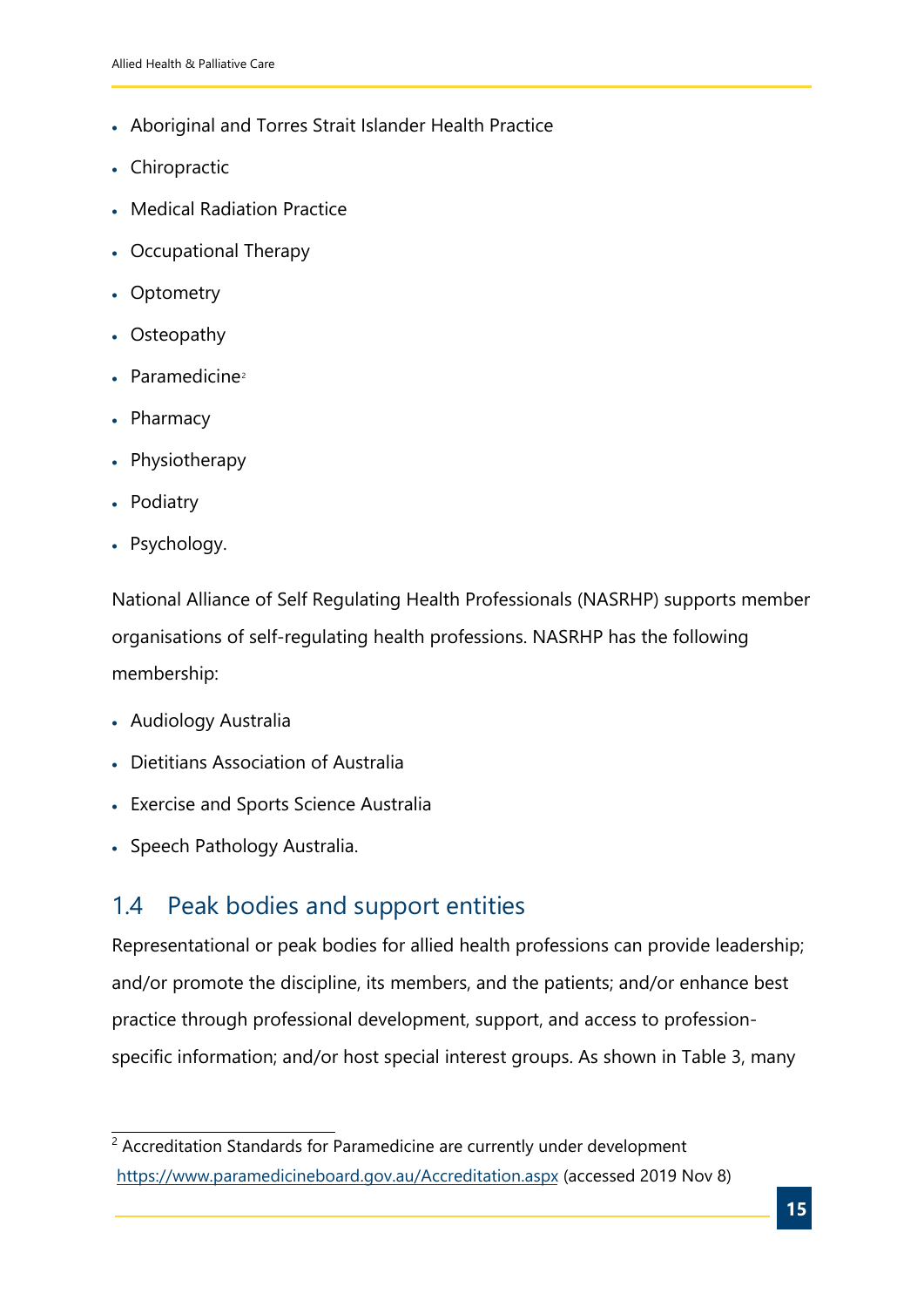of the profession-specific peak bodies have achieved significant membership

numbers, as have those representing multiple professions.

#### <span id="page-15-0"></span>**Table 3 Representational or peak bodies for individual allied health professions in Australia.**

| <b>Peak Body</b>                                                                                | <b>Number of members</b> |
|-------------------------------------------------------------------------------------------------|--------------------------|
| <b>Australian Association of Social Workers (AASW)</b>                                          | >12,000                  |
| <b>Australian Centre for Grief and Bereavement</b>                                              | <b>NK</b>                |
| <b>Australian Counselling Association (ACA)</b>                                                 | >5.000                   |
| <b>Australian New Zealand and Asia Creative Arts Therapies</b><br><b>Association (ANZACATA)</b> | 600                      |
| <b>Australian Music Therapy Association (AMTA)</b>                                              | 700                      |
| <b>Australian Physiotherapy Association (APA)</b>                                               | 26,000                   |
| <b>Australian Podiatry Association</b>                                                          | 2,500                    |
| <b>Australian Psychological Society</b>                                                         | 24,000                   |
| <b>Australian Society of Medical Imaging and Radiation Therapy</b><br>(ASMIRT)                  | >8.000                   |
| <b>Chiropractors' Association of Australia (National) Limited (CAA)</b>                         | >3,000                   |
| <b>Dietitians Association of Australia (DAA)</b>                                                | 7.000                    |
| Diversional & Recreation Therapy Australia (DRTA)                                               | <b>NK</b>                |
| <b>Exercise &amp; Sports Science Australia (ESSA)</b>                                           | 7,700                    |
| <b>Federation of Chinese Medicine &amp; Acupuncture Societies of</b><br><b>Australia</b>        | <b>NK</b>                |
| <b>National Aboriginal Community Controlled Health Organisation</b><br>(NACCHO)                 | <b>NK</b>                |
| <b>Occupational Therapy Australia</b>                                                           | 6.000                    |
| <b>Osteopathy Australia</b>                                                                     | <b>NA</b>                |
| <b>Optometry Australia</b>                                                                      | >4.000                   |
| <b>Paramedics Australasia</b>                                                                   | <b>NK</b>                |
| <b>Pharmaceutical Society of Australia</b>                                                      | 31,000                   |
| <b>Speech Pathology Australia</b>                                                               | 8,000                    |
| <b>Spiritual Care Australia</b>                                                                 | NΚ                       |

NK = membership number not available

Representational or peak bodies for allied health in Australia outside of the distinct professional peak bodies are: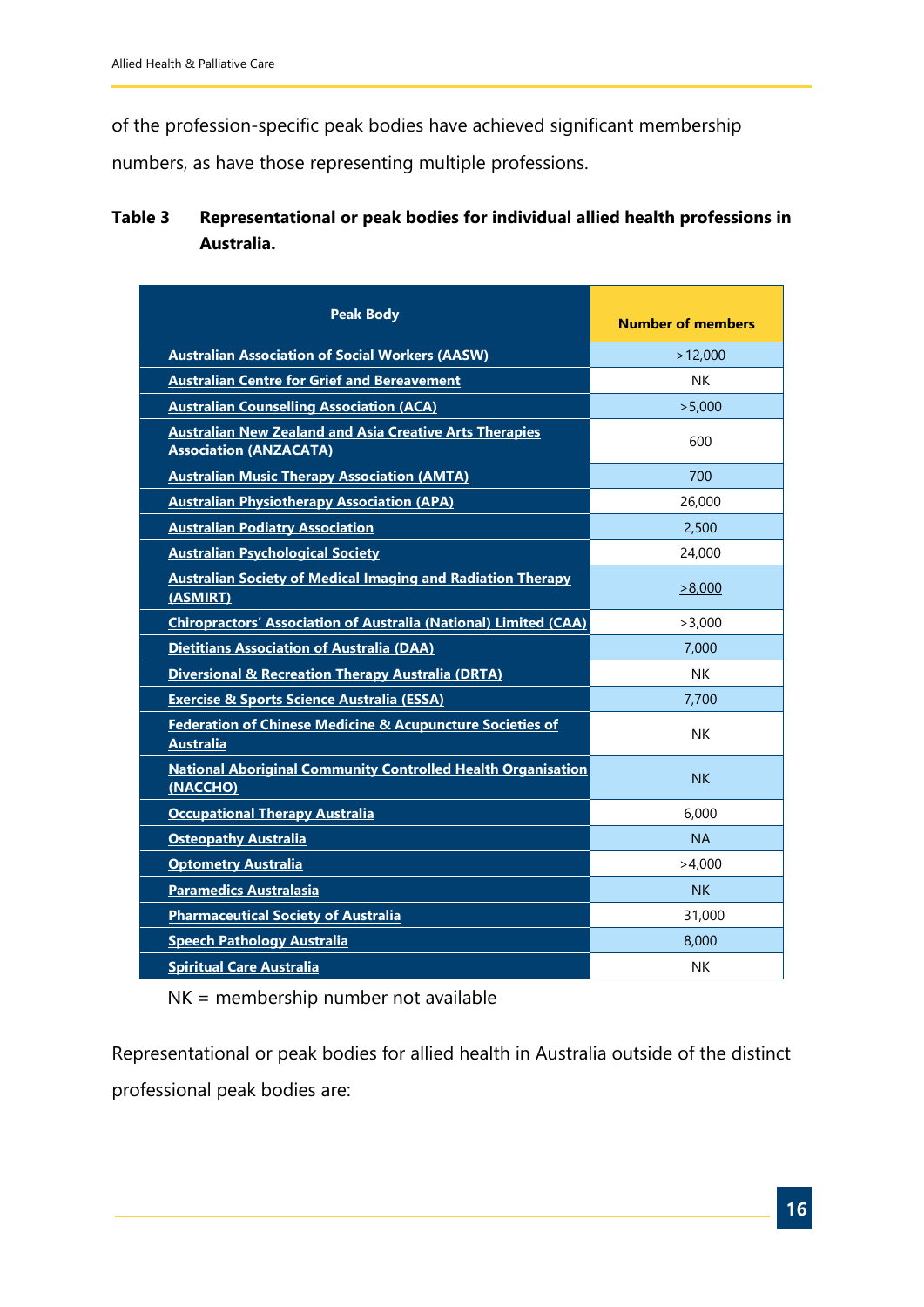[Allied Health Professions Australia \(AHPA\)](https://ahpa.com.au/about-ahpa/) as the peak national organisation for allied health professions is the recognised national voice for allied health professions in Australia. AHPA has 20 allied health association members and 5 affiliate members. Collectively, organisations within AHPA represent about 130,000 health professionals. [7,21] To see the list of AHPA's membership of twenty allied health professional associations see [Table 2.](#page-10-0)

[Indigenous Allied Health Australia \(IAHA\)](http://iaha.com.au/allied-health-careers/allied-health-professional-associations/) provides support and advocacy on behalf of indigenous allied health professionals and builds leadership capacity across the allied health and indigenous health sectors. IAHA works with organisations and individuals to improve access to allied health services and ensure that allied health professions and services are kept in the forefront of policy development and the decisions which affect allied health professionals and Australia's First Peoples. [14,31,32]

[Services for Australian Rural and Remote Allied Health \(SARRAH\)](https://www.sarrah.org.au/content/mission-vision-values) is the peak body representing rural and remote allied health professionals (AHPs) working in the public and private sector. Membership of SARRAH comprises nine universities, four private health care organisations, two public health care organisations, four Primary Health Networks (PHNs), and one health workforce agency.

The [Australasian Allied Health Benchmarking Consortium \(AAHBC\)](http://www.aahbc.org/) is a network of allied health representatives from tertiary teaching hospitals across Australia and New Zealand. AAHBC develops and maintains a standardised approach to benchmarking of allied health activity as well as evaluating processes and outcomes. AAHBC is involved in project work that enhances and validates benchmarking processes. [33]

[CRANAplus,](https://crana.org.au/) the peak professional body for the remote and isolated health workforce, provides education, support and professional services, and represents the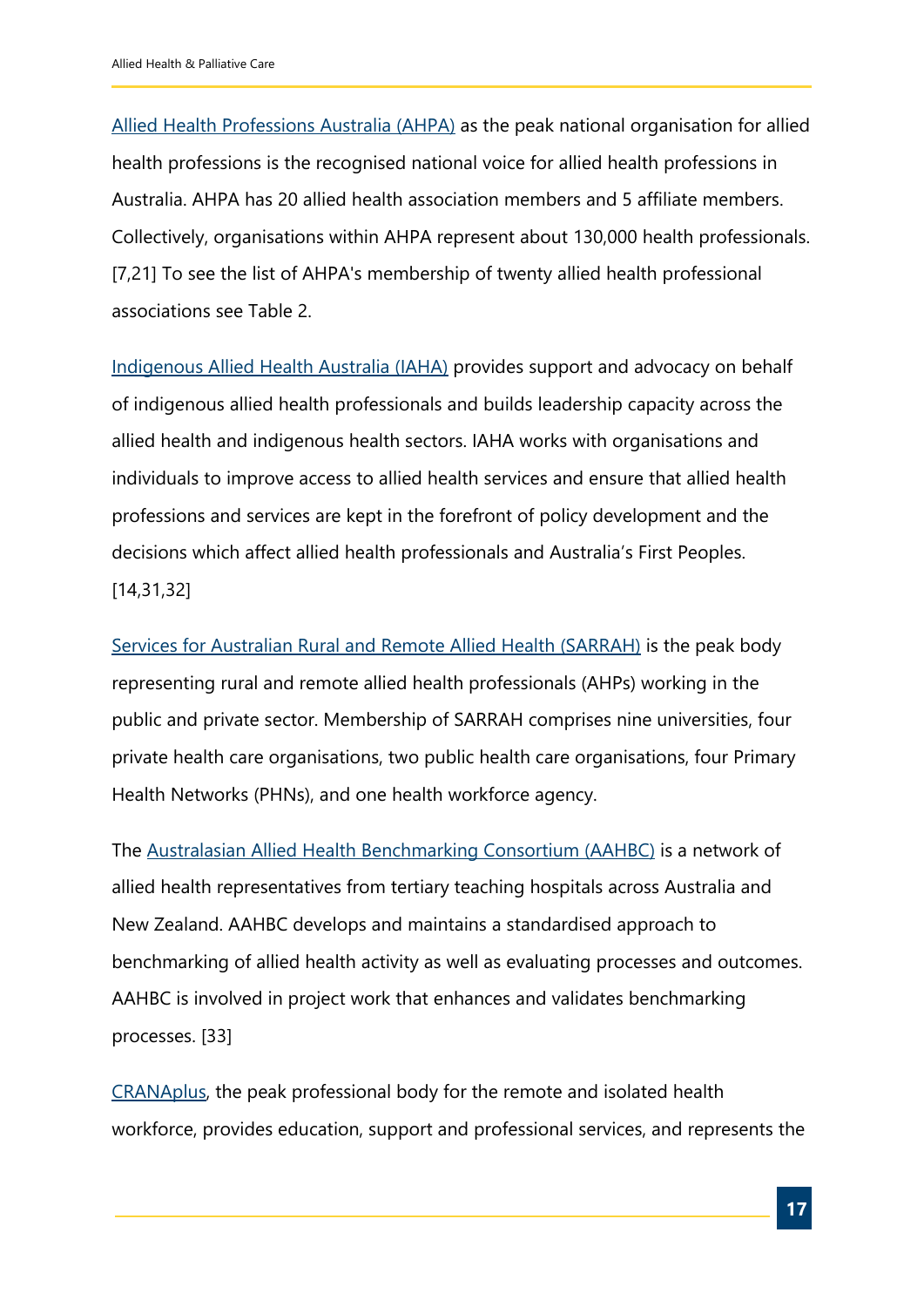remote health sector Australia-wide. [34] Initially, CRANA served remote area nurses, now CRANAplus includes allied health and medicine. [34]

## <span id="page-17-0"></span>1.4.1 Supporting allied health knowledge and translation of evidence

[International Centre for Allied Health Evidence](http://www.unisa.edu.au/Research/Sansom-Institute-for-Health-Research/Research/Allied-Health-Evidence/) (iCAHE) works locally, nationally, and globally to create new knowledge and translate evidence into safe, quality health care. Partnering with researchers, clinicians, educators, policy makers, government, industry, professional and consumer groups and the broader community, iCAHE provides a wide range of tools, services and resources to support health practitioners, service managers, policy makers, consumer representatives and researchers translate evidence into policy and practice. [35]

## <span id="page-17-1"></span>1.5 Allied health services in Australia

Allied health services represent a significant part of the Australian health workforce. [9] According to Australian Institute of Health and Welfare (AIHW) data, '*In 2012, the total number of allied health practitioners registered in Australia was 126,788 …'* [11] Health Workforce Data reports that in 2017, allied health represented 26% of all registered and employed professionals in the Australian health workforce (147,549 allied health practitioners). [36] In 2011, allied health made up 5% to 11% of the global health workforce. [9]

Australia's 195,000 allied health professionals deliver an estimated 200 million health services annually. [21,25] The discrepancy between estimates of number of professionals likely reflects differences in the professions included under the term 'allied health' as demonstrated in the Table 2. AIHW estimates that on an average day in Australia there are 27,000 allied health services provided which compares to 381,000 visits to a general practitioner (GP). [28]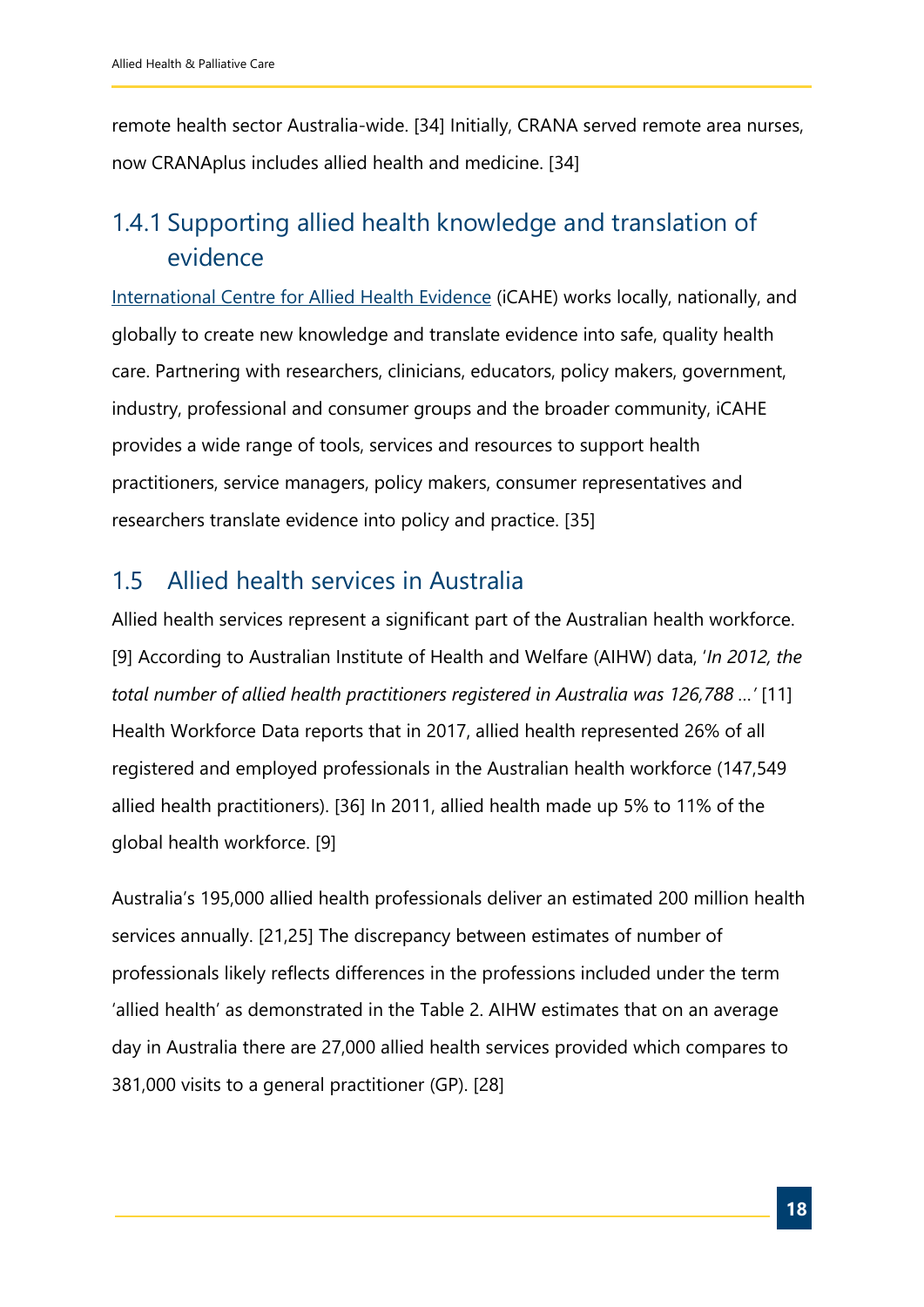

#### **Figure 1 Australian Allied Health Workforce 2012 [11]**

Australian Bureau of Statistics (ABS) data reveals 71.2 million allied health services (subsidised by Medicare or by private health insurance) were delivered in Australia in 2016-2017. [15] At present, we do not have national data on allied health services accessed outside of private health insurance or Medicare. [15] Although AIHW acknowledges that there is limited comprehensive national information on allied health services, [15,28] available data reveals that on an average day in Australia 27,000 allied health services are provided. [28] There has been a marked increase in the use of allied health in the decade 2007/2008 - 2016/2017: an increase of almost 30% of allied health services subsidised by general health insurance and 91% increase in Medicare-subsidised allied health services. [15]

Allied health is considered to be a core element of indigenous-specific primary health care services that improves access for Indigenous people to health care, including addressing barriers such as cost and cultural appropriateness. [28]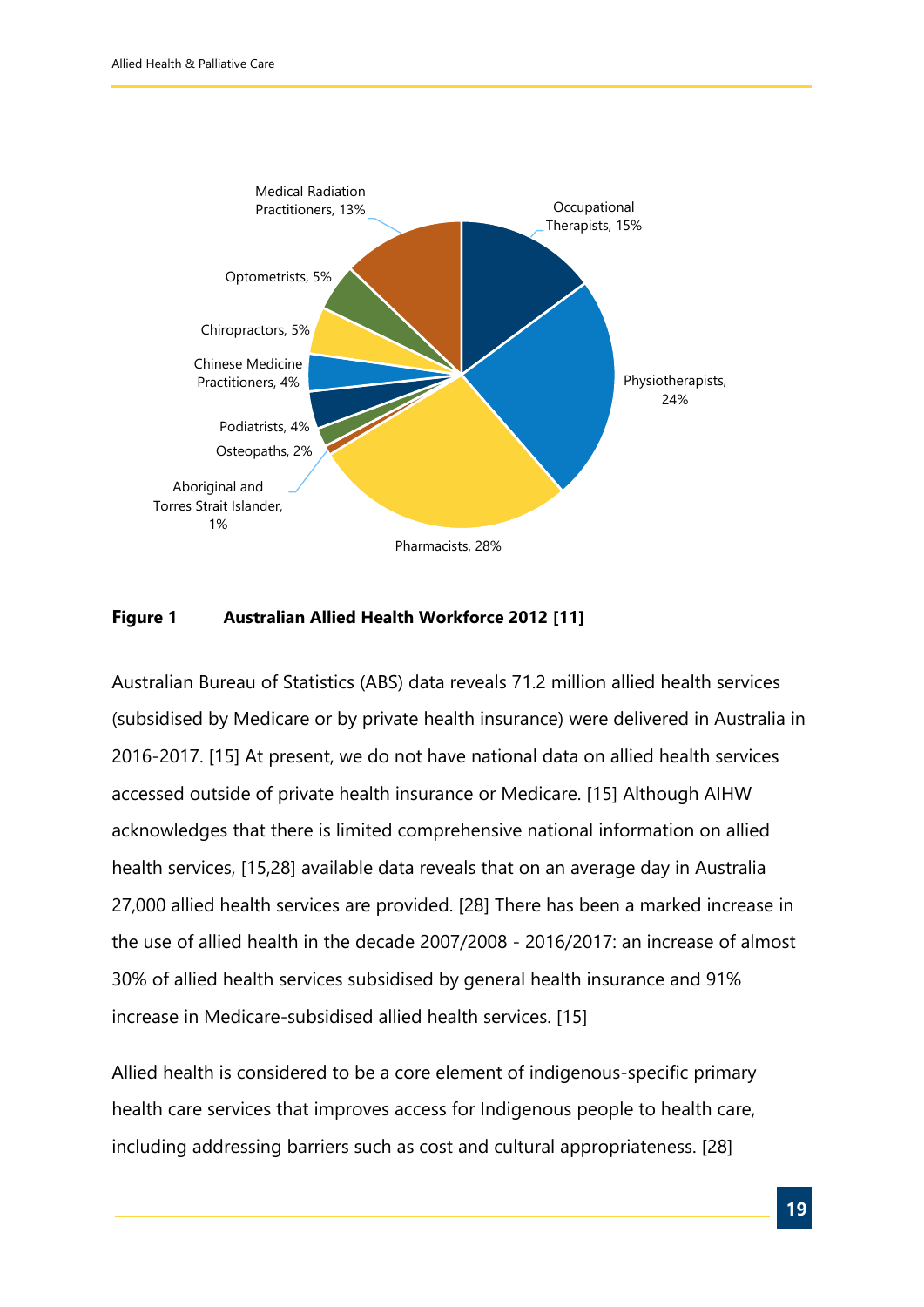Indigenous-specific primary health care services are administered and run by a combination of Aboriginal Community Controlled Health Organisations (ACCHOs), Primary Health Network services, other non-government organisations, and state or territory local health services. [15,28]

Allied health has an important role to play in supporting Australians to live safely and independently in the community with optimum quality of life. This is becoming increasingly important given the rising costs of acute hospital beds and residential places. [12] Allied health interventions may reduce or remove the need for medical interventions. [21] Allied health professionals are taking on a more advanced and extended scope of practice in response to healthcare workforce reforms in Australia. [19,37-39] The breadth of service delivery contexts and settings in which allied health services are provided have necessitated the development of flexible and robust clinical governance systems and processes to underpin allied health services. [39,40]

#### <span id="page-19-0"></span>1.6 Access to allied health services

The use of allied health services is increasing. [15] Allied health services can usually be accessed directly and without a referral by a person paying privately. The National Disability Insurance Scheme (NDIS) provides funding for allied health and other therapy needed by people with permanent and significant disability. [41] Australians can access subsidised allied health services in the community (commonly in private practice) through their private health insurance if they have 'ancillary' or 'extras' cover, or through Medicare where eligible (most commonly through Enhanced Primary Care (EPC) services). If the need for allied health services arises from treatment received in hospital, most or all of those allied health services are likely to be provided by allied health professionals employed by that hospital. [42]

A limited range of national and state-based funding schemes and programs are available to help people access allied health services by meeting some or all of the cost. In these cases, a referral, typically from a GP, is needed. These schemes are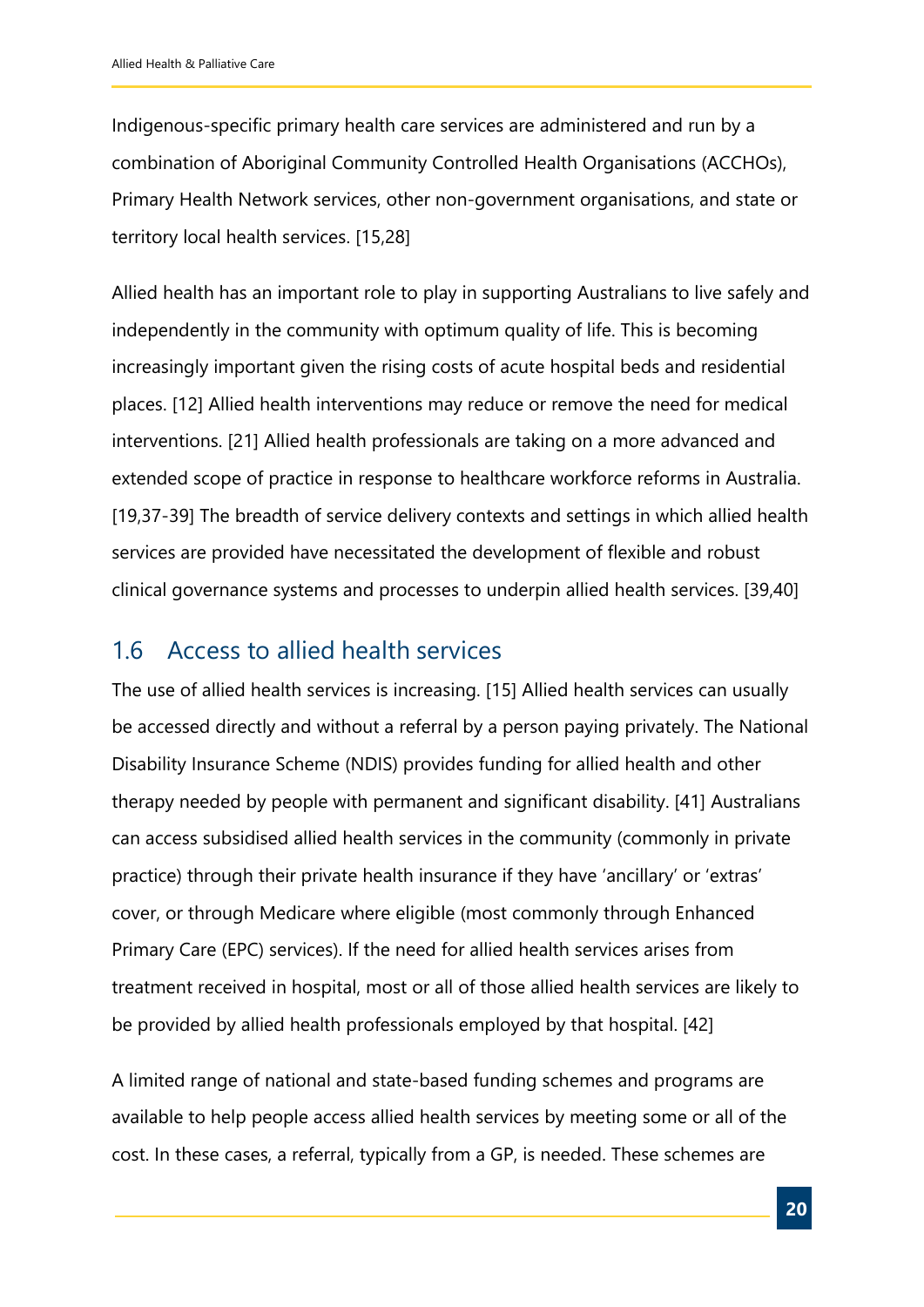community health services (particularly for people experiencing disadvantage and poor health due to their economic and social situation), aboriginal health services, Department of Veterans Affairs (DVA), Medicare-funded services and allied health services provided by aged care or disability. [42] These community health services vary between and within States and Territories. [42]

Access to Medicare funding for most services, apart from optometry and audiology, requires a referral from a general practitioner. [42] Specialised funding for optometric, audiological and diagnostic services is available through Medicare as well as access to services for children with autism, people experiencing mental ill health and people living with chronic disease. [42] For people living with chronic conditions and complex care needs managed by a GP, Medicare benefits are available for certain services provided by allied health professionals through Chronic Disease Management (CDM) plans [\(Table 4\).](#page-21-1) A chronic medical condition is one that has been or is likely to be present for at least six months, e.g. asthma, cancer, cardiovascular illness, diabetes mellitus, musculoskeletal conditions, and stroke. A patient is considered to have complex care needs if they require ongoing care from a multidisciplinary team consisting of their GP and at least two other health or care providers. [23] The allied health service(s) must be recommended in the person's plan as part of the management of their chronic condition. [23] Medicare benefits are available for a maximum of five allied health services per eligible patient, per calendar year. [23] The five allied health services can be made up of one type of service or a combination of different types of services. [23]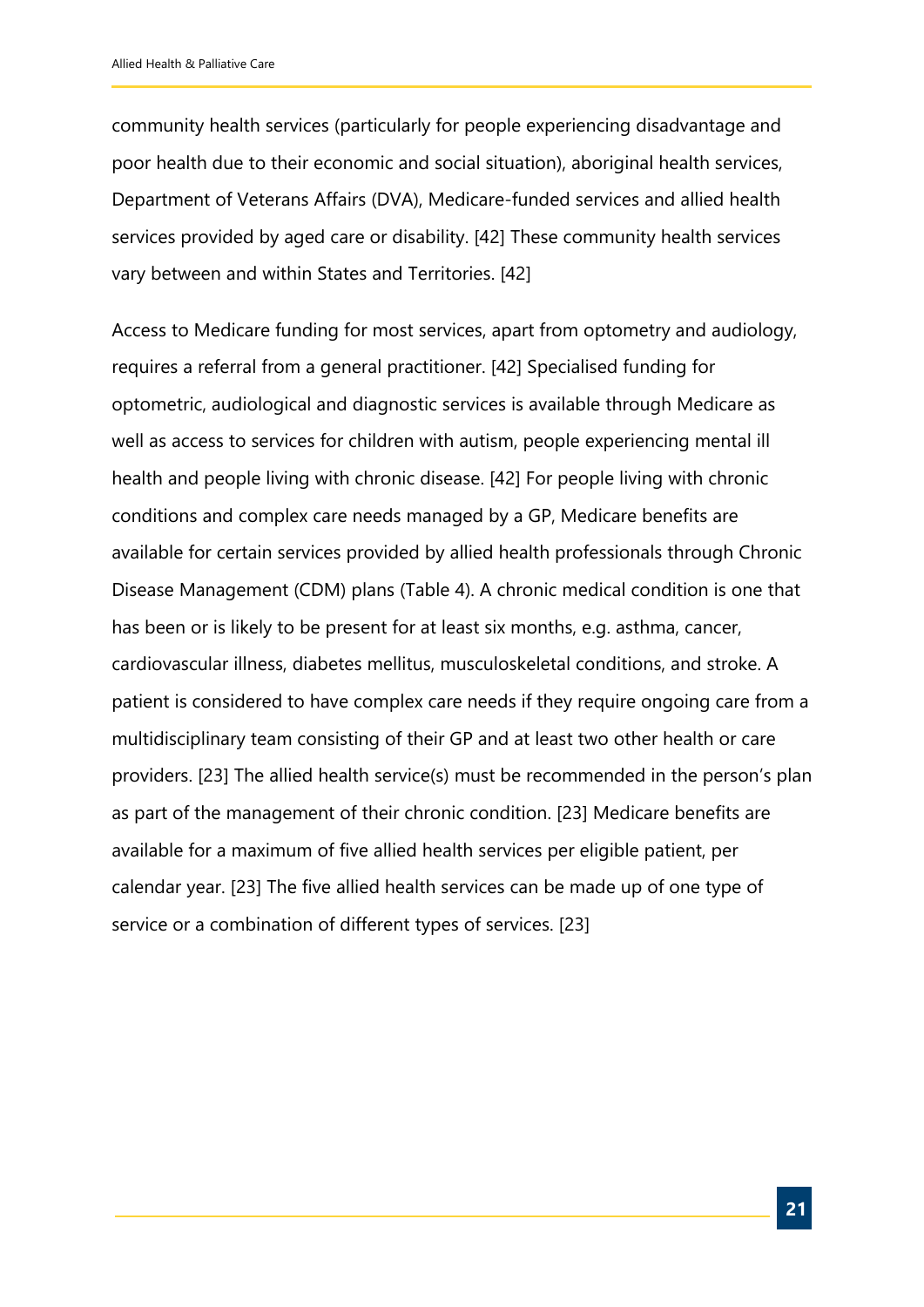#### <span id="page-21-1"></span>**Table 4 Medicare Benefits schedule item numbers for allied health services eligible as part of a Chronic Disease Management Plan or Team Care Arrangements**

| <b>Allied Health profession</b>                     | <b>MBS</b> item number | Rebate as of 4/11/2019 <sup>3</sup> [23] |
|-----------------------------------------------------|------------------------|------------------------------------------|
| <b>Aboriginal Health Workers</b>                    | 10950                  |                                          |
| <b>Aboriginal and Torres Strait Islander Health</b> | 10950                  |                                          |
| <b>Practitioners</b>                                |                        |                                          |
| <b>Audiologists</b>                                 | 10952                  |                                          |
| <b>Chiropractors</b>                                | 10964                  |                                          |
| <b>Diabetes educators</b>                           | 10951                  |                                          |
| <b>Dietitians</b>                                   | 10954                  |                                          |
| <b>Exercise physiologists</b>                       | 10953                  | Fee: \$63.25<br>Benefit: $85\% = $53.80$ |
| <b>Mental health workers</b>                        | 10956                  |                                          |
| <b>Occupational therapists</b>                      | 10958                  |                                          |
| <b>Osteopaths</b>                                   | 10966                  |                                          |
| <b>Physiotherapists</b>                             | 10960                  |                                          |
| <b>Podiatrists</b>                                  | 10962                  |                                          |
| <b>Psychologists</b>                                | 10968                  |                                          |
| <b>Speech pathologists</b>                          | 10970                  |                                          |

The [referral form for individual AH services](https://www1.health.gov.au/internet/main/publishing.nsf/Content/DFEEB1B5AAEA0158CA257BF0001CAD67/$File/Referral-Form-for-Allied-Health-Services-under-Medicare(2).pdf) is available from the Department of Health, and corresponding Medicare benefit schedule (MBS) item numbers are shown in Table 4.

### <span id="page-21-0"></span>1.7 Practice settings

Allied health professionals provide services to enhance and maintain function of their patients (clients) within a range of settings including clinics, hospitals, private practice, rehabilitation centres, community health centres, Aboriginal health services, schools and universities, residential care facilities, and in-home care. [11] The allied health workforce works across the spectrum from acute to primary care and paediatric to aged care. Allied health professions also have a major role in the management of people with disabilities from childhood to adulthood to old age. [7,11,14]

<span id="page-21-2"></span> $3$  If a provider accepts the Medicare benefit as full payment for the service, there will be no out-of-pocket cost. If not, the patient will have to pay the difference between the fee charged and the Medicare rebate.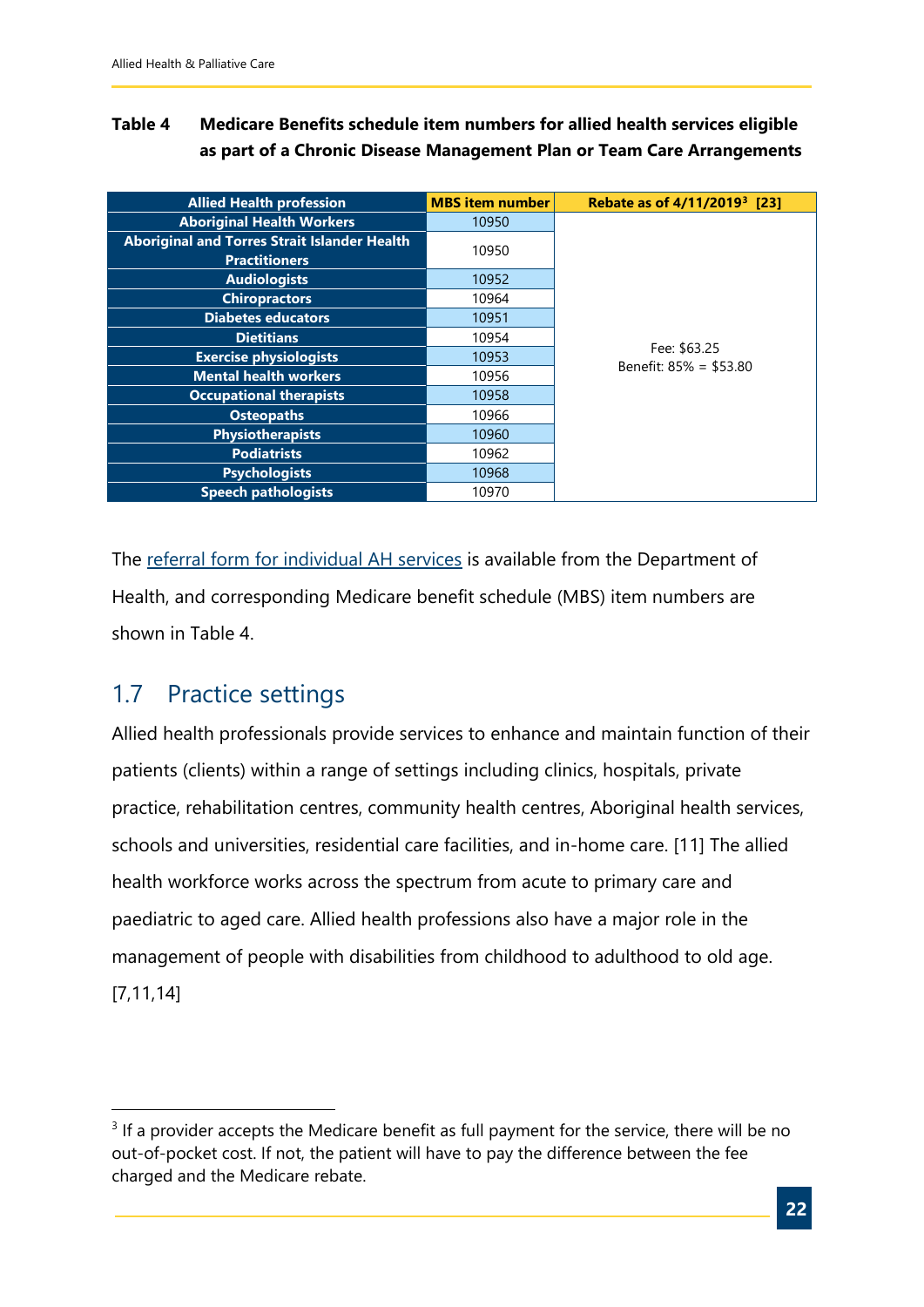From the National Health Workforce Data Set, pharmacists and physiotherapists are more likely to work in the private sector but psychologists and occupational therapists are more evenly distributed across private and public. [11] Social workers, occupational therapists, physiotherapists, speech pathologists, dietitians, pharmacists are allied health professions which commonly work in the hospital environment. [43] However, as with distribution across private and public sectors, participation within the hospital and community sector differs between individual professions and data for some professions is lacking.

Distribution of allied health practitioners in Australia also varies according to geography (Figure 2). Based on 2012 data, for all professions except Aboriginal and Torres Strait Islander health practitioners, the number of registered practitioners per 100,000 population was highest in major cities. [11] The number of registered psychologists, pharmacists, physiotherapy practitioners and occupational therapists (OTs) per 100,000 population ranged from 68-151 in major cities to 23-60 in remote/very remote regions and 48-92 for inner regional areas. [11]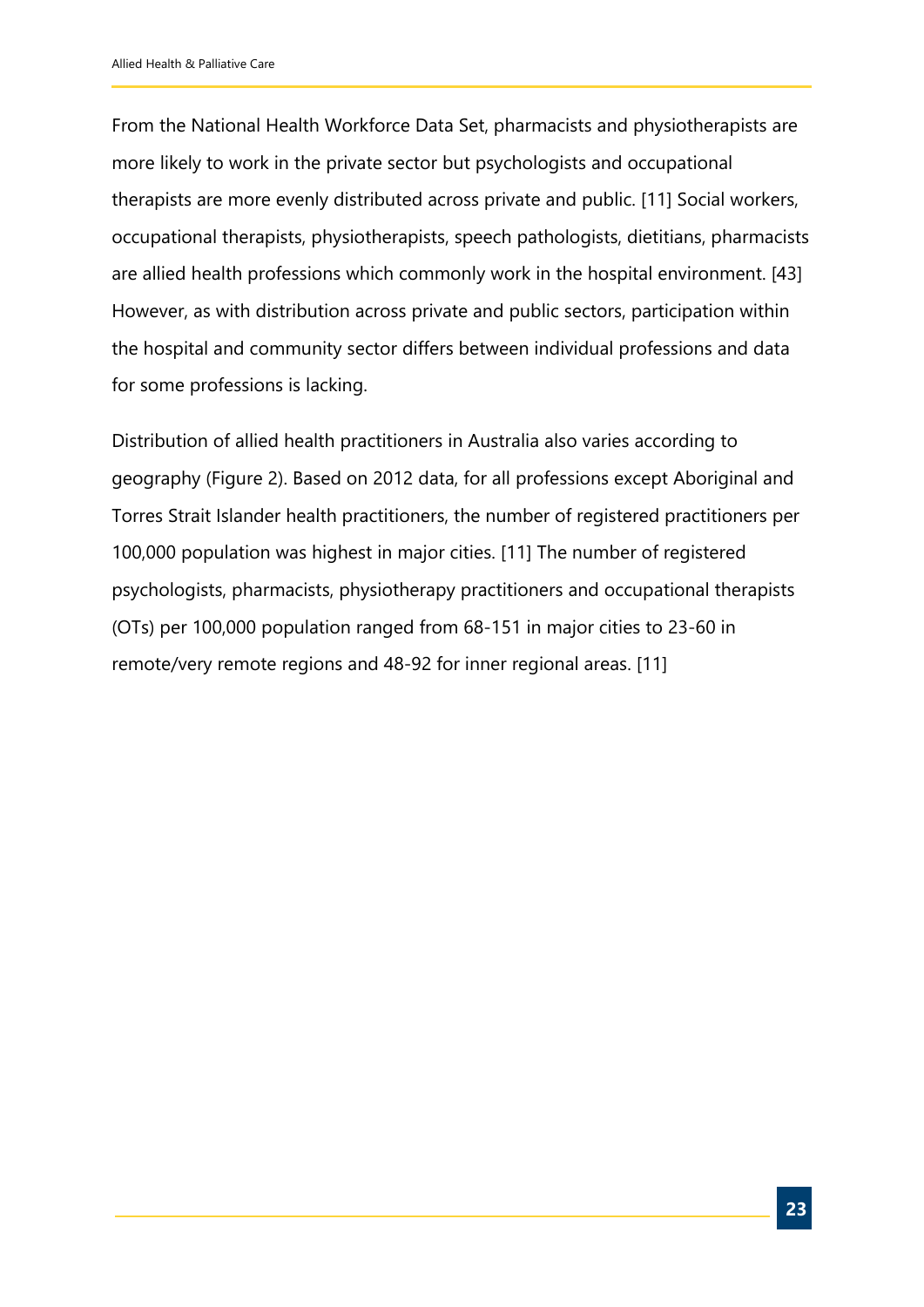

#### **Allied Health Workforce per 100,000 population, Australia, 2012**

#### **Figure 2 Geographic distribution of selected allied health professional groups in Australia for 2012 [11]**

The role of allied health assistants (AHAs) has emerged in recent years, particularly in the community and in rural settings. [37,44-46] Within residential aged care, data from 2016 shows that the number of AHAs employed was more than double that of allied health professionals. [47] In contrast, there are four times more allied health professionals providing in-home care and home support for older people compared to AHAs

Based on 2017 data, the [Australian Government Department of Health](https://hwd.health.gov.au/publications.html#alliedh17) has developed a series of factsheets providing an overview of workforce participation, demographics, and distribution for selected allied health disciplines including the following:

• [Aboriginal and Torres Strait Islander Health Practitioners \(pdf 231 KB\)](https://hwd.health.gov.au/webapi/customer/documents/factsheets/2017/Aboriginal%20and%20Torres%20Strait%20Islander%20Health%20Practitioners.pdf)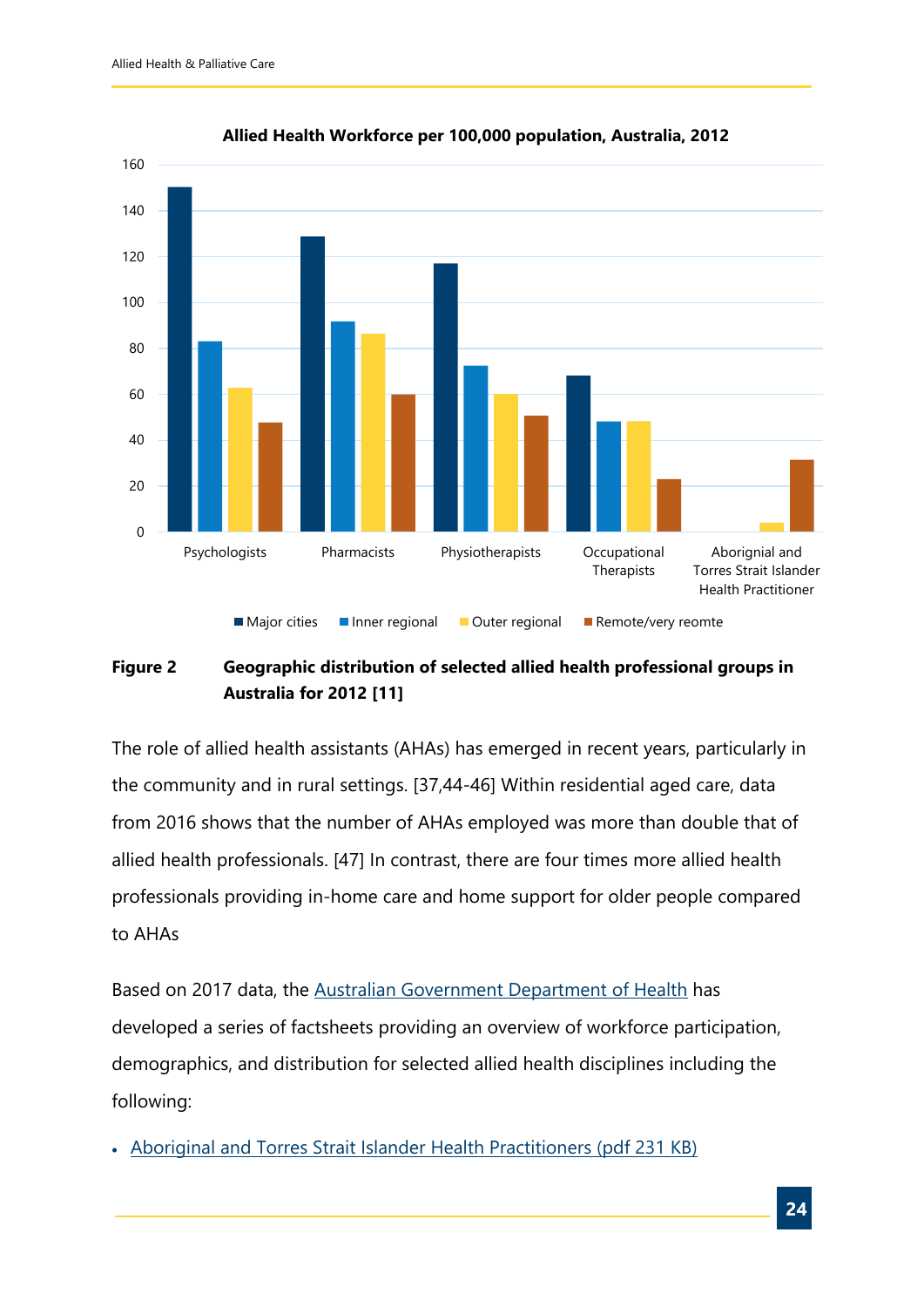- [Aboriginal and Torres Strait Islander Allied Health Practitioners \(pdf 399 KB\)](https://hwd.health.gov.au/webapi/customer/documents/factsheets/2017/Aboriginal%20and%20Torres%20Strait%20Islander%20Allied%20Health%20Practitioners.pdf)
- [Occupational therapists \(pdf 648 KB\)](https://hwd.health.gov.au/webapi/customer/documents/factsheets/2017/Occupational%20therapists.pdf)
- [Pharmacists \(pdf 254 KB\)](https://hwd.health.gov.au/webapi/customer/documents/factsheets/2017/Pharmacists.pdf)
- [Physiotherapists \(pdf 268 KB\)](https://hwd.health.gov.au/webapi/customer/documents/factsheets/2017/Physiotherapists.pdf)
- [Psychologists \(pdf 277 KB\)](https://hwd.health.gov.au/webapi/customer/documents/factsheets/2017/Psychologists.pdf)

These insights show that the number of OTs principally working in residential aged care facilities more than doubled between 2014 and 2017 from 363 up to 885 people. In contrast, the number of physiotherapists has only moderately increased from 1,525 to 1,749 in residential aged care over the same period. With aged care residents increasingly entering facilities at an older age and with more complex needs [48], the role of allied health is likely to increase.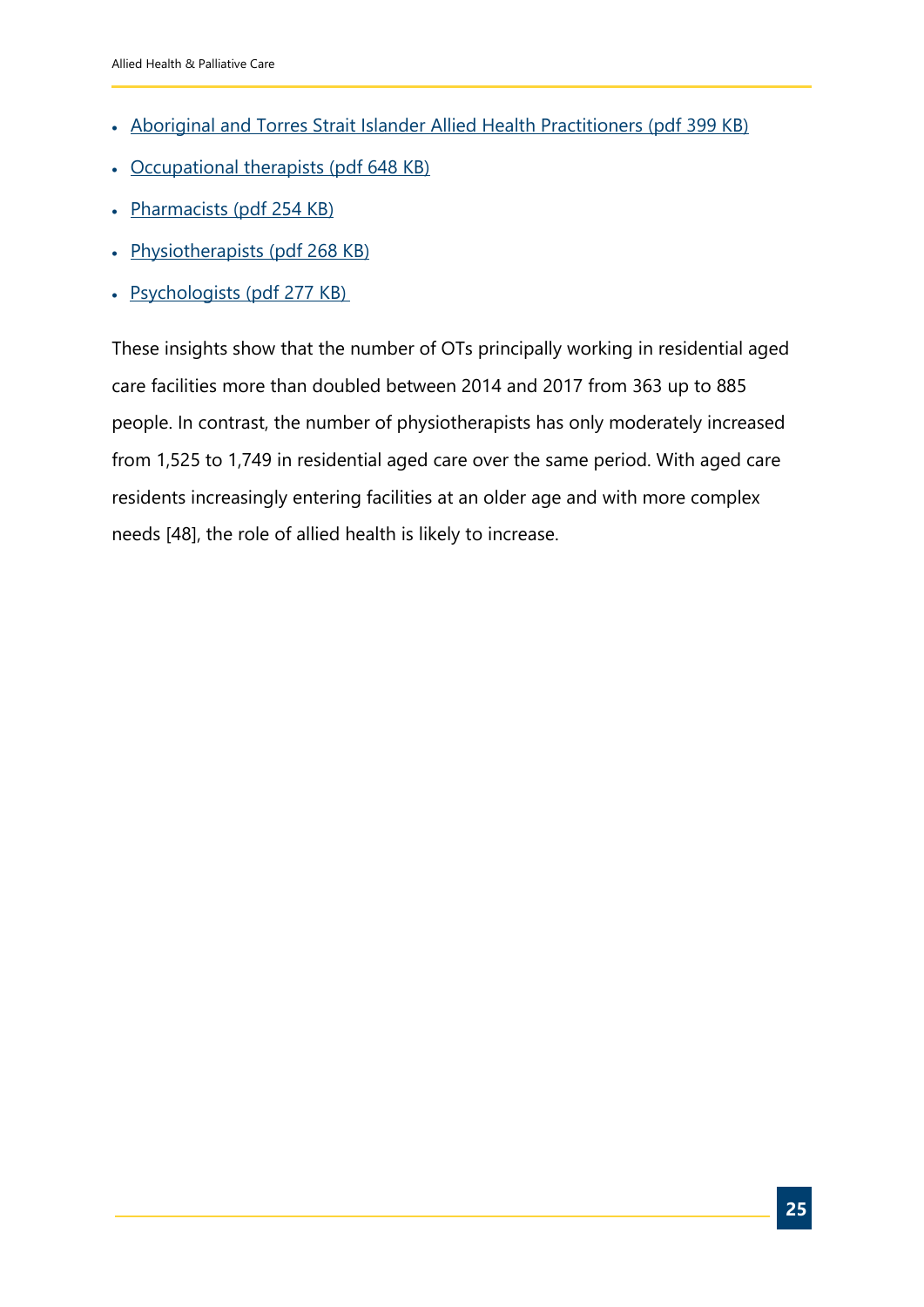## <span id="page-25-0"></span>**Role of allied health in palliative care**

A recent Australian study of Australian allied health clinicians showed they play an active role in physical, social, and psycho-spiritual care of palliative care patients and carers. The participants noted that given increasing numbers of palliative care patients in non-specialist palliative care settings, this care within a palliative care context is likely to be an increasing responsibility. [6] In a survey of 169 allied health practitioners, more than one-third of respondents felt that allied health could have a real impact if a more conservative approach to end of life was implemented across the health system. [12] Many people approaching the end of life without a lifelimiting illness might also benefit from palliative care; this is particularly relevant to care of older people.

The Palliative Care Australia Service Delivery Guidelines [3] acknowledges the role of allied health professionals in meeting the needs of people living with a life-limiting illness:

- providing support to manage physical symptoms including support related to medication, nutrition, communication, and mobility;
- assisting people with a life-limiting illness to maintain function and independence;
- providing a wide range of psychological support, social support, pastoral care, and bereavement support;
- providing therapies that focus on improving the quality of life that support people, families, and carers to achieve their goals; and
- sharing information about disease progression and providing education for people living with a life limiting illness, their families, and carers.

The medical management and coordination of care for people living with a lifelimiting illness may be undertaken by a wide range of health professionals including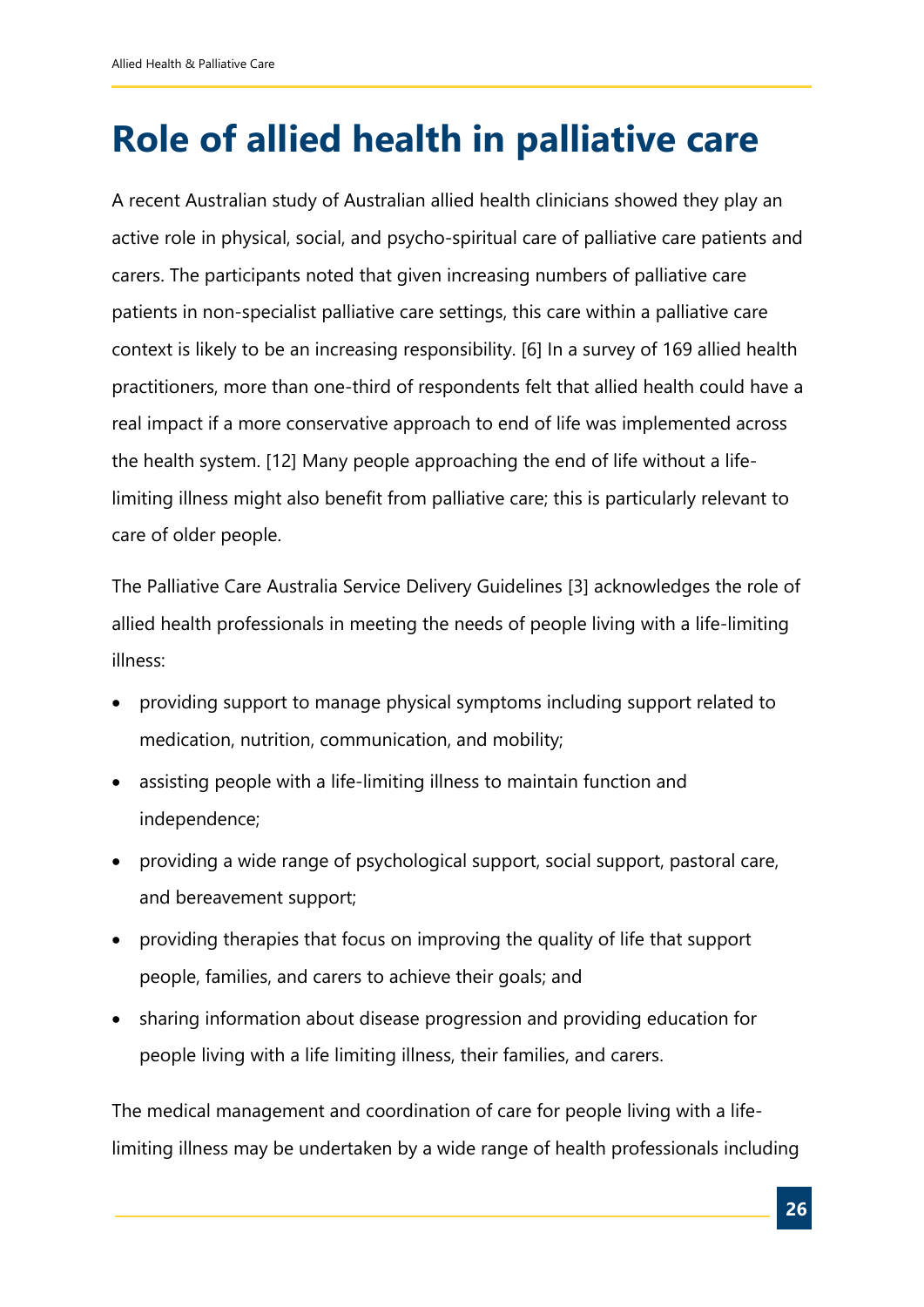GPs, geriatricians, physicians, oncologists, paediatricians, renal specialists, cardiologists, endocrinologists, and other specialists, nurses and allied health workers. [3,4,49]

Palliative Care Australia suggests that every palliative care provider should be able to identify a full network of specialist palliative care service providers including allied health for support, advice and consultation, even if not in close geographical proximity. [3] They have also endorsed international expert opinion that interdisciplinary palliative care teams comprising allied health personnel are an essential component of comprehensive quality palliative care for all. [3]

Palliative Care Australia describes three levels of palliative care: palliative care for people with straightforward and predictable needs; specialist palliative care for people with straightforward and predictable to intermediate and fluctuating needs; and specialist palliative care for people with straight forward and predictable, intermediate and fluctuating, or complex and persistent needs. [3,49] Allied health has a role in palliative care and in care for these three groups. [3,12,49-51]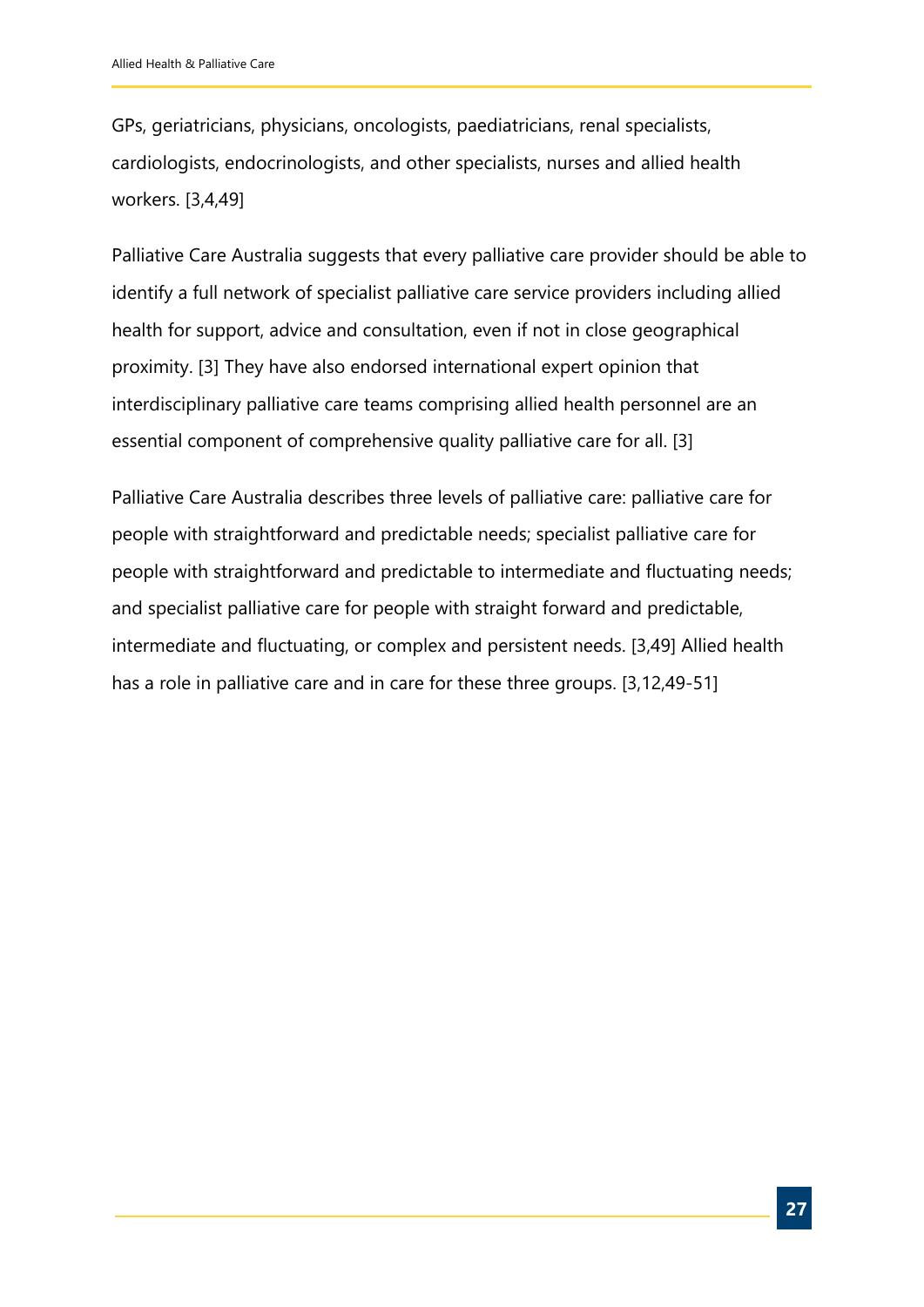

#### **Figure 3 Alignment of need for palliative care against workforce capability (Adapted from Palliative Care Development Guidelines, 2018, Palliative Care Australia [3])**

With respect to specialist palliative care services, the Palliative Care Australia Service Delivery Guidelines includes suggested allied health workforce levels across three settings; community-based services, consultative service, and palliative care designated beds. [3] However, it should be noted that in the absence of national benchmarks or adequate data on supply and demand these recommendations are based on expert panel consensus.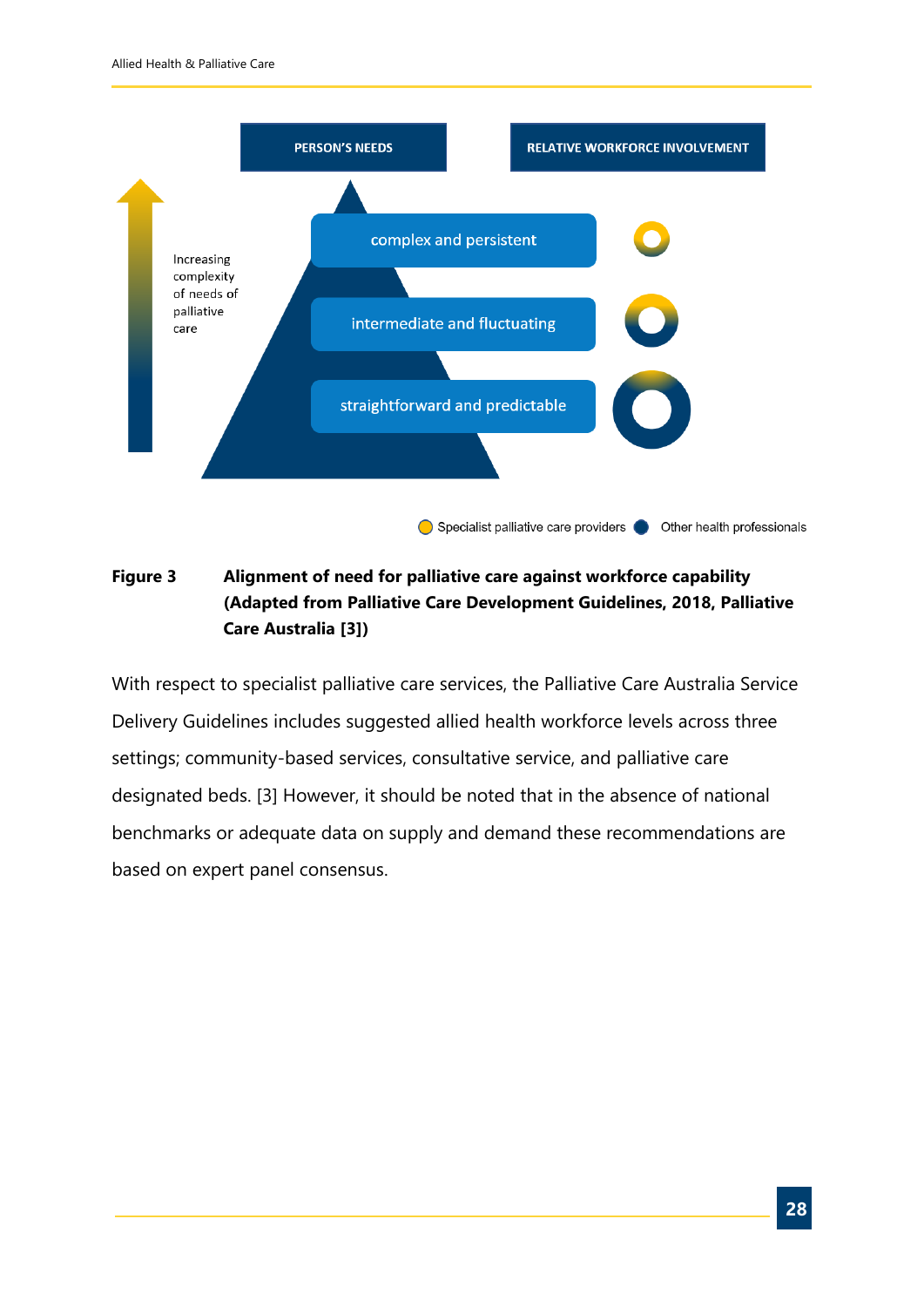

**Recommended Allied Health Workforce levels (full-time equivalent, FTE)**

\* Full-time equivalent per 100,000 population \*\* Full-time equivalent per 125 beds \*\*\* Fulltime equivalents per 6.7 beds (within acute hospital)

#### **Figure 4 Palliative Care Australia recommended workforce levels in specialist palliative care services. [3]**

While data is generally lacking, it is known that allied health professionals can play an important role in palliative care, particularly around the physical, psychological, social, and spiritual needs of patients as they reach the terminal stage of their condition. By addressing functional limitations, allied health professionals, particularly a multi-disciplinary team, can offer support and/or resources to help people to stay at home for as long as possible and ultimately, continue living whilst dying. [6,12,52] This can include support and training for families and carers to help make homebased palliative care a viable option. [12] The inclusion of allied health in palliative care delivery is reflected in the Australian [Government](https://www.health.gov.au/resources/publications/the-national-palliative-care-strategy-2018) National Palliative Care Strategy 2018. It has been suggested that referrals from nurses and allied health professionals can be helpful in overcoming late referrals to specialist palliative care. [50]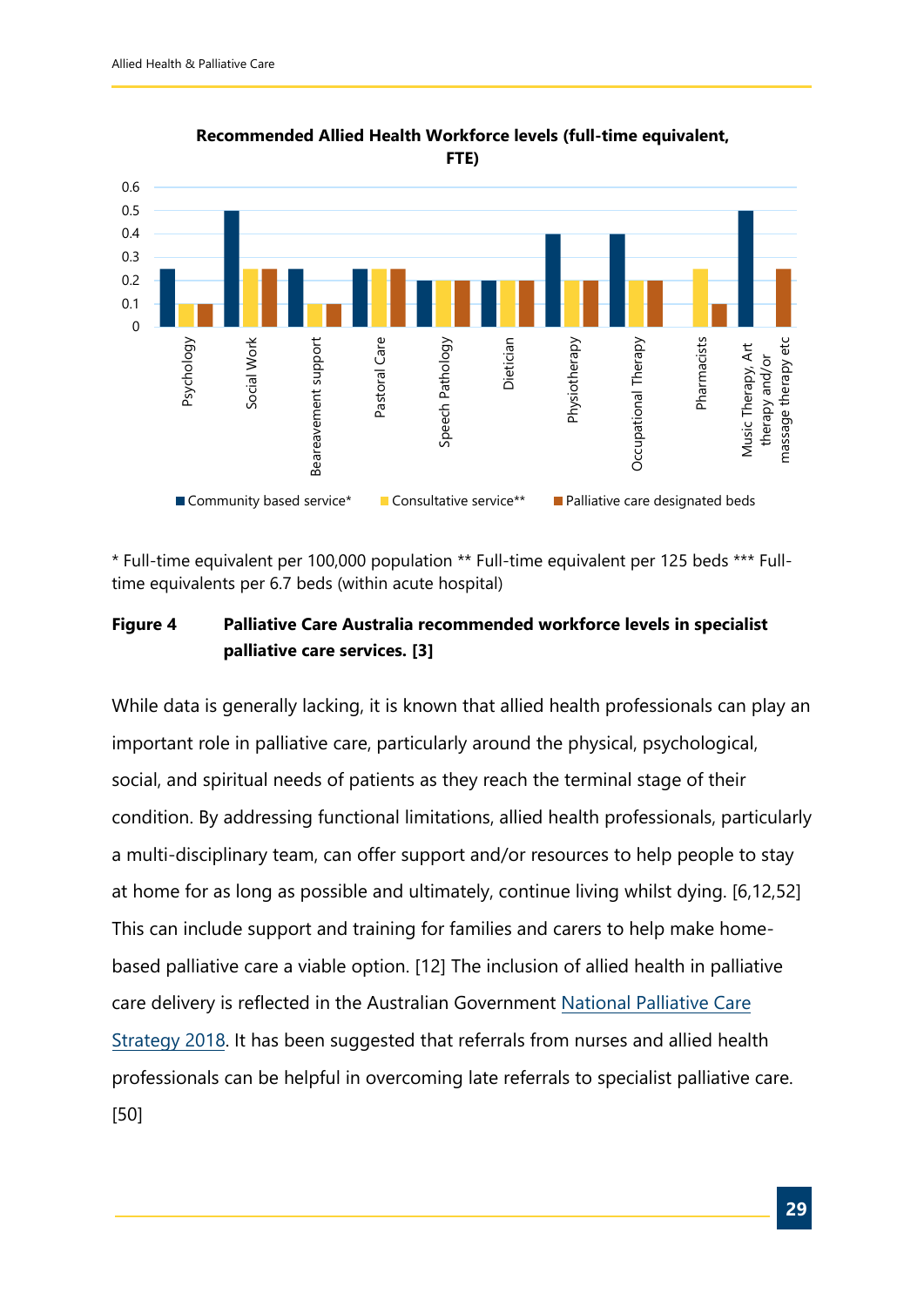## <span id="page-29-0"></span>1.8 Allied health palliative care practice activity

Activities undertaken by allied health professionals involved in palliative care are highlighted in [Table 1.](#page-9-0) This shows both overlapping common areas of activity across the individual professions and core profession-specific areas of expertise. In the following we consider those activities in more detail when caring for people with palliative care needs. People with cancer are more likely to receive palliative care support than people with other non-cancer life limiting conditions. Cancer Council NSW [53] suggests specific roles for allied health practitioners as part of a palliative care team.

The following are examples of allied health professionals and others who may work in palliative care as part of their role.

#### **Art therapist** [54,55]

- assesses a person's need to express strong feelings and through art, provides permission and support to express these feelings and psychologically adjust to their changed health through multifaceted communication
- usually works with the help and support of counselling or psychological teams and as part of a wider multidisciplinary palliative care team.

#### **Chaplain** [54,56]

- can set up a screening process and educate staff about the use and importance of the screening questions and how to make referrals
- takes a spiritual history including an assessment of spiritual symptoms
- helps a person identify and articulate their beliefs and values
- helps a healthcare team accommodate cultural beliefs and practices of patients or clients and their family
- knows and shares religious resources in the community which may be helpful
- may facilitate
	- o goals of care discussions or family meetings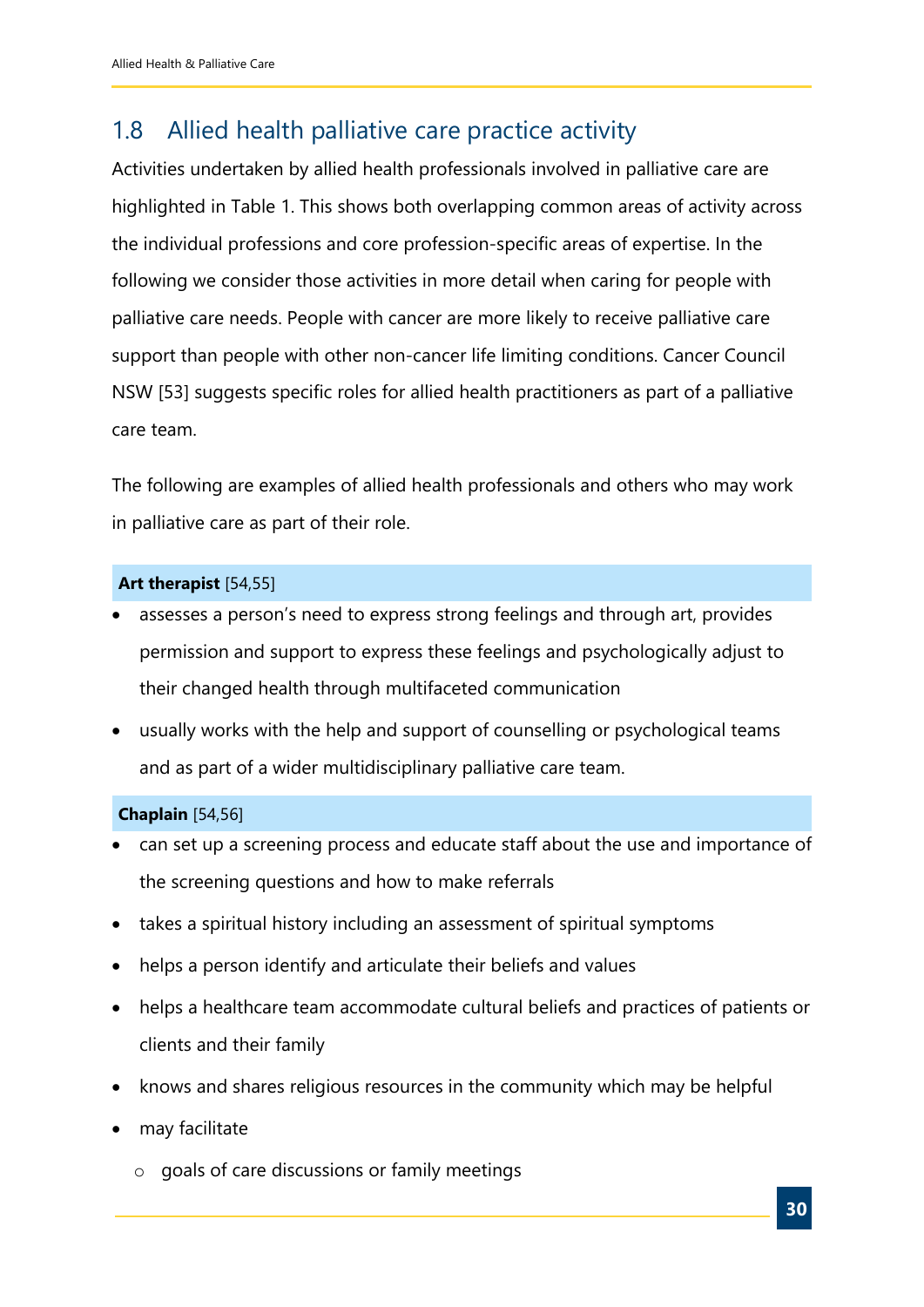- o palliative care meetings
- o communication when bad news is being delivered
- o coordination of activities such as memorial services or spiritual groups for staff
- may provide spiritual care to the clinical team, debriefing sessions, or individual counselling
- educates staff on spiritual and religious issues
- supports family members after a death.

#### **Dietitian** [53,54,57,58]

- recognises that eating has an emotional, social and cultural significance and that changes in food intake may be distressing for the person, family and carers
- assesses the person's symptoms which may interfere with appetite or eating and their sense of what is important
- creates with the person realistic goals and expectations to enhance quality of life in the face of decline and impending death within the context of a therapeutic relationship
- assesses the person's
	- o diet or changes in diet
	- o understanding of nutrition and relevance for quality of life
	- o need for nutritional supplements
	- o help or lack of help from a carer or carer network
- supports the multidisciplinary team with the nutritional management of symptom-related problems such as loss of appetite, altered taste and smell, dysphagia or cachexia
- can facilitate discussions on the potential benefits and burdens of supplemented oral, enteral and parenteral nutrition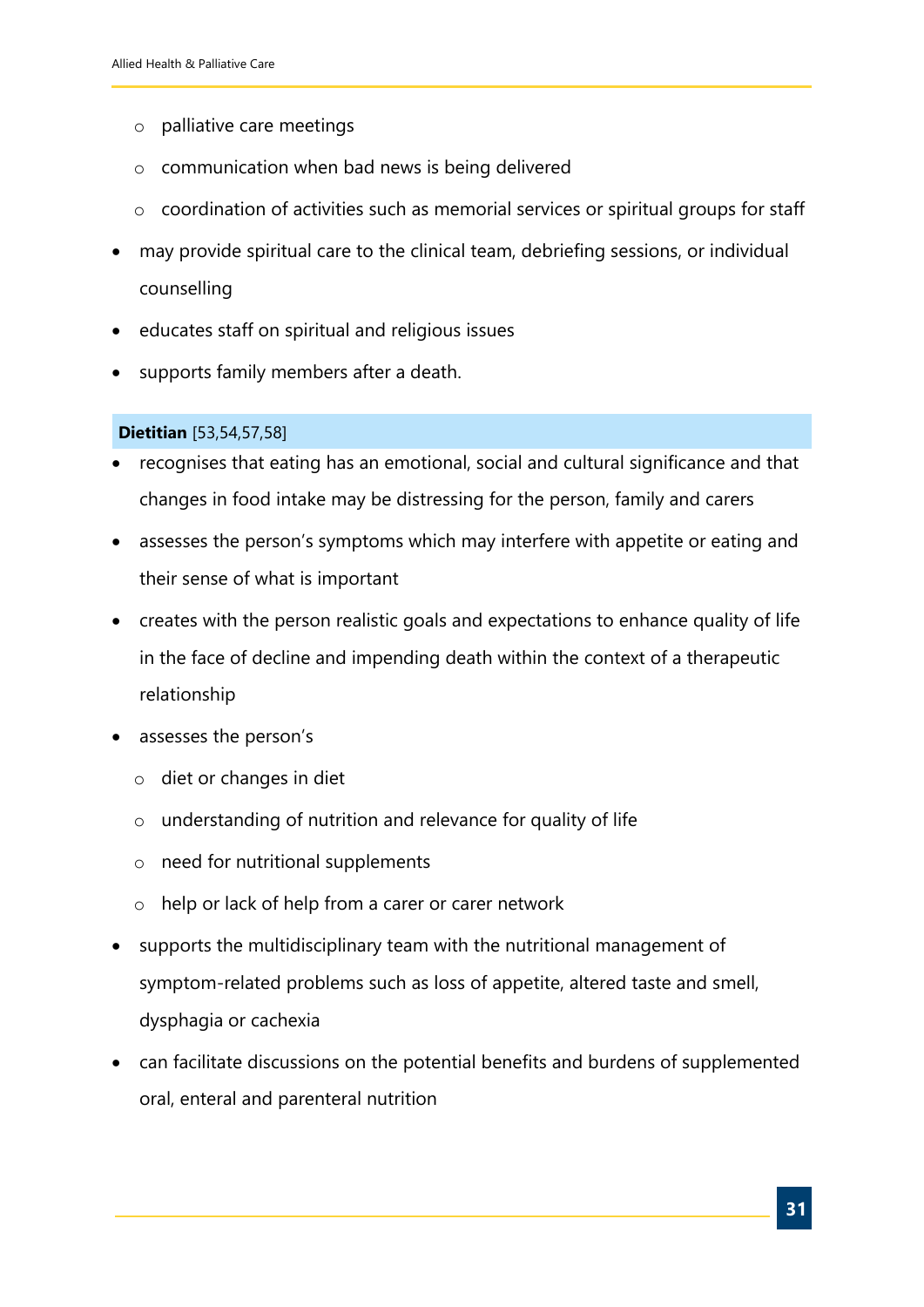- advises on preparation / fortification / supplementation / relaxation of previous dietary restrictions as appropriate for the person
- helps with the management of digestive issues, such as poor appetite, nausea or constipation
- educates the person and carers about safe eating and changes with deterioration
- works closely with the interdisciplinary team to ensure psychological and emotional support is provided, as required
- works closely with a speech pathologist, who will assess and address eating and swallowing problems.

#### **Music therapist** [54,59-62]

- is led by the person's symptoms and their sense of what is important to them to co-create realistic goals and expectations with the person in the face of impending death within the context of a therapeutic relationship
- engages actively with the person and/or family and friends in singing, song writing, improvisation, music imagery, music-based relaxation or life review, as well as listening to music, according to a person's musical preferences
- assists with management of symptoms such as pain, fatigue, anxiety, delirium, depression, spiritual needs, and ability to cope through assessment, music therapy methods, counselling, and instrument borrowing
- assists to help maintain function or with adaptation to decreasing function
- create recordings and songs to be left as a legacy for family and friends
- can use improvisations and familiar music to support emotional well-being and quality of life for people with living with dementia
- can assist connectedness between patients and those significant to them through shared music experiences and music-based legacy creation
- liaises within the care team to promote best outcomes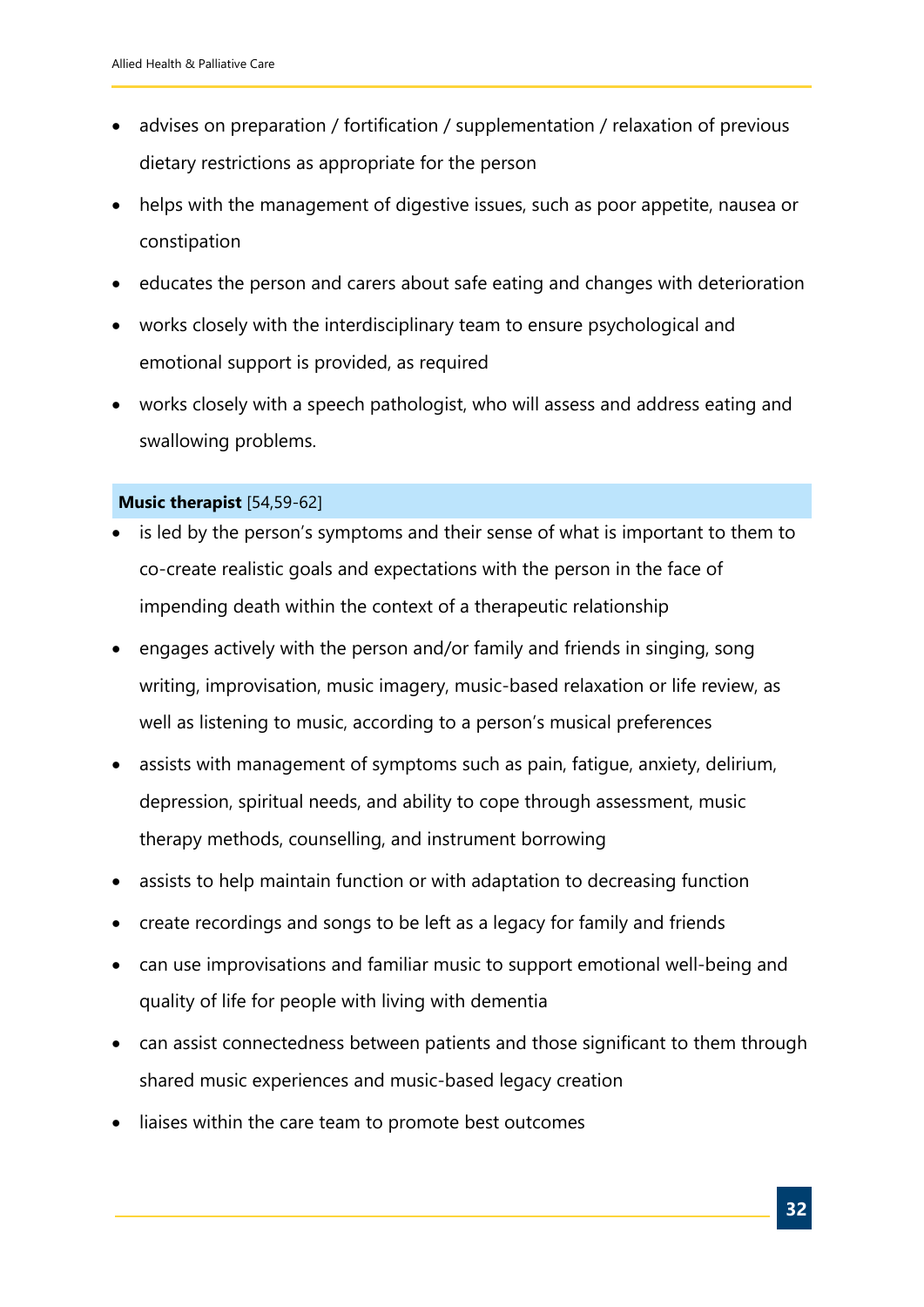- can collaborate with other professionals such as physiotherapists in music and movement, spiritual care practitioners in planning memorial services, occupational therapists in music playing/performing
- provides support to family and carers, including bereavement support.

#### **Occupational therapist** [53,54,63-67]

- assesses a person's functional ability within practical everyday contexts in order to enable occupational engagement<sup>[4](#page-32-0)</sup> wherever possible as function declines
- is led by the person's symptoms and their sense of what is important to them to co-create realistic goals and expectations with the person in the face of impending death within the context of a therapeutic relationship
- assists with the management of symptoms such as anxiety, fatigue, breathlessness and pain through assessment, education, relaxation techniques, counselling, task redesign and equipment prescription
- assesses and treats dyspnoea (difficulty breathing) with supported body positioning and other strategies such as breathing techniques, energy conservation techniques and use of handheld fans within the context of everyday function
- assesses for and prescribes complex seating and wheelchairs as required, as well as prescribing pressure relieving devices such as cushions and mattresses where required
- assesses and develops strategies to help people manage cognitive changes that impact participation in everyday activities; these changes may be due to ageing, medical treatment or disease specific changes such as cerebral metastases or frontotemporal dementia (MND)

<span id="page-32-0"></span><sup>4</sup> here occupation/occupational engagement refers to self-care or personal care or activities that are work-related, domestic activities or leisure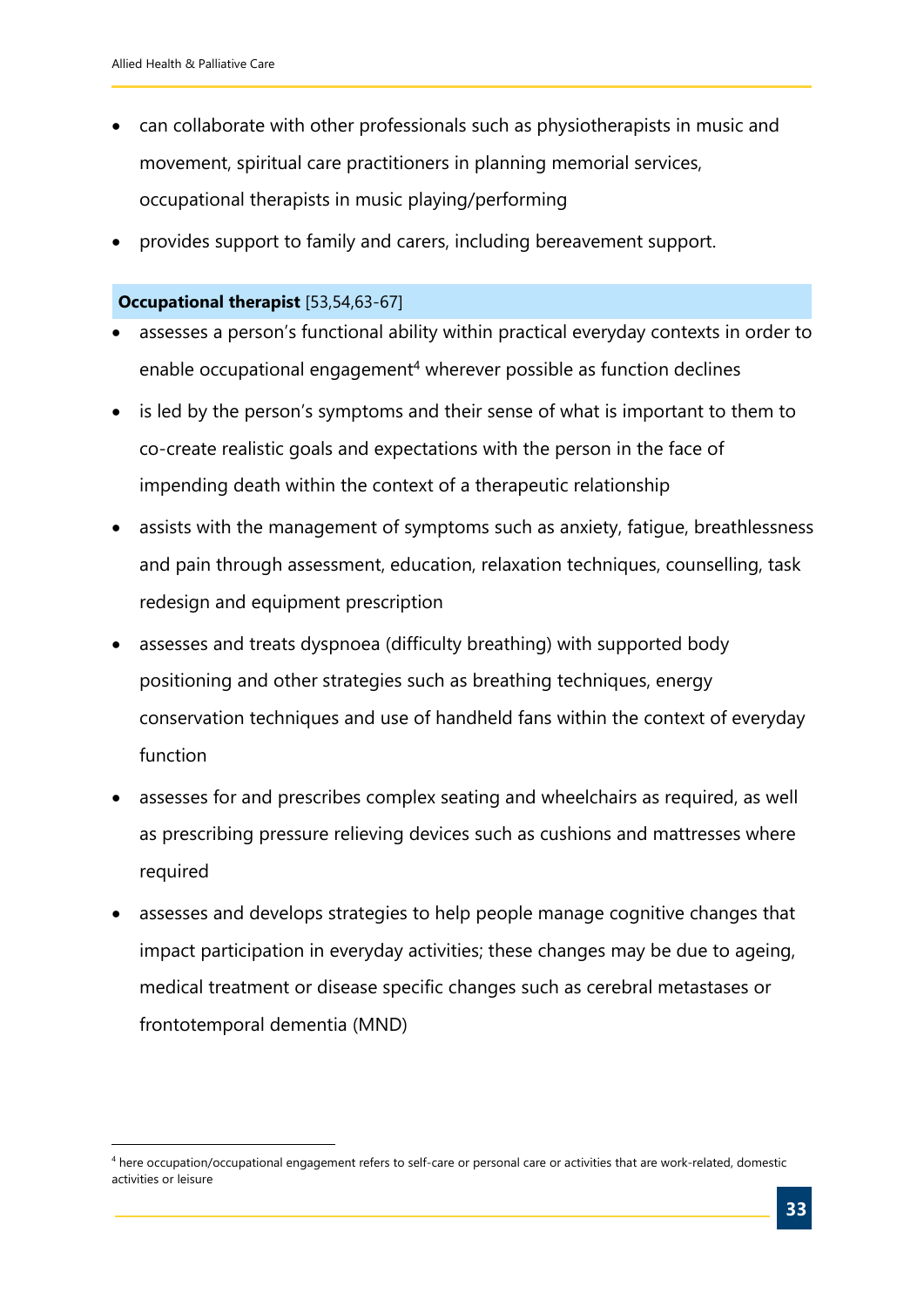- assists the person to maintain or improve independence within their own home or place of care of their choice through assessment, education, environmental modifications and planning for future needs
- encourages and facilitates engagement in purposeful or pleasurable activities such as hobbies or leisure pursuits to enhance quality of life
- may retrain the person in personal or domestic activities using either a change of technique or appropriate equipment
- supports the person's capacity to attend to affairs and develop a legacy
- liaises within the care team to promote best outcomes
- provides support, education and training to informal carers about manual handling within the home context in order to reduce risk of injury
- may be involved in lymphoedema management, additional qualifications required.

#### **Pharmacist** [53,54,68]

- trained in medication action and management
- assesses the appropriateness of prescriptions and ensures the timely provision of effective prescription and over-the-counter medications for symptom control
- communicates with the prescribing doctor or nurse practitioner if necessary
- ensures that patients and carers understand and follow the directions provided with medications or medication delivery
- assists the person or their carer with keeping track of medicines, including the costs on the Pharmaceutical Benefits Scheme (PBS)
- may conduct a medication management review including Home Medication Reviews (HMRs) and Residential Medication Management Reviews (RMMRs)
- provides a reliable supply of stock drugs to palliative care services with a system for reviewing and updating agreed stock supply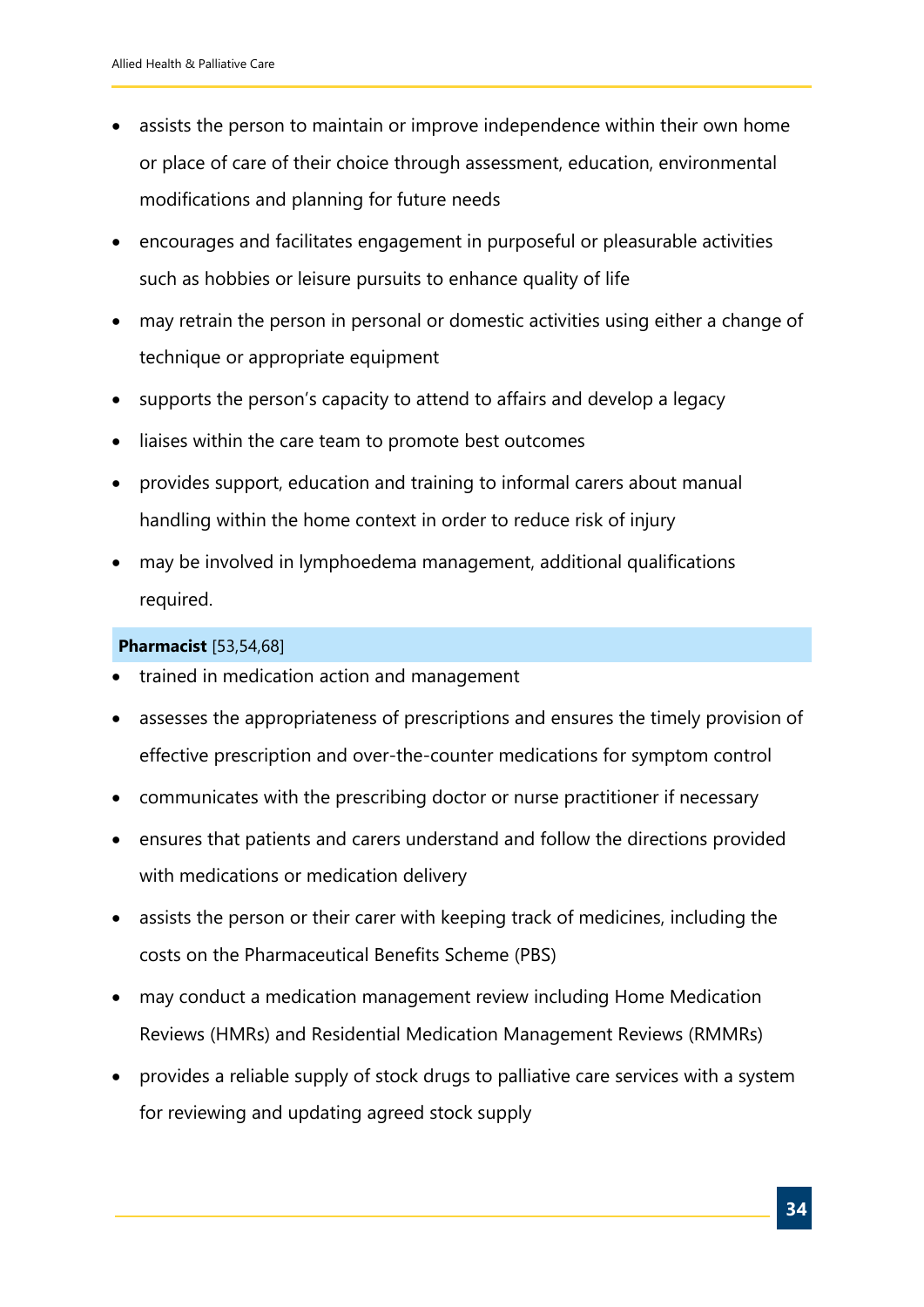- counsels and educates the palliative care team about safe use of drugs of relevance to palliative care, for example, syringe driver compatibility
- provides efficient way of compounding non-standard drugs or dosage
- ensures safe and legal disposal of all medications after death.

#### **Physiotherapist** [53,54,69-73]

- is led by the person's symptoms and their sense of what is important to them to co-create realistic goals and expectations in the face of decline and impending death within the context of a therapeutic relationship
- assesses therapy needs and appropriate therapeutic interventions
- reassesses the person's changing care needs as their condition changes
- uses massage, range of motion or strengthening exercises, or balance training and falls prevention education to help the person manage the physical aspects of daily activities, such as walking and transfers
- provides advice on physical aids to improve mobility and management of fatigue
- educates the person, their carers and family on how to use to exercise, massage, supported positioning to reduce pain and stiffness, conserve energy and increase mobility
- teaches carers and family ways to best position, move or transfer the person
- may assist with relief of pain using techniques such as supported body positioning, hot and cold packs, massage, relaxation techniques, dry needling (additional qualifications required) and transcutaneous nerve stimulation (TENS) where clinically appropriate
- assists with pain relief for people living with dementia
- assesses and treats dyspnoea (difficulty breathing) with supported body positioning and other strategies such as breathing techniques, energy conservation techniques and use of handheld fans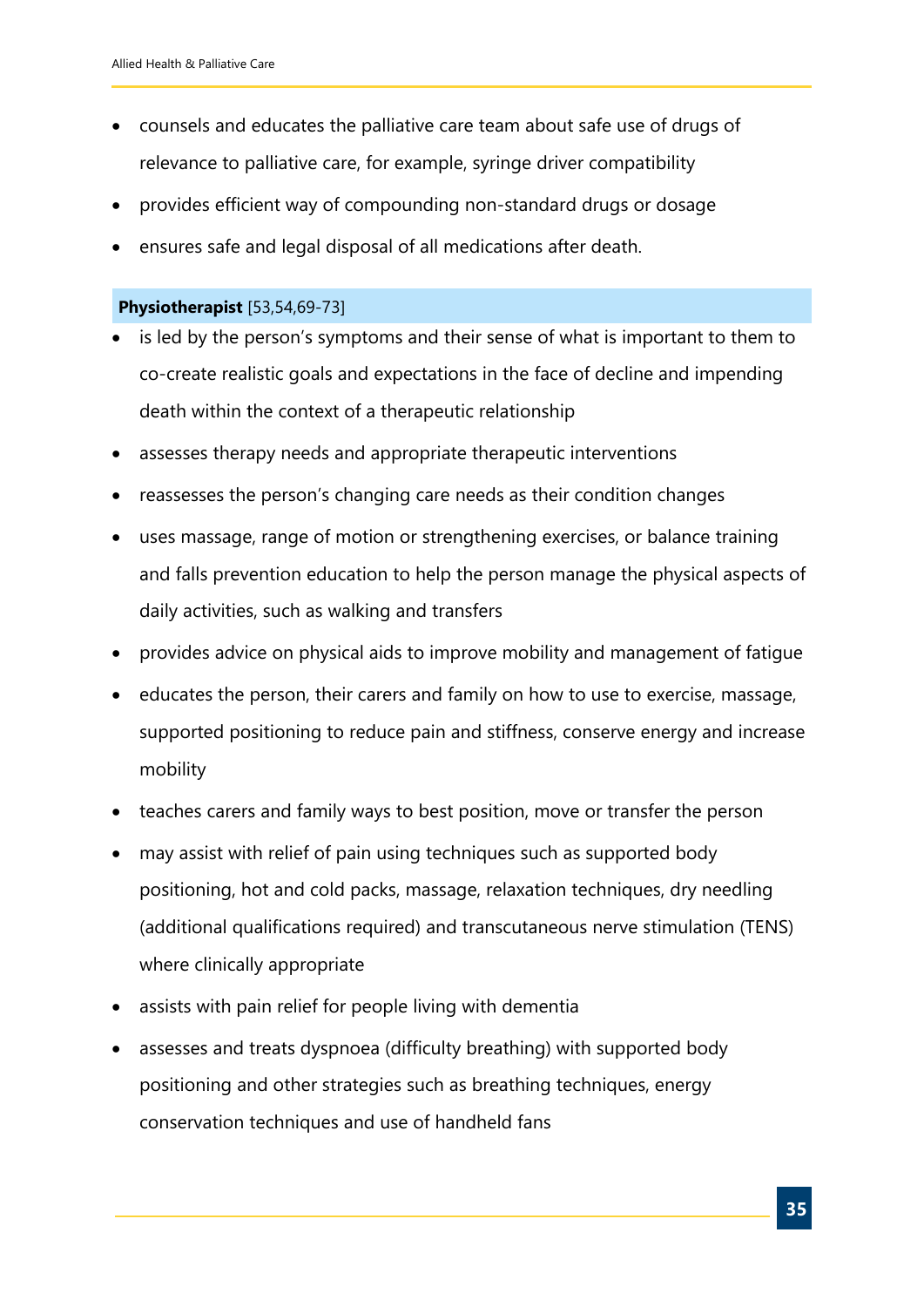- may assist the person with relaxed breathing techniques and techniques to help clear lung secretions
- assists with oedema management through positioning, exercise, compression and massage
- may be involved in lymphoedema management, additional qualifications required
- helps prevent pressure injuries through positioning and movement
- liaises within the care team to promote best outcomes
- provides support, education and training to informal carers about manual handling within the home context in order to reduce risk of injury.

#### **Psychologist** [53,54,74]

- supports and reinforces the psychological work of other team members
- is led by the person's symptoms and their sense of what is important to them to co-create realistic goals and expectations with the person in the face of impending death within the context of a therapeutic relationship
- understands the interrelationship between physical symptom distress and psychological distress
- is trained in listening and counselling
- assesses or screens a person for distress, inability to cope, or anxiety or depression
- allows a person to talk about any fears, worries or conflicting emotions
- can clarify misunderstandings or mis-expectations
- helps a person identify and talk about loss or grief
- helps a person with existential concerns such as the search for meaning in life, hope, sense of purpose, dignity, grief, and spirituality
- assists a person and their family to communicate and to explore relationship or emotional issues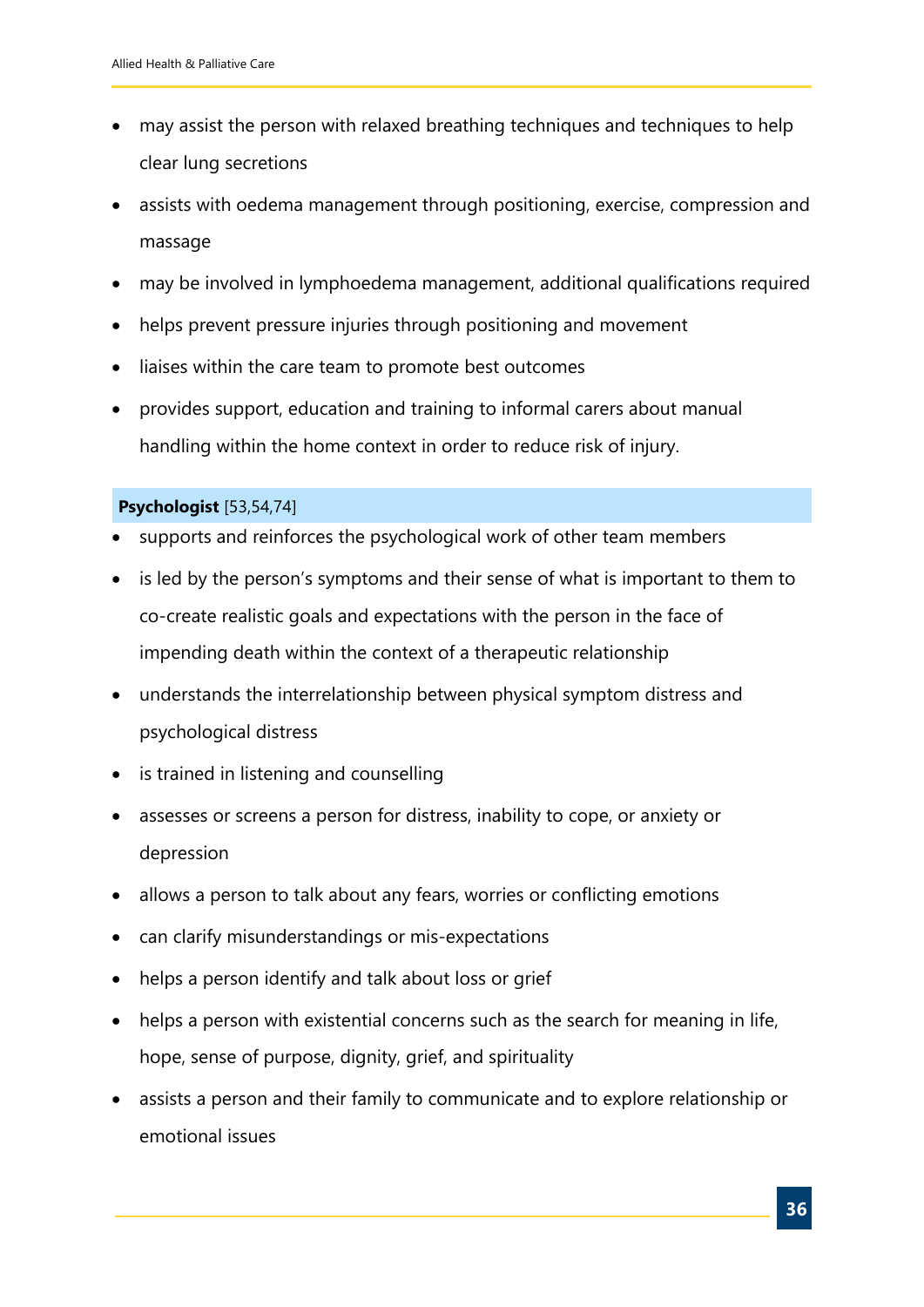- can help mobilise individual or family resources, to reduce feelings of isolation and loneliness
- might suggest strategies, techniques, and ways of lessening the distress, anxiety, or sadness the person and others are feeling
- helps explore the issues a person is facing so that they can find more pleasure in life, adjust to changing relations and social roles, and to changing impaired function and dependency
- acknowledges strength and achievements in the life of the person
- assists with verbal or written life review
- may introduce meditation or relaxation exercises to help ease physical and emotional pain
- provides bereavement care and support to family and carers
- contributes to the preparation of legacies and eulogies either with the person and/or the family.

#### **Social worker** [53,54,75-77]

- is led by the person's situation and sense of what is important to them to cocreate realistic goals and expectations in the face of decline and impeding death within the context of a therapeutic relationship
- enables the person to make decisions and exercise choice in their care and decision-making around this
- strengthens people in managing the emotional, psychological and social consequences of what is happening to them
- helps friends, families and partners to feel involved in care and decision-making as appropriate
- enables people to make the best possible use of relevant and available community resources that will help them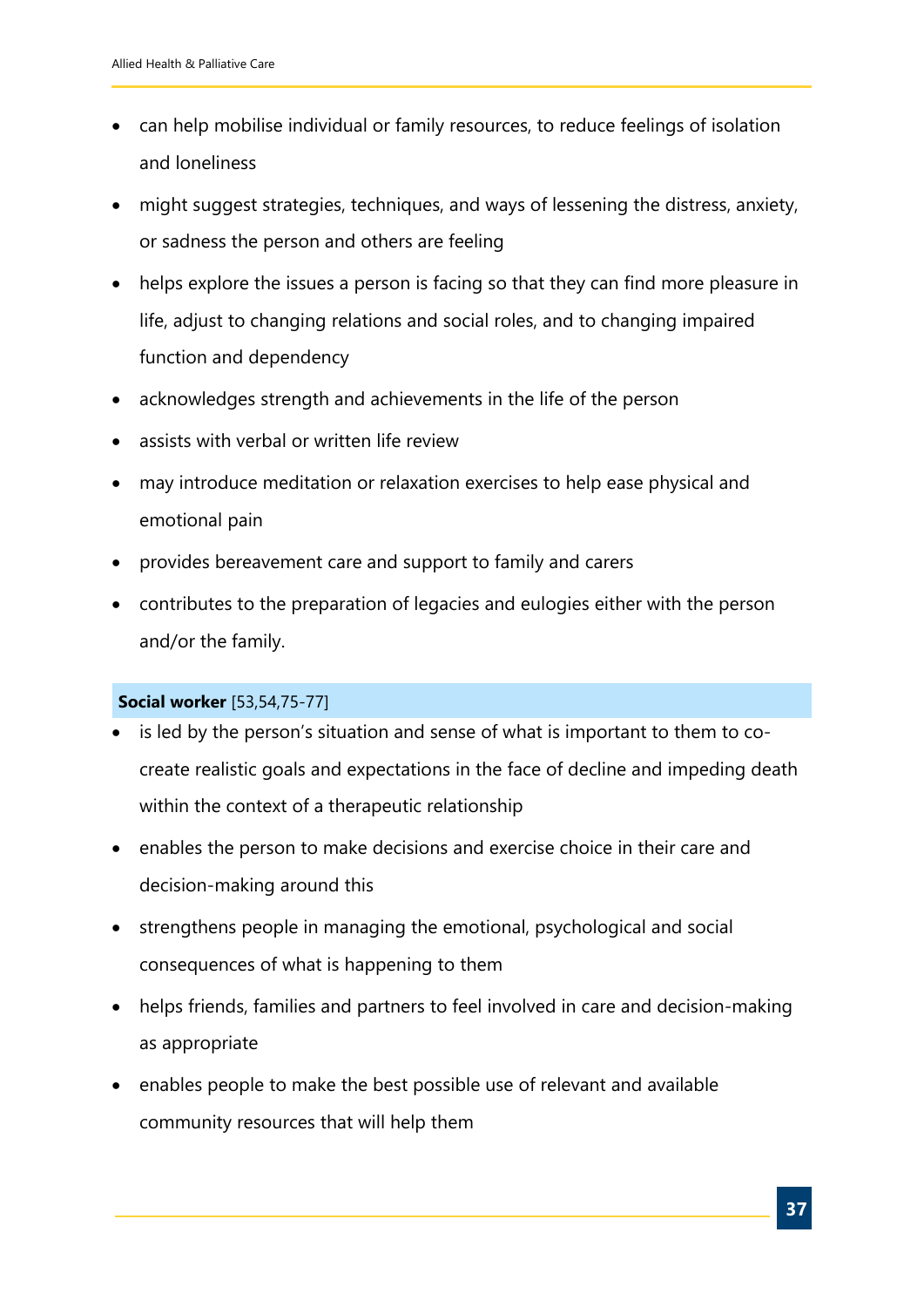- connects the person, family or carers with financial support services to assist with management of financial issues
- can help the person to identify others who are important to them and highlight relationship issues
- can empower the person and those close to them to work towards completion of any unfinished business and say their goodbyes
- along with the pastoral carer, may help to address spiritual pain by recognising concerns, providing comfort and helping to relieve isolation
- provides the person with information and support during advance care planning
- may help the person address issues of sexuality or sexual health and resolve sexual problems
- may advocate for the person's wishes to the palliative care or healthcare team
- liaises within the care team to promote best outcomes
- can provide grief counselling of pre-bereaved or bereaved family members including those experiencing complex bereavement
- can assist with accommodation or placement such as residential aged care, respite care and supported accommodation.

#### **Speech pathologist** [54,78-83]

- is led by the person's symptoms and their sense of what is important to them to co-create realistic goals and expectations in the face of decline and impeding death within the context of a therapeutic relationship
- optimises the person's ability to eat and drink in the safest, most comfortable way
- helps the person to enjoy eating, drinking and participating in mealtimes
- educates the person, their carers and family on safe swallowing techniques and expected decline in oral intake and ability to swallow
- advises on risk and benefits of feeding modes in cases of dysphagia
- educates the multidisciplinary team as to the swallowing status of the person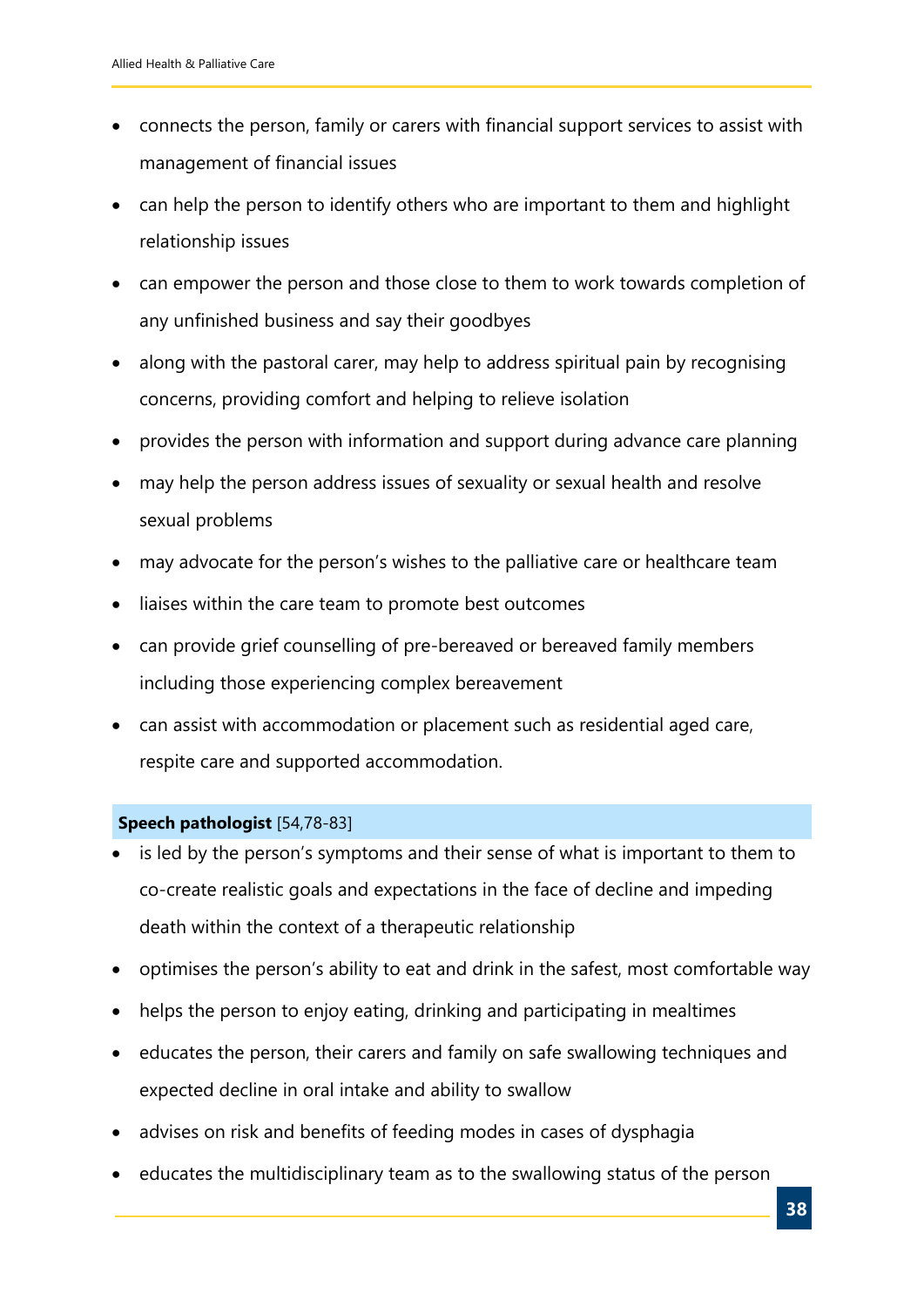- may work with a pharmacist to assess and modify medication administration routes
- utilises a variety of methods to communicate meaningful and relationship sustaining conversations at different stages of life
- helps to optimise the person's ability to communicate which may involve the use of communication strategies, communication tools, and alternative and augmentative communication systems
- assists the family, carers and treating clinicians to use strategies that optimise communication
- uses cognitive stimulation to improve or maintain communication function in people living with moderate to severe dementia
- assesses and supports strategies to manage oral care including excessive saliva production (drooling) and dry mouth
- may advocate for the person's wishes to the palliative care or healthcare team
- liaises within the care team to promote best outcomes.

#### **Spiritual care practitioner** [53,54]

- may also be known as a spiritual adviser or pastoral carer
- supports the person and their family in talking about spiritual matters
- reflects with the person about their life and helps them search for its meaning, if appropriate
- helps a person to feel hopeful and develop ways to enjoy your life despite the illness
- may organise special prayer services and religious rituals, if appropriate
- connects a person with other members of your faith
- may discuss emotional issues, as many are trained counsellors.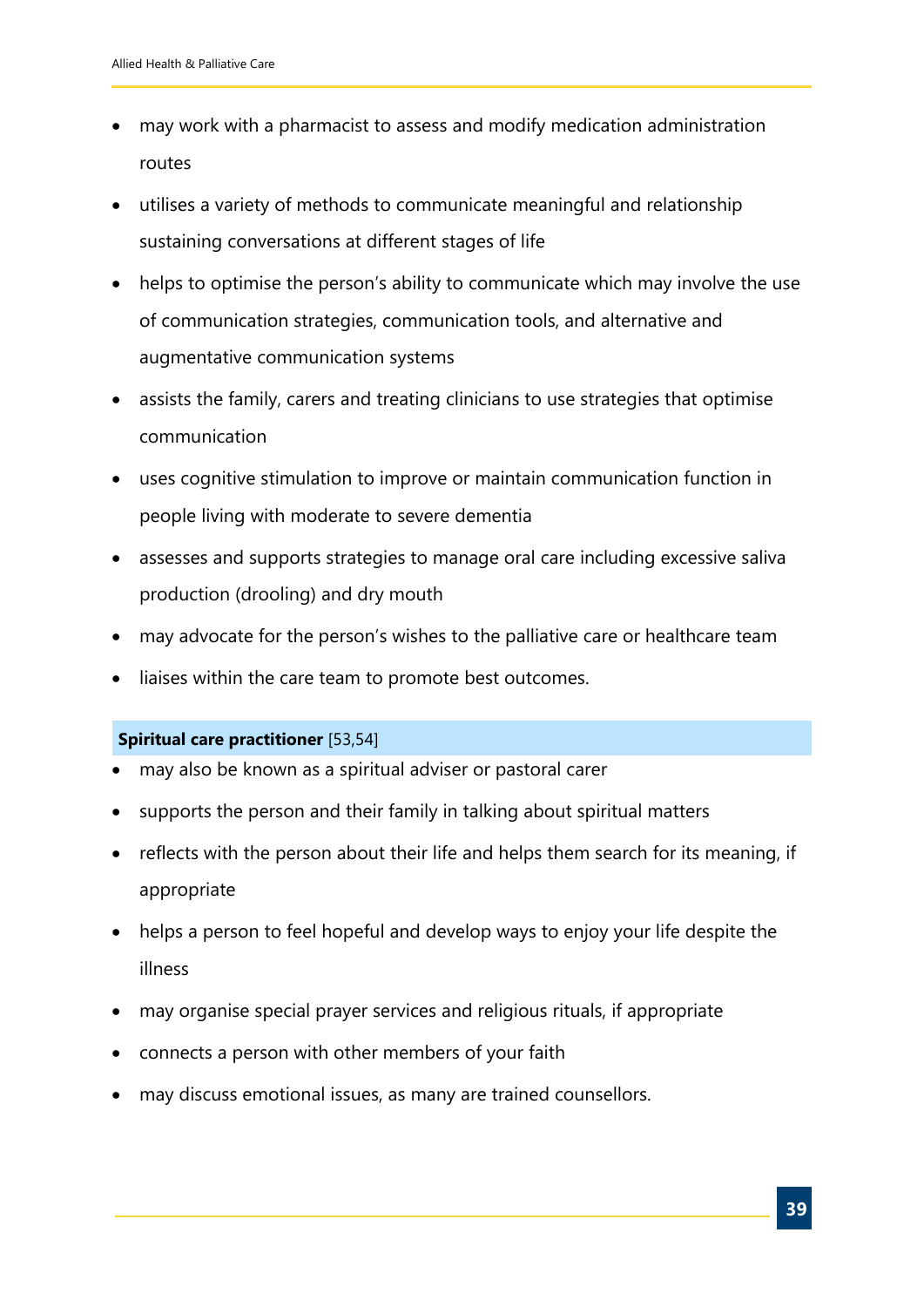Roles for other allied health professions are emerging as services respond to client needs and the evidence base for involvement of allied health in palliative care expands. New roles in support of palliative care needs are also emerging in the area of complementary and alternative therapies. Complementary therapies are widely used in the Australian community and they are often adopted by palliative care patients. Several specialist palliative care services now offer a range of complementary therapies for their patients, and for their patients' families and carers. Most commonly these can include massage, aromatherapy, relaxation, meditation, and acupressure.

### <span id="page-39-0"></span>1.9 Formalised scope of allied health practice in palliative care

In Australia, occupational therapy is the only allied health profession to have a position paper relative to the profession and palliative care. [63] Therefore Occupational Therapy Australia might be instrumental in future efforts to expand understanding of palliative care among allied health professions.

APA has published a Position Statement [on the scope of practice](http://www.physiotherapy.asn.au/DocumentsFolder/APAWCM/Advocacy/Scope%20of%20Practice_with%20on%20brand%20diagrams.pdf) of physiotherapists which does not refer explicitly to palliative care. It does, however, emphasise that physiotherapy is concerned with maximising quality of life and developing, maintaining, and restoring movement and functional ability though the lifespan.

*'This includes providing services in circumstances where movement and function are threatened by ageing, injury, pain, diseases, disorders, conditions or environmental factors. Functional movement is central to what it means to be healthy. (Physiotherapy) is concerned with identifying and maximizing quality of life and movement potential within the spheres of promotion, prevention, treatment/intervention, habilitation and rehabilitation. This encompasses physical, psychological, emotional, and social wellbeing.' (page 2)* [84]

Emerging areas of practice in the field of speech-language pathology are communication and dysphagia management as patients approach end of life. [78-83]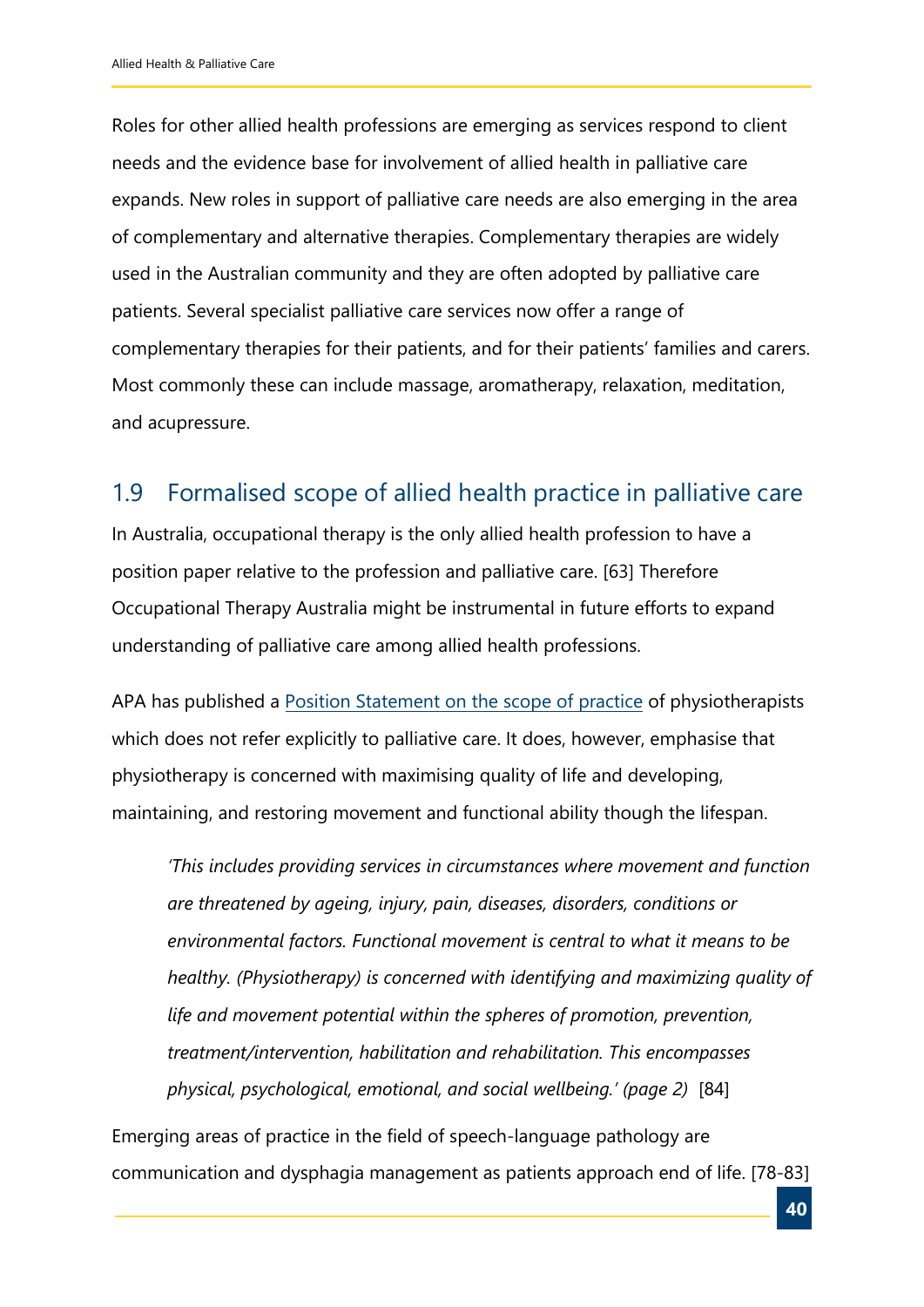Potential challenges for speech pathologists becoming involved in palliative care include the impact of working with people who are dying, limited professional preparation, ongoing education constraints, and legal and ethical considerations. [78,80,82,83] These challenges are likely to be shared by other allied health professions.

### <span id="page-40-0"></span>1.10 The palliative care team

Allied health professionals work with people with life-limiting illnesses in a wide variety of settings, including; community health, aged care, community rehabilitation, outpatient clinics, acute care, tertiary rehabilitation centres, day hospice, hospice and inpatient palliative care units. [9-12,18,63]

Palliative Care Australia and the Cancer Council include the following professions as part of the allied health palliative care workforce: art and music therapists, grief and bereavement counsellors, occupational therapists, pastoral care workers, personal care workers, pharmacists, physiotherapists, psychologists, social workers, speech pathologists, and spiritual care practitioners. [3,49,85] In the acute hospital setting, it is preferable for allied health staff to be specifically designated as part of the palliative care team, rather than a rotation. [86] The professional mix of a multidisciplinary palliative care team may vary depending on the skills and training of individual team members and resources.

If patients with terminal conditions have access to allied health services, they are more likely to maintain their function, wellbeing, and quality of life for longer, with less need for costly admissions and interventions from the health system. [12]

Evidence for the value of physiotherapy in palliative patients is emerging, [87,88] yet not all patients are referred. [71,88] Referrals to allied health for end-of-life or palliative care may depend on GP, nurse, or specialist palliative care knowledge of or experience with allied health. [88] Rehabilitation-in-reverse, where a person patient is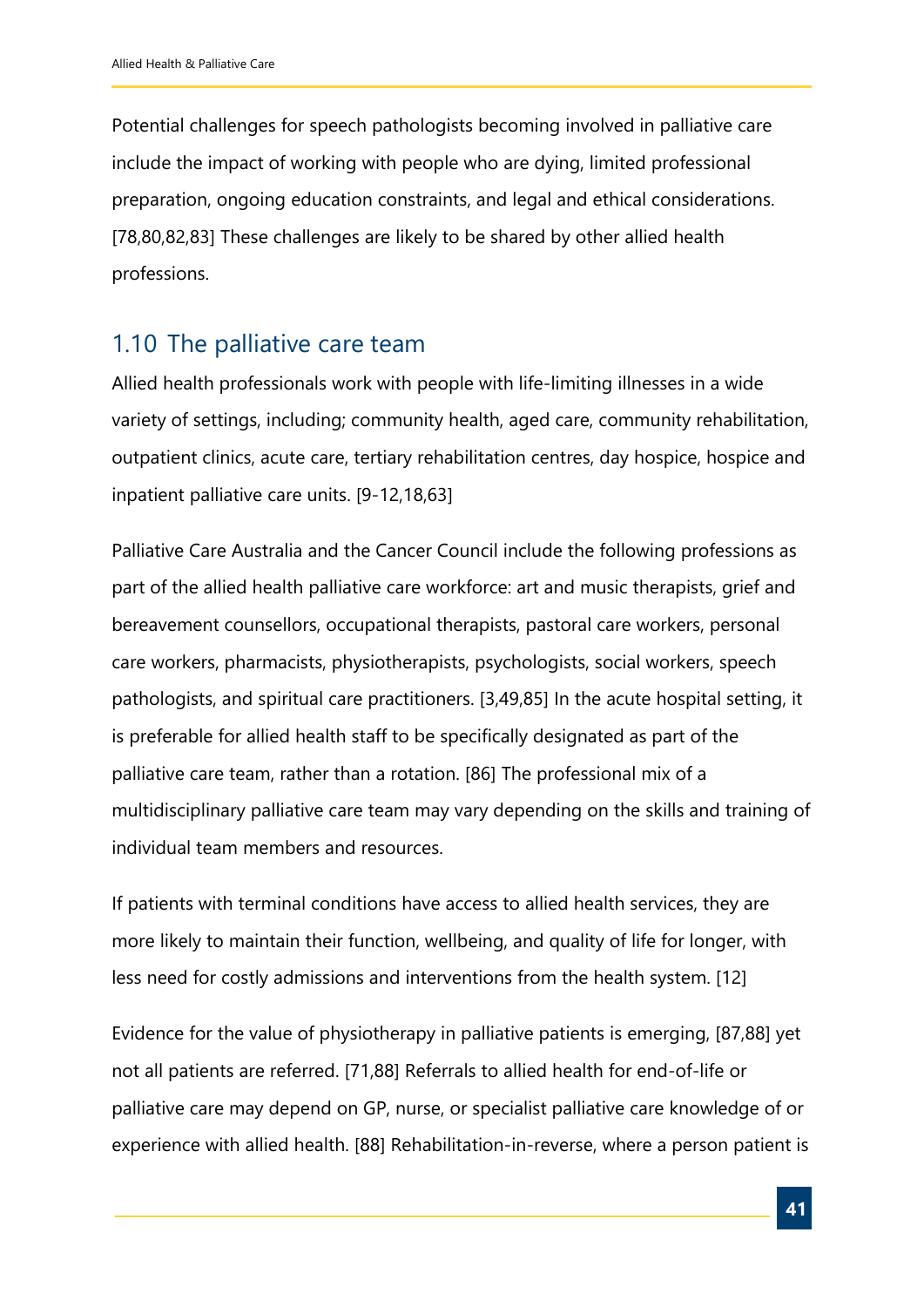rehabilitated through every step of his/her physical decline towards death, features in the literature. [88]

A Queensland study of the role that AHPs play in the care of complex conditions in older people, found that older people appreciated access to allied health services particularly if Medicare funding was available. [89] The community nurse was pivotal to the coordination of allied health service provision highlighting the importance of coordination of care for this population. Although allied health and GP co-location was not essential to good multidisciplinary care, the capacity for care coordination and mechanisms for timely referral and professional communication were.

A network mapping study of palliative care delivery in a remote region of NSW found specialist palliative care services and residential aged care facilities had the most practice connections and allied health the least*.* [90] Allied health involvement was defined by their discipline and in response to needs. This suggests potential for improved integration of allied health through enhanced relationships with existing care networks in rural settings.

## <span id="page-41-0"></span>1.11 Settings of allied health practice in palliative care

Allied health professionals may care for people approaching the end of their life in a variety of settings. These include the person's home; in hospitals (inpatient, outpatient and sub-acute services); hospices; private practices; specialist clinics; aged care facilities; and residential organisations for people living with severe mental illness or severe disabilities. [3,9,11,12]

### <span id="page-41-1"></span>1.12 Funding of allied health services in palliative care

There are no direct Medicare benefit schedule items specifically for palliative care in the community setting except for specialist palliative care. [23,91] For people with complex needs allied health services are frequently accessed through the Chronic Disease Management Medicare items.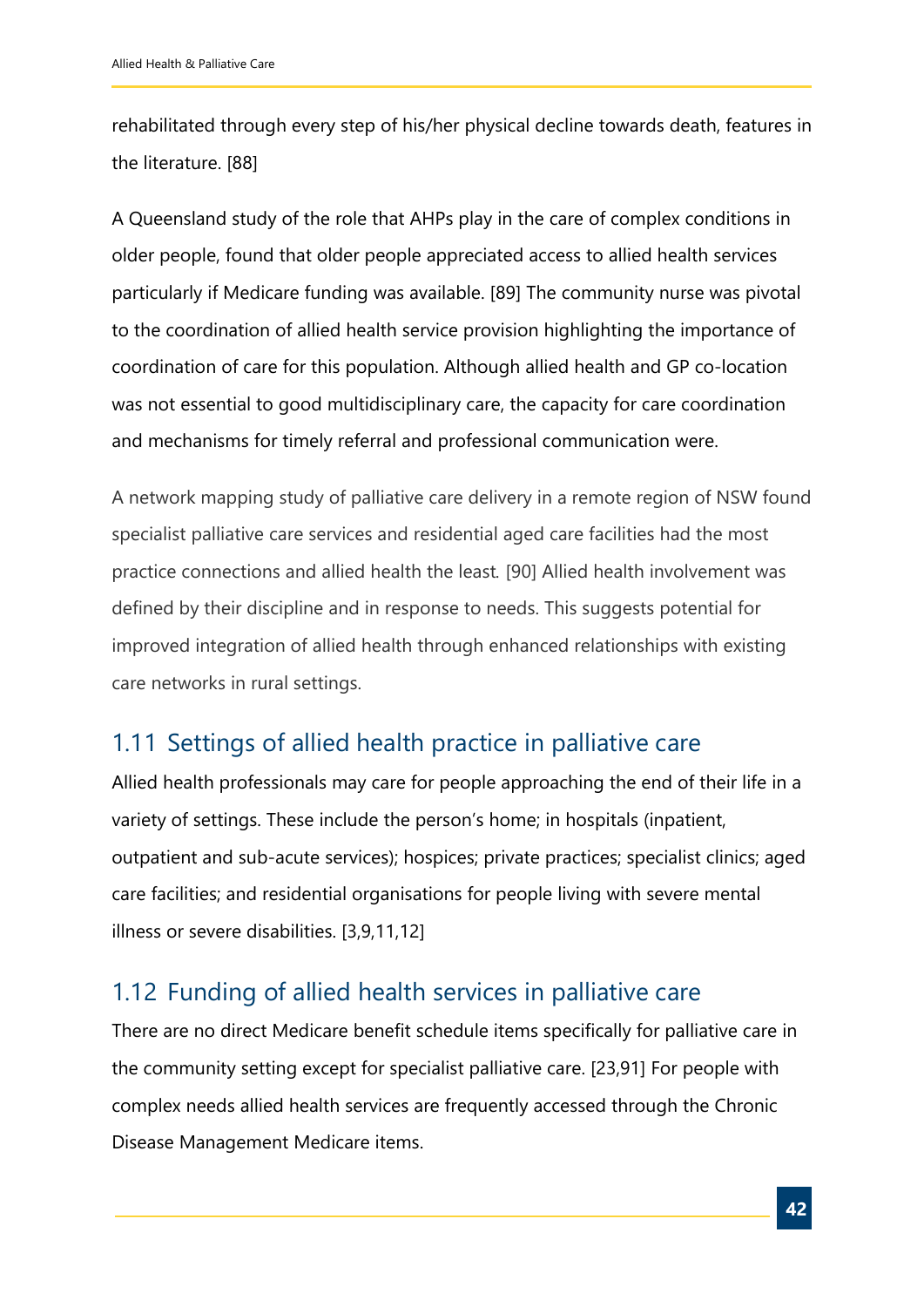## <span id="page-42-0"></span>1.13 Allied health education in palliative care

Recognition of the importance of allied health in palliative care has led to an increased emphasis on specific education to support their involvement.

## <span id="page-42-1"></span>1.13.1 Formal education in palliative care

In 2013, the European Association for Palliative Care (EAPC) [92] outlined agreed levels of education for palliative care health professionals :

#### • **Palliative care approach**

A way to integrate palliative care methods and procedures in settings not specialised in palliative care. Should be made available to general practitioners and staff in general hospitals, as well as to nursing services and nursing home staff. May be taught through undergraduate learning or through continuing professional development.

#### • **General palliative care**

Provided by primary care professionals and specialists treating patients with lifethreatening diseases who have good basic palliative care skills and knowledge. Should be made available to professionals who are involved more frequently in palliative care, such as oncologists or geriatric specialists, but do not provide palliative care as the focus of their work. Depending on profession, may be taught at an undergraduate or postgraduate level or through continuing professional development.

#### • **Specialist palliative care**

Provided in services whose main activity is the provision of palliative care. These services generally care for patients with complex and difficult needs and therefore require a higher level of education, staff, and other resources. Specialist palliative care is provided by specialised services for patients with complex problems not adequately covered by other treatment options. Usually taught at a postgraduate level and reinforced through continuing professional development.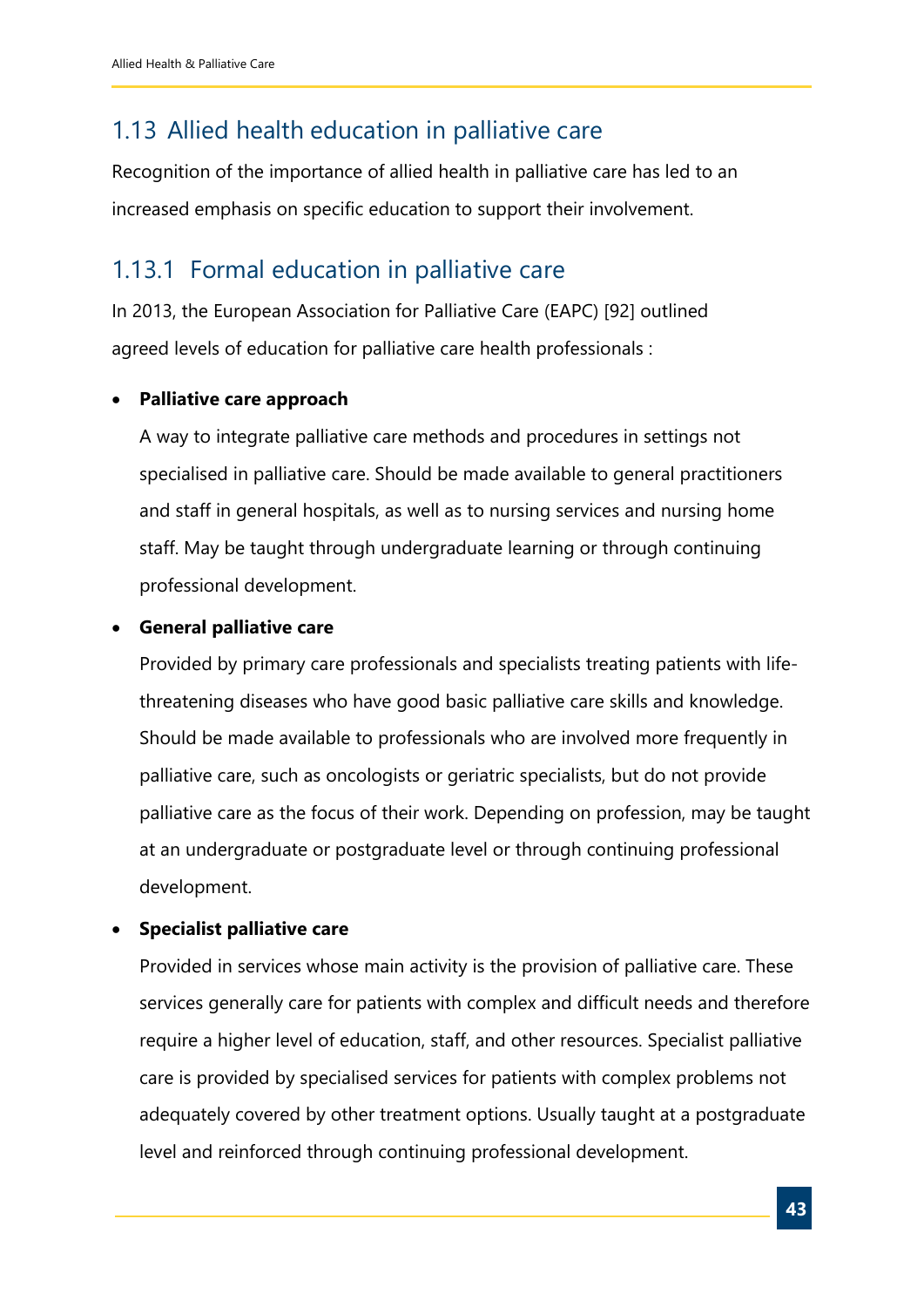Few allied health courses in Australia include palliative care concepts to any major degree, with little standardisation in the content or the teaching methods. [63] Available courses intended for allied health and other professions include:

- The Palliative Care [Curriculum for Undergraduates \(PCC4U\)](http://www.pcc4u.org/) Project. PCC4U provides evidence-based student and facilitator learning resources: online learning modules, online learning and teaching resources, learning and teaching support, and guidance for including palliative care in undergraduate curricula.
- A free online program for undergraduates  [Interprofessional Education in Aged](https://brightwatergroup.com/research/ipeac-toolkit/) Care (IPEAC) Developed by aged care providers Brightwater Care Group from Western Australia and Helping Hand in South Australia this program includes the IPEAC Toolkit to guide residential aged care staff in conducting an interprofessional student placement at their facility. It uses learnings and experience from a research project specifically designed to evaluate their benefit in these settings. Students from all health disciplines can be involved.
- [Face-to-face unit of study offered by James Cook University 'Allied Health](https://secure.jcu.edu.au/app/studyfinder/index.cfm?subject=OT5008&year=2017&transform=subjectwebview.xslt) Interventions for Palliative Care'. Available only to students enrolled in the Postgraduate Certificate of Allied Health Sciences and Master of Occupational Therapy.
- An [Online Learning Module for Nurses and Allied Health Professionals](https://pepaeducation.com/support-and-education/online-learning-modules/) (2012) and [Learning Guide for Nurses](https://pepaeducation.com/support-and-education/pepa-learning-guides/) and Allied Health Professionals (2015) developed by PEPA. PEPA also offers [clinical workforce placements](https://pepaeducation.com/placements/) of up to four days with a specialist palliative care service.
- Advance Care [planning Australia offers educational programs](https://learning.advancecareplanning.org.au/) (online modules, webinars, educational workshops) which range from an introduction to advance care planning to more specialised courses for professionals.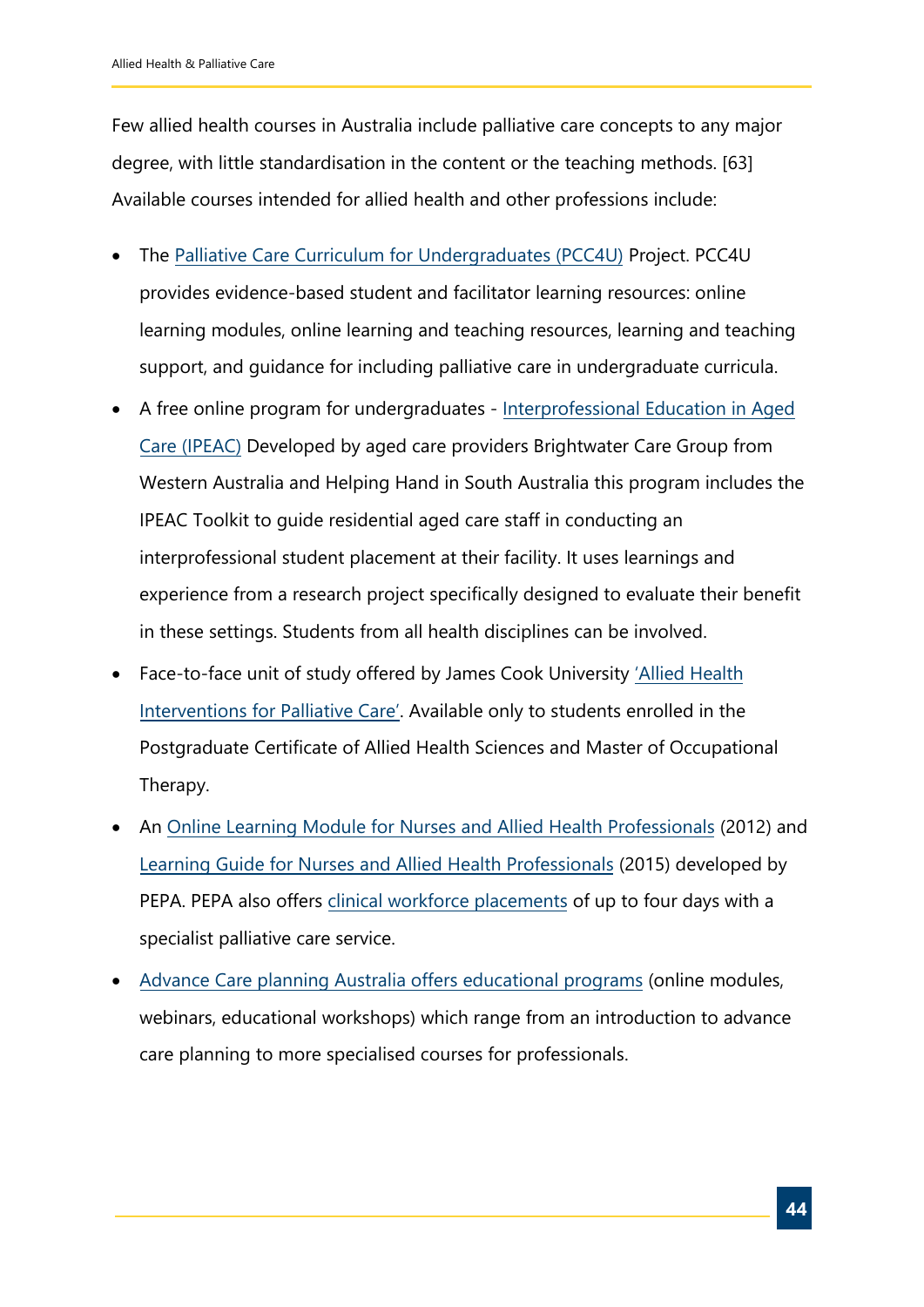## <span id="page-44-0"></span>1.13.2 Self-directed or informal education

Without postgraduate training, allied health professionals may feel unprepared for deterioration and death of patients approaching the end of their life. Peer support from multidisciplinary team members and self-directed learning can foster a better understanding of disease processes and clinical presentations and the development of new skill sets to help allied health professionals to work more confidently with palliative care patients.

A number of tertiary-level courses and eLearning education resources in palliative care are available, and many of these can be used to contribute to CPD requirements. Access to a range of courses is facilitated by [CareSearch](https://www.caresearch.com.au/caresearch/tabid/3953/Default.aspx) and [palliAGED.](https://www.palliaged.com.au/tabid/5683/Default.aspx)

## <span id="page-44-1"></span>1.13.3 International education

The European Association of Palliative Care (EAPC) has established the EAPC taskforce on education for physiotherapists in palliative care which is [working towards](https://www.eapcnet.eu/) a 'global' definition of physiotherapy in palliative care. The EAPC Task Force on Education for Psychologists in Palliative Care was initiated in 2010. [93] In 2018, it was suggested that palliative psychology is an emerging specialty. [94]

## <span id="page-44-2"></span>1.13.4 Allied health palliative care support groups/special interest groups

A growing number of initiatives support the growing interest of allied health professionals in palliative care. Establishment of these groups also suggests a growing recognition of the value of allied health within palliative care and a potential for further contribution not only in care provision but in palliative care policy and research.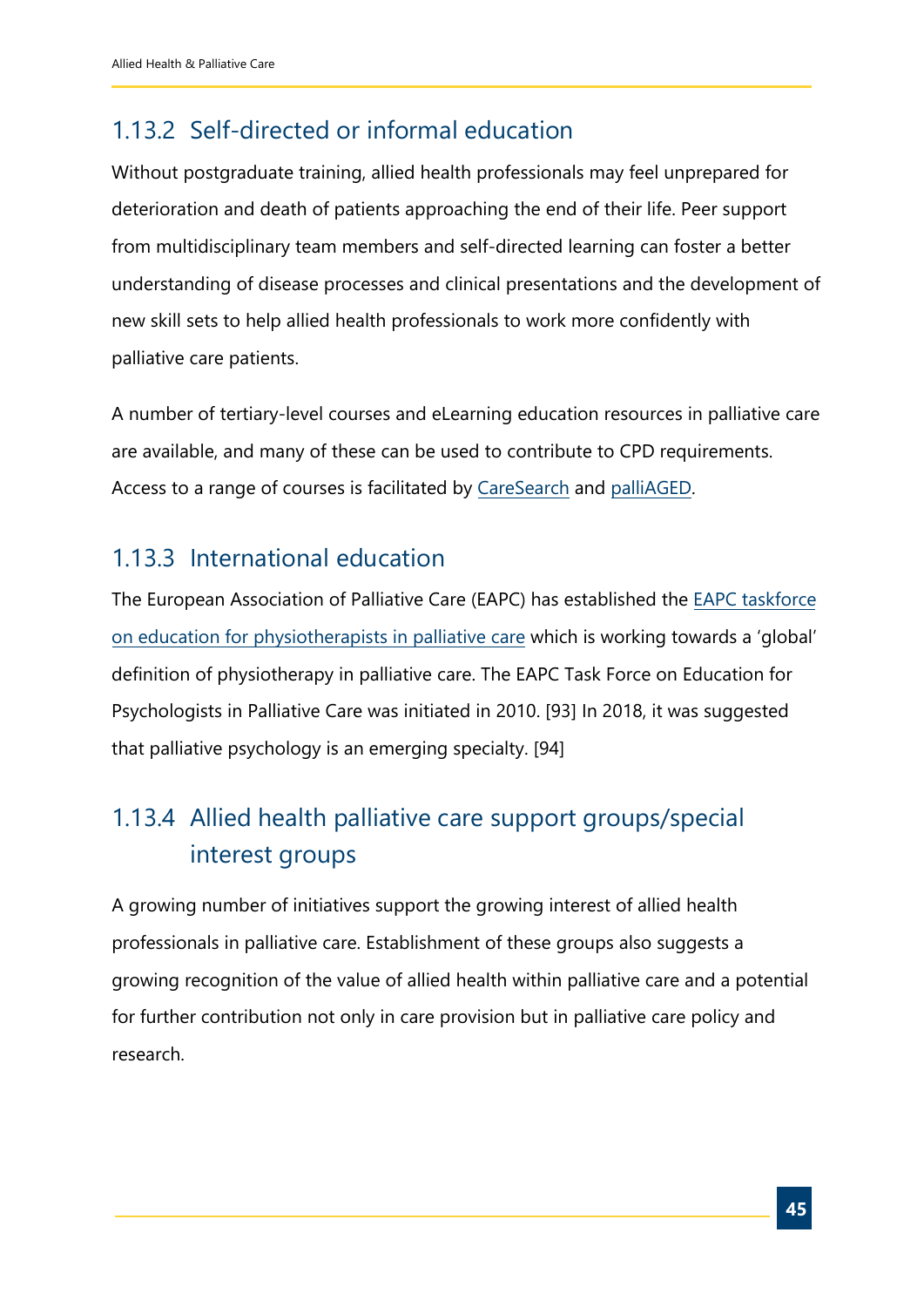- Australian Allied Health in Palliative Care (AAHPC) is a group developed to facilitate and promote research and to be a voice to promote and raise the profile of allied health in palliative care.
- Australian Physiotherapy Association (APA) members can join the national or state branch of Canc[er, Palliative Care and Lymphoedema Special Interest Group](https://australian.physio/membership/national-groups/cancer-palliative-care-and-lymphoedema) for peer support, [educational events and information,](https://www.facebook.com/groups/1532667837033409/?ref=group_browse_new#_=_) and access to a Facebook group.
- The World Confederation for Physical Therapy (WCPT) hosts a subgroup - [International Physical Therapists for HIV/AIDS, Oncology, Hospice and Palliative](https://www.wcpt.org/node/49580) Care (IPT-HOPE).
- Occupational Therapy Australia: Victorian Oncology & Palliative Care Interest Group aims to support OTs working in Oncology & Palliative Care, through maintaining and further developing a group that provides a range of professional development, research and networking opportunities.
- The [Palliative Care Social Workers Practice Group](https://www.aasw.asn.au/new-south-wales/groups/palliative-care) is a group established to provide mentoring, support, information and resource sharing for social workers working in hospices or palliative care situations.
- [Oncology Social Workers Australia](http://oswa.net.au/) is committed to fostering the professional development of social workers in end-of-life care (subscription required).
- The Australian Psychological Society (APS) [Psychologists in Oncology](https://groups.psychology.org.au/igs/) group is open to APS members and non-members.
- [Speech Pathology Australia website hosts information about special interest](https://www.speechpathologyaustralia.org.au/SPAweb/Resources_For_Speech_Pathologists/Non_SPA_Resources/Special_Interest_Groups/SPAweb/Resources_for_Speech_Pathologists/Non_SPA_Resources/Special_Interest_Groups.aspx?hkey=c1a0adee-4577-45e1-9c1e-31ee203f2789) groups such as SPECS, Speech Pathology Head and Neck Cancer Google Group and state-based dysphagia interest groups.
- The [Palliative Rehabilitation Facebook page](https://www.facebook.com/groups/110818868948811/?ref=ts&fref=ts) allows sharing of information amongst people with an interest in palliative rehabilitation.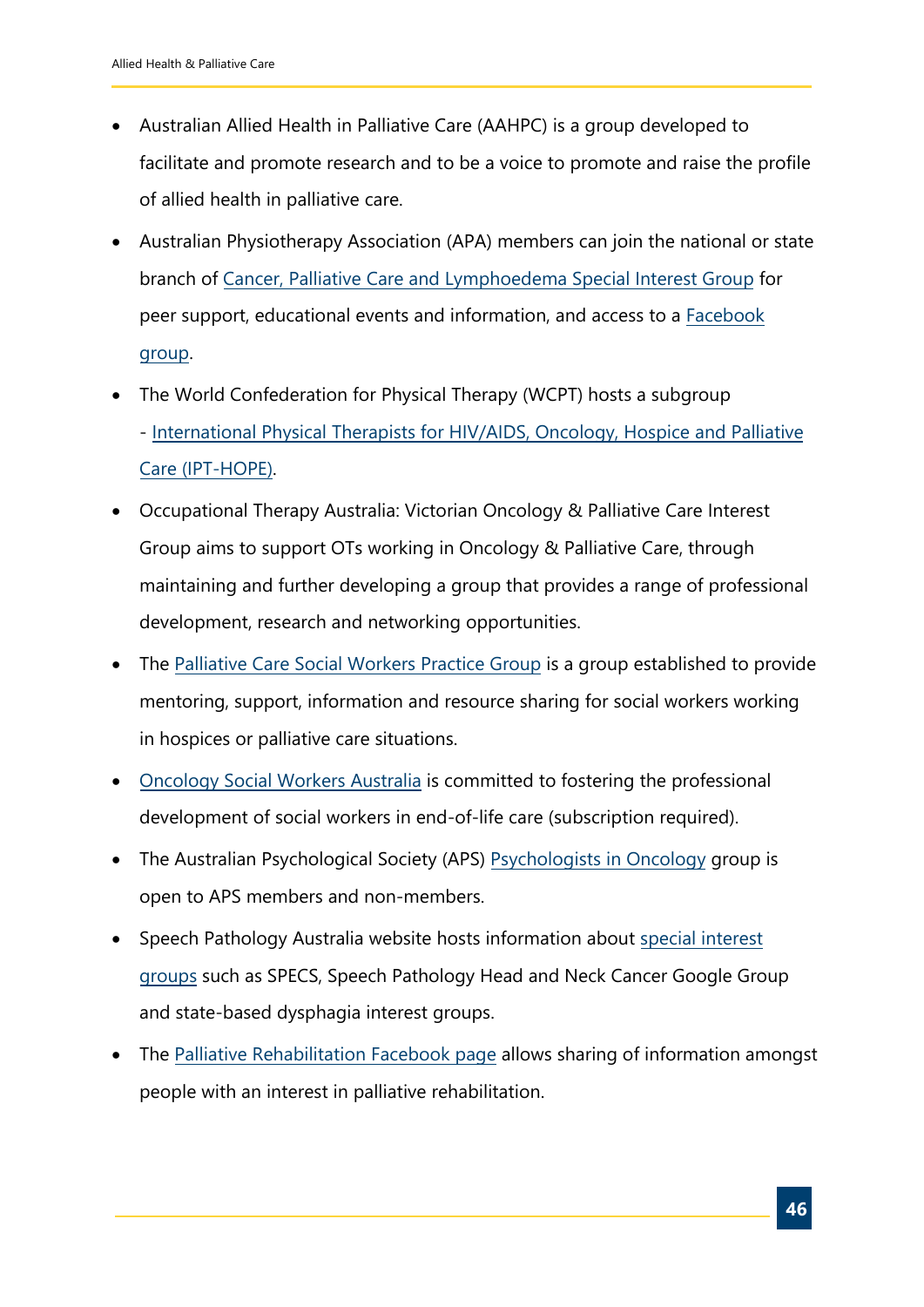## <span id="page-46-0"></span>1.14 Allied health and policy and research

Recognition of the role of allied health in palliative care by peak organisations such as Palliative Care Australia (PCA) [3] suggest the potential for allied health to contribute to policy development in this area. The Position Paper of the Occupational Therapy Australia [63] might be regarded as an important step towards such involvement. With many allied health training courses including the role of evidence and evidence-based practice in the formal curriculum, allied health professionals are likely to be well skilled to contribute in this area.

Research in palliative care is emerging as an activity in allied health practice. Research can be used for evaluation or assessing resources and inform the creation of new programs, practice frameworks and policies. To deliver best care that responds to an evolving context within available resources, research can indicate the interventions that are effective and cost-effective, how they work and which models of care are best. Hospice UK's publication 'Research in palliative care: Can hospices afford not to be involved?' [95] recommends a three-level framework for research activity i.e. 1) research awareness amongst staff, 2) engagement in external research projects, and 3) undertaking research. Ways to achieve this and useful tools to help those wanting to conduct research on palliative care have been outlined in UK hospice research and an article for occupational therapists. [96,97]

The Australian Association of Social Workers, Australian Physiotherapy Association, Australian Psychological Society, Occupational Therapy Australia, Speech Pathology Australia support their members participating in evidence-based research from which the profession can draw insights. [98-102] Research specific to the palliative care context is sparse.

Specialist areas of research are emerging and will inform palliative care practice. (e.g. bereavement practices, swallowing and routes of medication administration, breathlessness and functional decline). [54,66,78-80,82,103-110]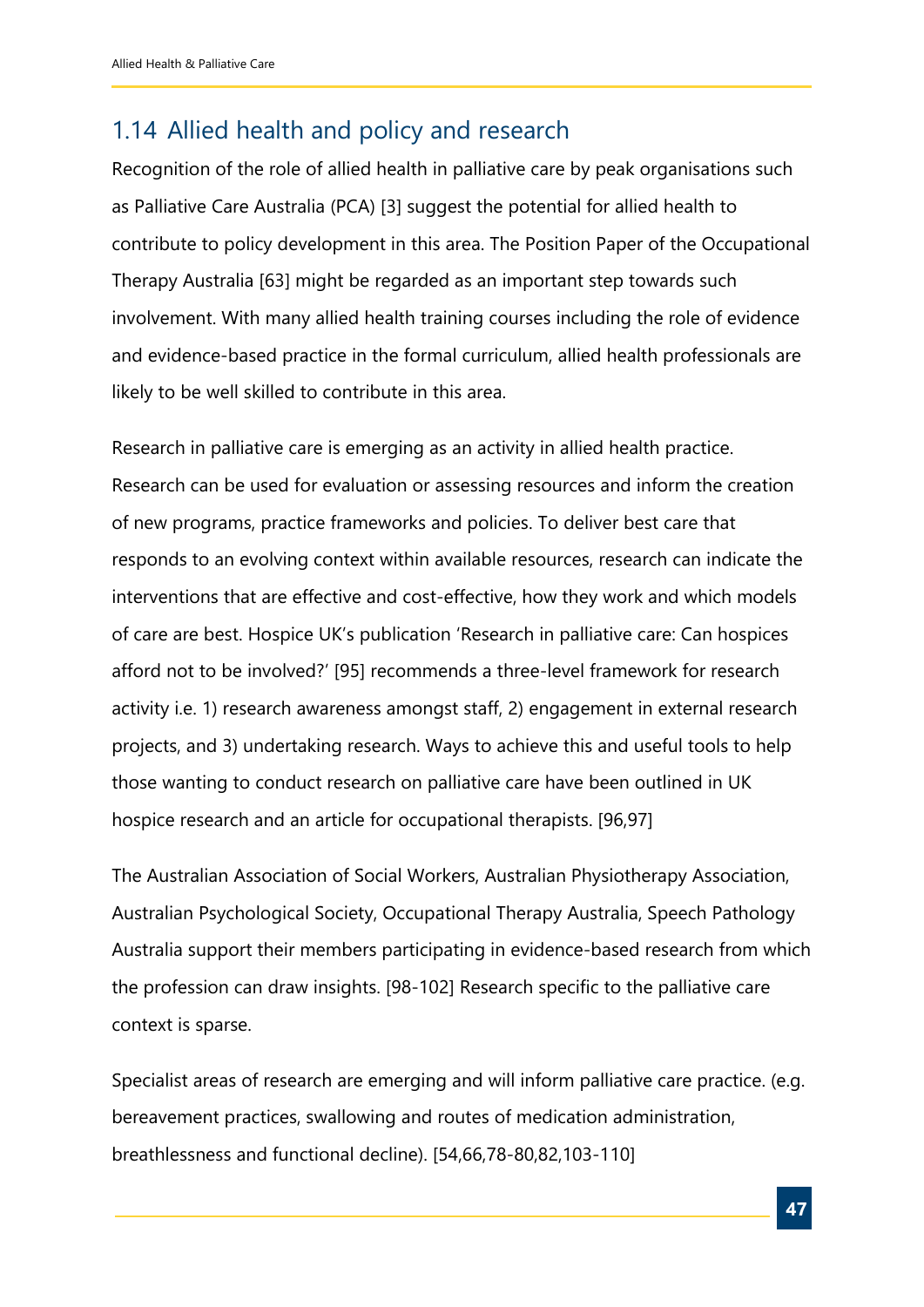## <span id="page-47-0"></span>**Conclusion**

Allied health professionals comprise a significant proportion of the Australian and global health workforces. While peak organisations have been established to represent allied health professionals, terminology within available literature suggests that many identify with an individual profession rather than the collective 'allied health' term. Lack of consensus with respect to professions recognised under the term allied health and variation in core skills are likely contributing factors to this. Application of varied definitions of allied health also renders comparison of available data collections difficult and affects data usefulness. With respect to engagement, this likely means that efforts to collaborate will need to target individual disciplines and respond to specific skill sets, and where possible include data collection.

The role of allied health in palliative care is recognised by the national peak body Palliative Care Australia and has been described in the literature for individual professions. However, inclusion of palliative care in undergraduate curriculums and support for upskilling of qualified allied health professionals is needed. This support should include consideration of the role of AHAs within residential aged care facilities. Improved data collection on supply and demand for allied health services across settings and in the palliative care context is also needed to inform future planning. The limited availability of MBS funding streams for the large number of allied health professionals operating in the private sector may be a barrier to greater involvement. Finally, support for improved integration of allied health professionals into palliative care teams and earlier referral for services is also likely to encourage increased engagement with palliative care. Many of these findings represent opportunities to increase awareness and support upskilling and networking among allied health professionals specifically and across palliative care teams more generally.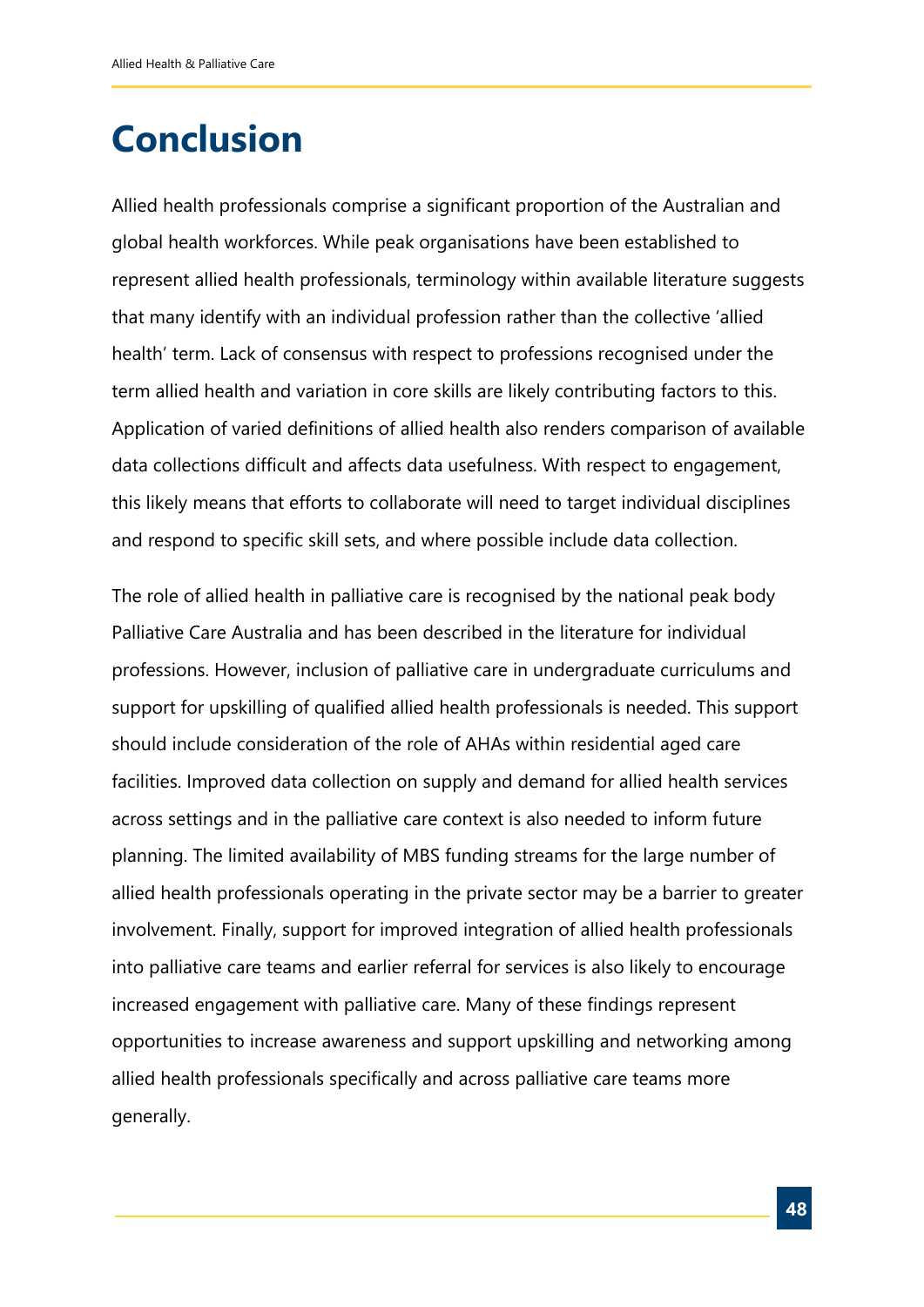## <span id="page-48-0"></span>**References**

- 1. Australian Institute of Health and Welfare (AIHW). Older Australia at a glance [Internet]. Canberra: AIHW; 2018 [updated 2018 Sep 10; cited 2019 Dec 17]. Available from: https://www.aihw.gov.au/reports/older-people/older-australia-ata-glance
- 2. Australian Institute of Health and Welfare (AIHW). Life expectancy and disability in Australia: expected years living with and without disability. Canberra: AIHW; 2017. Cat. no. DIS 66.
- 3. Palliative Care Australia (PCA). Palliative Care Service Development Guidelines. Canberra: PCA; 2018 Jan.
- 4. Australian Government Department of Health. National Palliative Care Strategy 2018. Canberra: Australian Government Department of Health; 2018 Dec.
- 5. Reymond L, Parker G, Gilles L, Cooper K. Home based palliative care. Aust J Gen Pract. 2018 Nov;47(11):747-752.
- 6. Morgan D, Rawlings D, Button E, Tieman J. Allied Health Clinicians' Understanding of Palliative Care as It Relates to Patients, Caregivers, and Health Clinicians: A Cross-Sectional Survey. J Allied Health. 2019 Summer;48(2):127-33.
- 7. Australian Government Department of Health. Review of Australian Government Health Workforce Programs. Canberra: Australian Government Department of Health; 2013 Apr.
- 8. Turnbull C, Grimmer-Somers K, Kumar S, May E, Law D, Ashworth E. Allied, scientific and complementary health professionals: a new model for Australian allied health. Aust Health Review. 2009 Feb;33(1):27-37.
- 9. Grimmer K, Lizarondo L, Kumar S, Bell E, Buist M, Weinstein P. An evidence-based framework to measure quality of allied health care. Health Res Policy Syst. 2014 Feb 26;12:10.
- 10. Boyce RA, Jackway P. Allied Health Leaders: Australian Public Sector Health Boards and Top Management Teams. Report to the Victorian Department of Health and Human Services (Office of the Chief Allied Health Advisor). Melbourne: 2016 Oct. 58 p.
- 11. Australian Institute of Health and Welfare (AIHW). Allied health workforce 2012. Canberra: AIHW; 2013. Cat. no. HWL 51.
- 12. Lizarondo L, Turnbull C, Kroon T, Grimmer K, Bell A, Kumar S, et al. Allied health: integral to transforming health. Aust Health Rev. 2016 Apr;40(2):194-204.
- 13. Dizon JM, Grimmer-Somers K. Complex interventions required to comprehensively educate allied health practitioners on evidence-based practice. Adv Med Educ Pract. 2011 May 6;2:105-8.
- 14. Indigenous Allied Health Australia (IAHA). Policy Position Statement: Allied health definitions. Canberra: IAHA; 2015.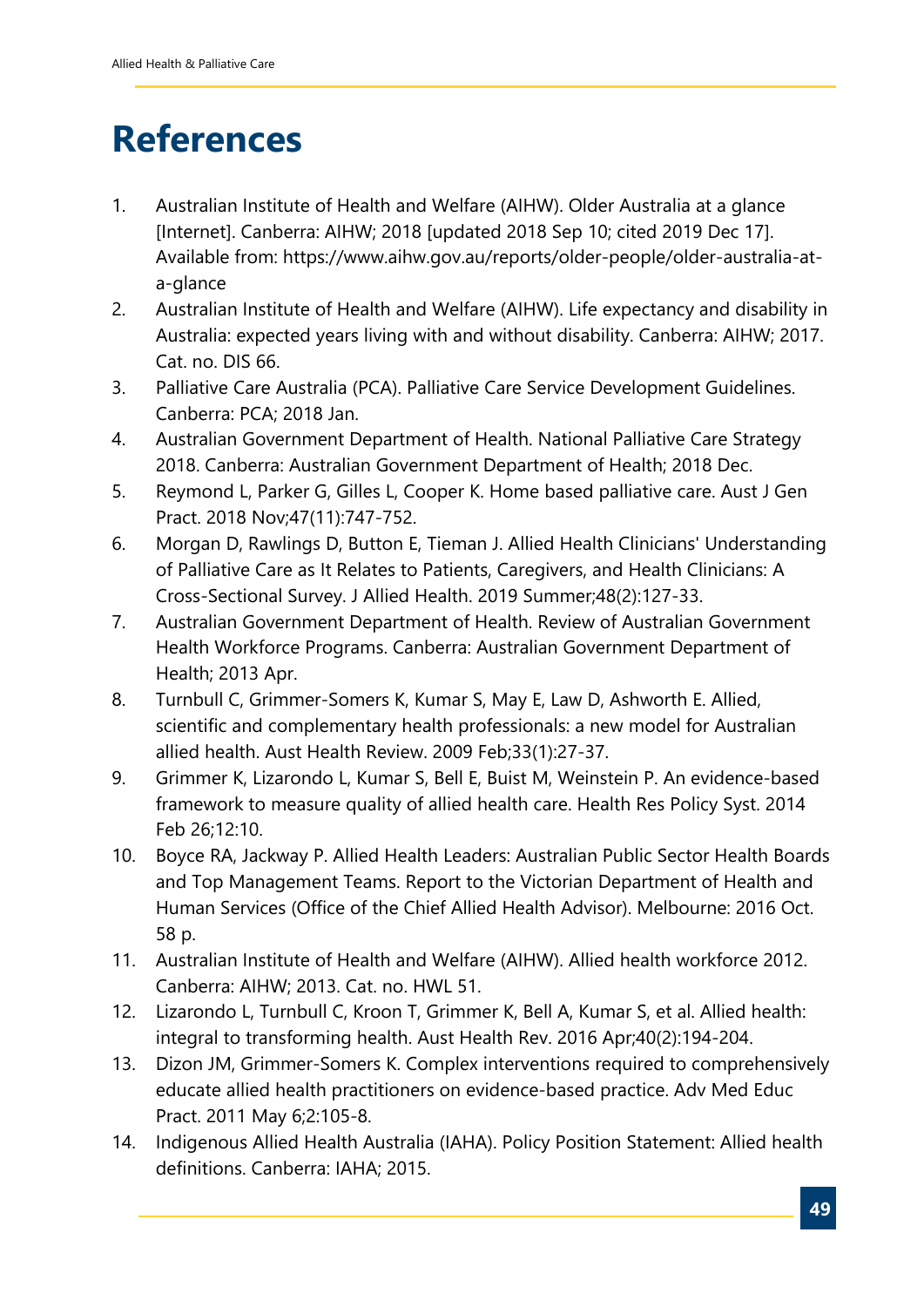- 15. Australian Institute of Health and Welfare (AIHW). Australia's health 2018. Canberra: AIHW, 2018 Contract No.: Australia's health series no. 16. AUS 221.
- 16. Australian Allied Health Leadership Forum (AAHLF). What is Allied Health? [Internet]. AAHLF; 2018 [cited 2018 May 17]. Available from: http://aahlf.com/whatis-allied-health/
- 17. Health Education and Training Institute (HETI). Best Practice Governance Framework for Allied Health Education and Training: Guidelines to support the development of allied health capabilities in the delivery of personcentred care. Sydney: HETI; 2012.
- 18. Lizarondo L. Exploring the determinants of evidence-based practice in allied health using the iCAHE journal club as a medium. Adelaide: University of South Australia; 2013.
- 19. Uy J, Lizarondo L, Atlas A. ASPIRE for quality: a new evidence-based tool to evaluate clinical service performance. BMC Res Notes. 2016 Jun 13;9:306.
- 20. Solomon D, Graves N, Catherwood J. Allied health growth: what we do not measure we cannot manage. Hum Resour Health. 2015;13:32.
- 21. Allied Health Professions Australia (AHPA). Allied health professions [Internet]. Melbourne: AHPA; 2017 [cited 2018 Apr 12]. Available from: https://ahpa.com.au/allied-health-professions/
- 22. Australian Health Practitioner Regulation Agency (AHPRA). National Boards [Internet]. Canberra: AHPRA; 2017 [updated 2017 Nov 3; cited 2019 Dec 17]. Available from https://www.ahpra.gov.au/national-boards.aspx
- 23. Australian Government Department of Health. Medicare Benefits Schedule Book. Canberra: Australian Government Department of Health; 2019 Nov 1.
- 24. Buchan J, Law D. A review of allied health workforce models and structures: A report to the Victorian Ministerial Advisory Committee for Allied Health. Melbourne: Victorian Government; 2016.
- 25. Australian Institute of Health and Welfare (AIHW). Australia's allied health workforce growing [Internet]. Canberra: AIHW; 2014 [cited 2018 Apr 11]. Available from: https://www.aihw.gov.au/news-media/media-releases/2014/2014 dec/australia-s-allied-health-workforce-growing
- 26. Australian Health Practitioner Regulation Agency (AHPRA). About the National Scheme [Internet]. Canberra: AHPRA; 2015 [updated 2015 Aug 27; cited 2018 Apr 20]. Available from: http://www.ahpra.gov.au/About-AHPRA/What-We-Do/FAQ.aspx
- 27. Australian Health Practitioner Regulation Agency (AHPRA). About [Internet] Canberra: AHPRA; 2018 [updated 2015 Jan 12; cited 2018 Apr 19]. Available from: http://www.ahpra.gov.au/About-AHPRA.aspx
- 28. Australian Institute of Health and Welfare (AIHW). Australia's health 2016. Canberra: AIHW; 2016. Cat. no. AUS 199.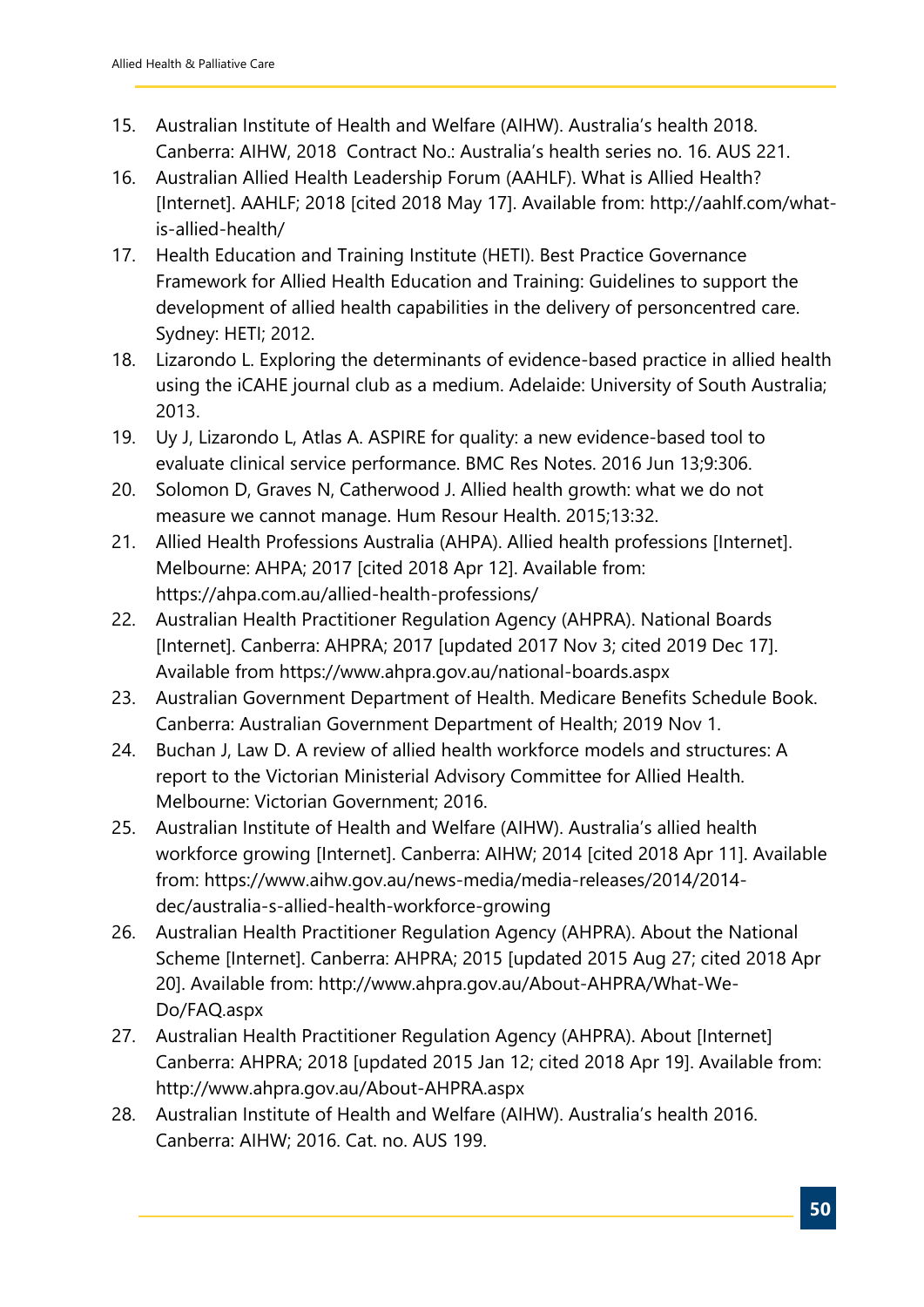- 29. Australian Health Practitioner Regulation Agency (AHPRA). Continuing Professional Development [Internet]. Canberra: AHPRA; 2018 [updated 2018 Aug 8; cited 2019 Dec 17]. Available from: http://www.ahpra.gov.au/Education/Continuing-Professional-Development.aspx
- 30. Lizarondo L, Grimmer K, Kumar S. Exploring the individual determinants of evidence uptake in allied health using a journal club as a medium. Adv Med Educ Pract. 2013 Mar 31;4:43-53.
- 31. Indigenous Allied Health Australia (IAHA). Policy Position Statement: The importance of allied health. Canberra: IAHA; 2015.
- 32. Indigenous Allied Health Australia (IAHA). Indigenous Allied Health Australia (IAHA) [Internet]. Canberra: IAHA; 2019 [cited 2019 Dec 17]. Available from: http:// iaha.com.au/
- 33. Australasian Allied Health Benchmarking Consortium (AAHBC). What does AAHBC do? [Internet]. AAHBC; 2014 [cited 2019 Jul 26]. Available from: https://www.aahbc.org/about/what-does-aahbc-do/
- 34. CRANAplus. Cranaplus Information Booklet. Cairns: CRANAplus; 2019.
- 35. University of South Australia. International Centre for Allied Health Evidence [Internet] Adelaide: University of South Australia; 2019 [cited 2019 Dec 17]. Available from: http://www.unisa.edu.au/Research/Sansom-Institute-for-Health-Research/Research/Allied-Health-Evidence/
- 36. Australian Government Department of Health. Health Workforce Summaries [Internet]. Canberra: Australian Government Department of Health; 2019 [updated 2019 Mar 15; cited 2019 Dec 10]. Available from: https://hwd.health.gov.au/summary.html#part-3
- 37. SA Health. Career pathways for allied health professionals and assistants [Internet]. Adelaide: SA Health; 2019 [updated 2019 Jul 24; cited 2019 Nov 8]. Available from: https://www.sahealth.sa.gov.au/wps/wcm/connect/public%20content/sa%20health %20internet/clinical%20resources/allied%20and%20scientific%20health/career%20 pathways%20for%20allied%20health%20professionals
- 38. Queensland Health. Extended Scope of Practice [Internet]. Brisbane: Queensland Health; 2016 [updated 2016 Apr 12; cited 2019 Dec 11]. Available from: https://www.health.qld.gov.au/ahwac/html/extended-scope
- 39. SA Health. Standards and guidelines for allied and scientific health [Internet]. Adelaide: SA Health; 2019 [updated 2019 Sep 24; cited 2019 Dec 17]. Available from:

http://www.sahealth.sa.gov.au/wps/wcm/connect/public+content/sa+health+inter net/clinical+resources/allied+and+scientific+health/standards+and+guidelines+fo r+allied+and+scientific+health

40. Department of Health and Human Services (DHHS). Allied health: credentialling, competency and capability framework (revised edition) Driving effective workforce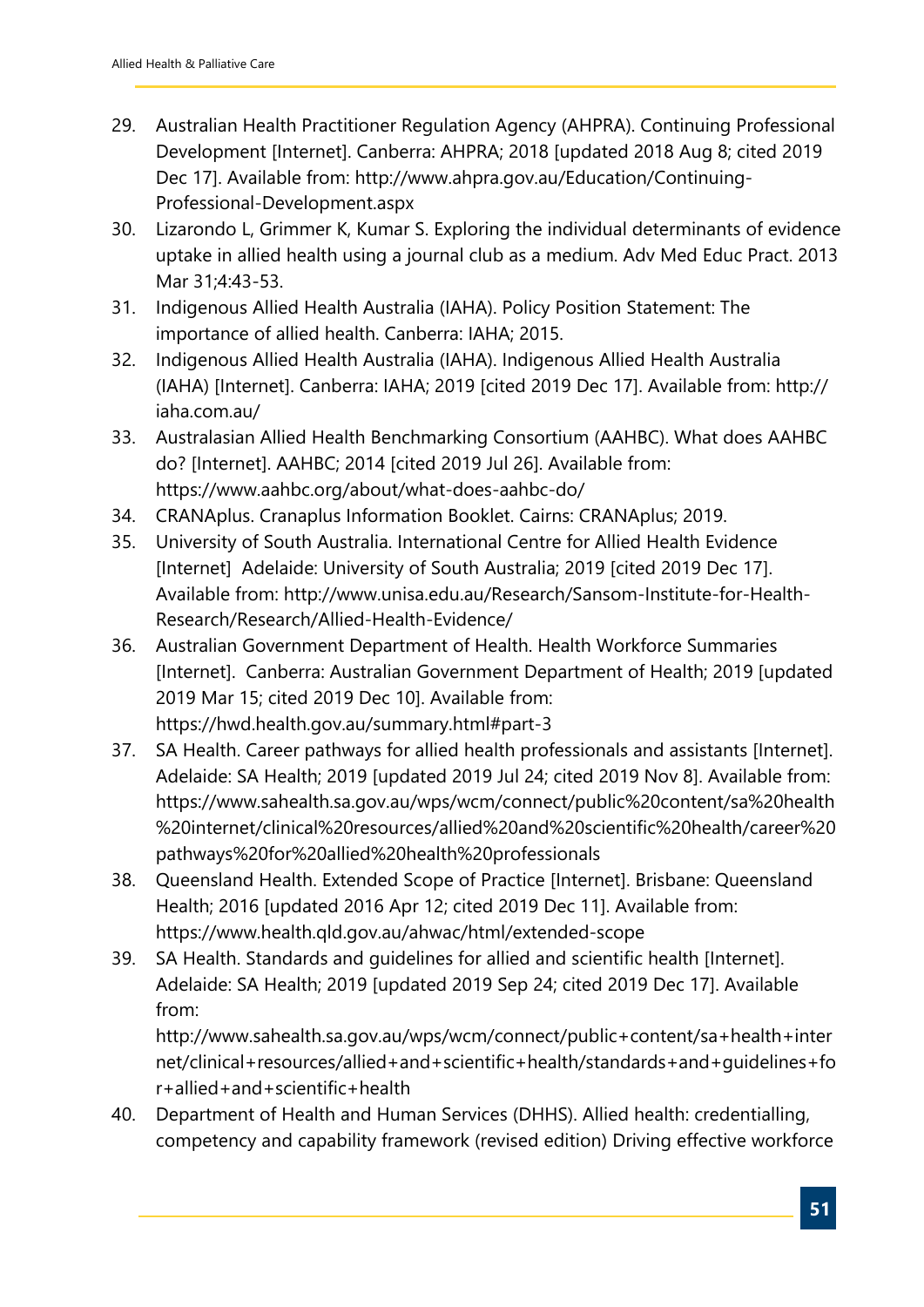practice in a changing health environment. Melbourne: Victorian Government; 2016 Dec.

- 41. National Disability Insurance Scheme (NDIS). What is the NDIS? [Internet]. Canberra: National Disability Insurance Agency; 2019 [updated 2019 Oct 15; cited 2019 Dec 11]. Available from: https://www.ndis.gov.au/understanding/what-ndis
- 42. Allied Health Professions Australia (AHPA). Access to allied health services [Internet]. Melbourne: AHPA; 2017 [cited 2019 Dec 11]. Available from: https://ahpa.com.au/access-to-allied-health-services/
- 43. NSW Government. Who's who of hospital staff: Information for family members/friends who are Carers. Sydney: NSW Government Northern Sydney Local Health District; 2013 Oct.
- 44. Occupational Therapy Australia (OTA). Position Paper: The role of allied health assistants in supporting occupational therapy practice. Melbourne: OTA; 2015.
- 45. Lizarondo L, Kumar S, Hyde L, Skidmore D. Allied health assistants and what they do: A systematic review of the literature. J Multidiscip Healthc. 2010 Aug 19;3:143- 53.
- 46. Queensland Health. Clinical Task Instructions [Internet]. Brisbane: Queensland Government; 2019 [updated 2019 Jul 4; cited 2019 Nov 8]. Available from: https://www.health.qld.gov.au/ahwac/html/clintaskinstructions
- 47. Mavromaras K, Knight G, Isherwood L, Crettenden A, Flavel J, Karmel T, et al. 2016 National Aged Care Workforce Census and Survey - The Aged Care Workforce, 2016. Canberra: Australian Government Department of Health, 2017 Mar.
- 48. Australian Institute of Health and Welfare (AIHW). GEN fact sheet 2015-16: People's care needs in aged care. Canberra: AIHW; 2017.
- 49. Palliative Care Australia (PCA). National Palliative Care Standards 5th Ed. Canberra: PCA; 2018.
- 50. Johnson C, Girgis A, Paul C, Currow DC, Adams J, Aranda S. Australian palliative care providers' perceptions and experiences of the barriers and facilitators to palliative care provision. Support Care Cancer. 2011 Mar;19(3):343-51.
- 51. Abel J, Kellehear A. Palliative care reimagined: a needed shift. BMJ Support Palliat Care. 2016 Mar;6(1):21-6.
- 52. CareSearch. Practice Settings [Internet]. Adelaide: CareSearch; 2017 [updated 2017 Jan 23; cited 2019 Dec 11]. Available from: https://www.caresearch.com.au/caresearch/tabid/2750/Default.aspx
- 53. Cancer Council NSW. The palliative care team [Internet]. Sydney: Cancer Council NSW; 2015 [cited 2019 Apr 11]. Available from: https://www.cancercouncil.com.au/cancer-information/advanced-cancer/palliativecare/team/
- 54. Watson MS, Campbell R, Vallath N, Ward S, Wells J, editors. The contribution to palliative care of allied health professions. Oxford Handbook of Palliative Care. 3rd ed. Oxford: Oxford University Press; 2019. p. 673-714.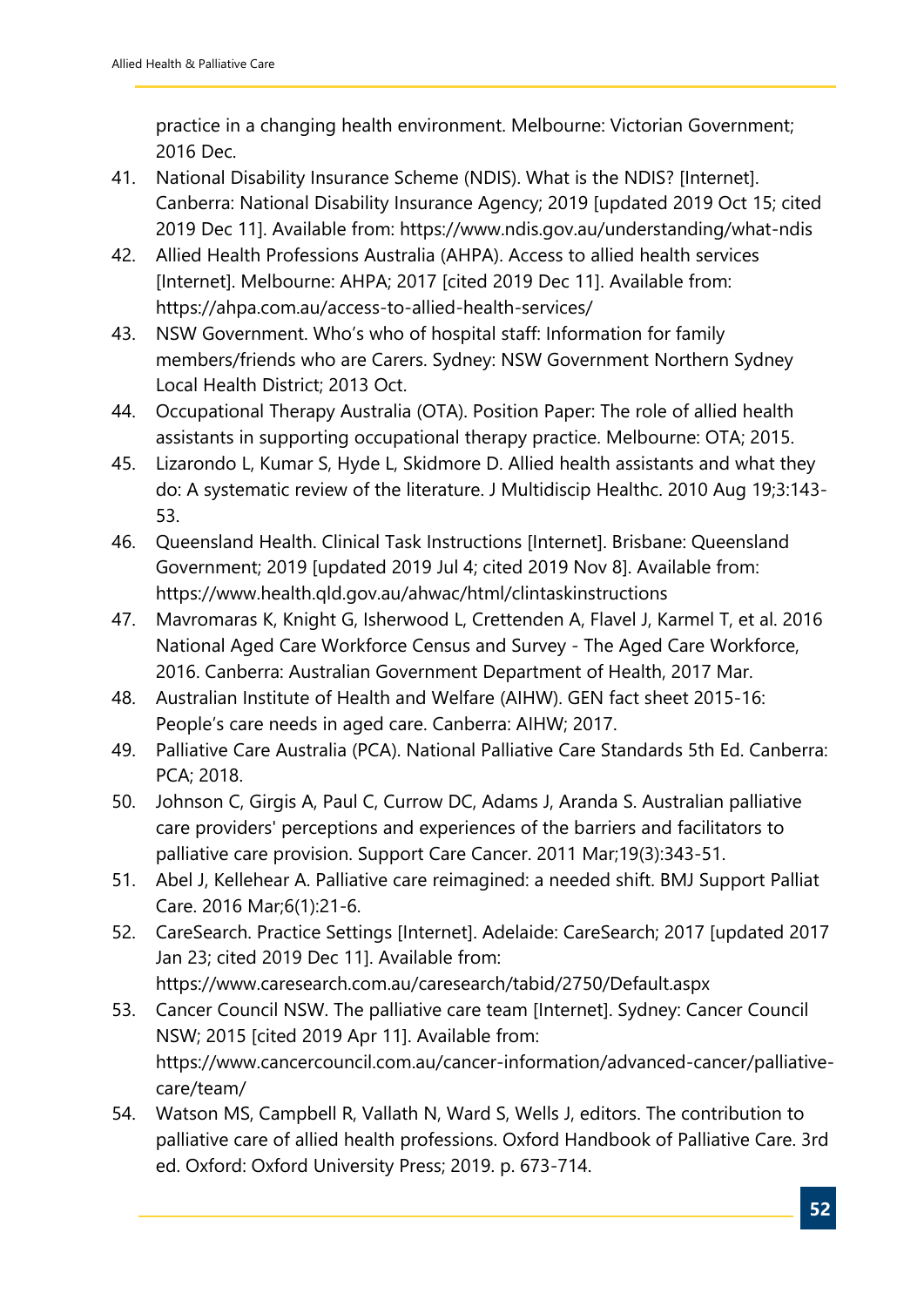- 55. Wood MJM. The contribution of art therapy to palliative medicine. In: Cherny N, Fallon M, Kaasa S, Portenoy RK, Currow DC, editors. Oxford Textbook of Palliative Medicine. 5th ed. Oxford: Oxford University Press; 2015.
- 56. Handzo G, Puchalski C. The role of the chaplain in palliative care. In: Cherny N, Fallon M, Kaasa S, Portenoy RK, Currow DC, editors. Oxford Textbook of Palliative Medicine. 5th ed. Oxford: Oxford University Press; 2015.
- 57. Richardson R, Davidson I. The contribution of the dietitian and nutritionist to palliative medicine. In: Cherny N, Fallon M, Kaasa S, Portenoy RK, Currow DC, editors. Oxford Textbook of Palliative Medicine. 5th ed. Oxford: Oxford University Press; 2015.
- 58. Dietitians Association of Australia (DAA). Oncology Role Statement. Canberra: DAA; 2017.
- 59. van der Steen JT, Smaling HJA, van der Wouden JC, Bruinsma MS, Scholten R, Vink AC. Music-based therapeutic interventions for people with dementia. Cochrane Database Syst Rev. 2017 May 2;5:CD003477.
- 60. Schmid W, Rosland JH, von Hofacker S, Hunskar I, Bruvik F. Patient's and health care provider's perspectives on music therapy in palliative care - an integrative review. BMC Palliat Care. 2018 Feb 20;17(1):32.
- 61. O'Callaghan C. Music therapy in palliative care. In: Cherny N, Fallon M, Kaasa S, Portenoy RK, Currow DC, editors. Oxford Textbook of Palliative Medicine. 5th ed. Oxford: Oxford University Press; 2015.
- 62. McConnell T, Porter S. Music therapy for palliative care: A realist review. Palliat Support Care. 2017 Aug;15(4):454-64.
- 63. Occupational Therapy Australia (OTA). Position Paper: Occupational therapy in palliative care. Melbourne: OTA; 2015.
- 64. Cooper J, Kite N. Occupational therapy in palliative care. In: Cherny N, Fallon M, Kaasa S, Portenoy RK, Currow DC, editors. Oxford Textbook of Palliative Medicine. 5th ed. Oxford: Oxford University Press; 2015.
- 65. Hammill K, Bye R, Cook C. Occupational Therapy for People Living with a Life-Limiting Illness: A Thematic Review. Br J Occup Ther. 2014 Nov 14;77(11):582-9.
- 66. Morgan DD, White KM. Enabling Participation in Meaningful and Essential Occupations in End-of-Life Care. In: Soderback I, editor. International Handbook of Occupational Therapy Interventions. 2nd ed. New York: Springer; 2015. p. 787-96.
- 67. Mills K, Payne A. Enabling occupation at the end of life: A literature review. Palliat Support Care. 2015 Dec;13(6):1755-69.
- 68. Gibbs M. The contribution of the clinical pharmacist in palliative care. In: Cherny N, Fallon M, Kaasa S, Portenoy RK, Currow DC, editors. Oxford Textbook of Palliative Medicine. 5th ed. Oxford: Oxford University Press; 2015.
- 69. English AM. Physiotherapy in palliative care. In: Cherny N, Fallon M, Kaasa S, Portenoy RK, Currow DC, editors. Oxford Textbook of Palliative Medicine. 5th ed. Oxford: Oxford University Press; 2015.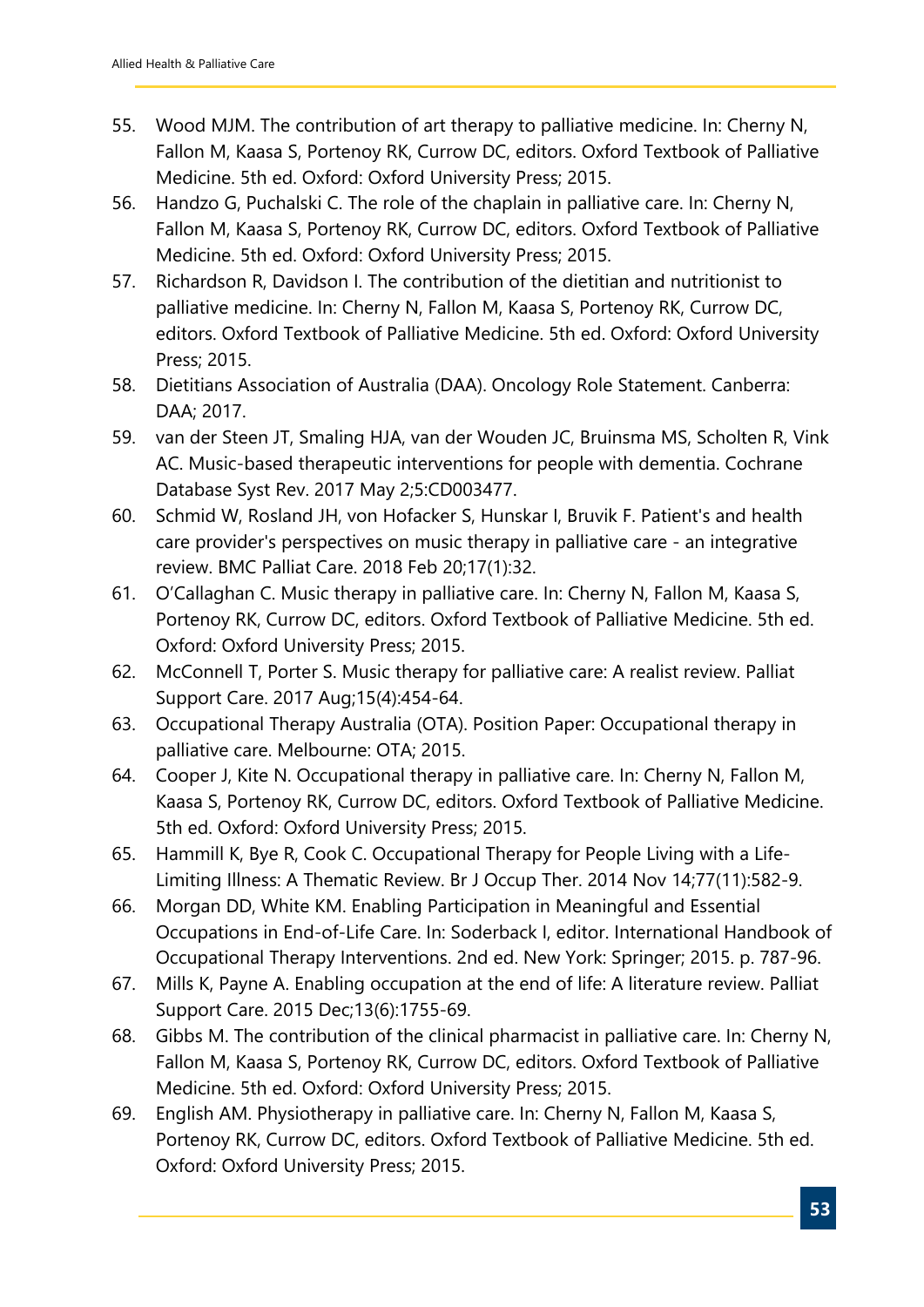- 70. Putt K, Faville KA, Lewis D, McAllister K, Pietro M, Radwan A. Role of Physical Therapy Intervention in Patients With Life-Threatening Illnesses. Am J Hosp Palliat Care. 2017 Mar;34(2):186-96.
- 71. Laakso L. The role of physiotherapy in palliative care. Aust Fam Physician. 2006 Oct;35(10):781.
- 72. Coronado RA, Albers HE, Allen JL, Clarke RG, Estrada VA, Simon CB, et al. Pain-Reducing Effects of Physical Therapist-Delivered Interventions: A Systematic Review of Randomized Trials Among Older Adults With Dementia. J Geriatr Phys Ther. 2019 Apr 15.
- 73. Pautex S. Rehabilitation for Palliative Care and End-of-Life Management. In: Masiero S, Carraro U, editors. Rehabilitation Medicine for Elderly Patients. Cham (CH): Springer International Publishing; 2018. p. 515-8.
- 74. Mehnert A. Clinical psychology in palliative care. In: Cherny N, Fallon M, Kaasa S, Portenoy RK, Currow DC, editors. Oxford Textbook of Palliative Medicine. 5th ed. Oxford: Oxford University Press; 2015.
- 75. Altilio T, Laing N. Social work in palliative care. In: Cherny N, Fallon M, Kaasa S, Portenoy RK, Currow DC, editors. Oxford Textbook of Palliative Medicine. 5th ed. Oxford: Oxford University Press; 2015.
- 76. Bennett MR. PLISSIT Interventions and Sexual Functioning: Useful Tools for Social Work in Palliative Care? J Soc Work End Life Palliat Care. 2019 Oct-Dec;15(4):157- 174.
- 77. Wang CW, Chan CLW, Chow AYM. Social workers' involvement in advance care planning: a systematic narrative review. BMC Palliat Care. 2017 Jul 10;17(1):5.
- 78. Kelly K, Cumming S, Corry A, Gilsenan K, Tamone C, Vella K, et al. The role of speech-language pathologists in palliative care: Where are we now? A review of the literature. Prog Palliat Care. 2016 Jul 26;24(6):315-23.
- 79. Krikheli L, Mathisen BA, Carey LB. Speech-language pathology in paediatric palliative care: A scoping review of role and practice. Int J Speech Lang Pathol. 2018 Oct;20(5):541-53.
- 80. Luckett T, Reid KLP. Speech and language therapy in palliative care. In: Cherny N, Fallon M, Kaasa S, Portenoy RK, Currow DC, editors. Oxford Textbook of Palliative Medicine. 5th ed. Oxford: Oxford University Press; 2015.
- 81. Swan K, Hopper M, Wenke R, Jackson C, Till T, Conway E. Speech-Language Pathologist Interventions for Communication in Moderate-Severe Dementia: A Systematic Review. Am J Speech Lang Pathol. 2018 May 3;27(2):836-52.
- 82. Chahda L, Mathisen BA, Carey LB. The role of speech-language pathologists in adult palliative care. Int J Speech Lang Pathol. 2017 Feb;19(1):58-68.
- 83. O'Reilly AC, Walshe M. Perspectives on the role of the speech and language therapist in palliative care: An international survey. Palliat Med. 2015 Sep;29(8):756-61.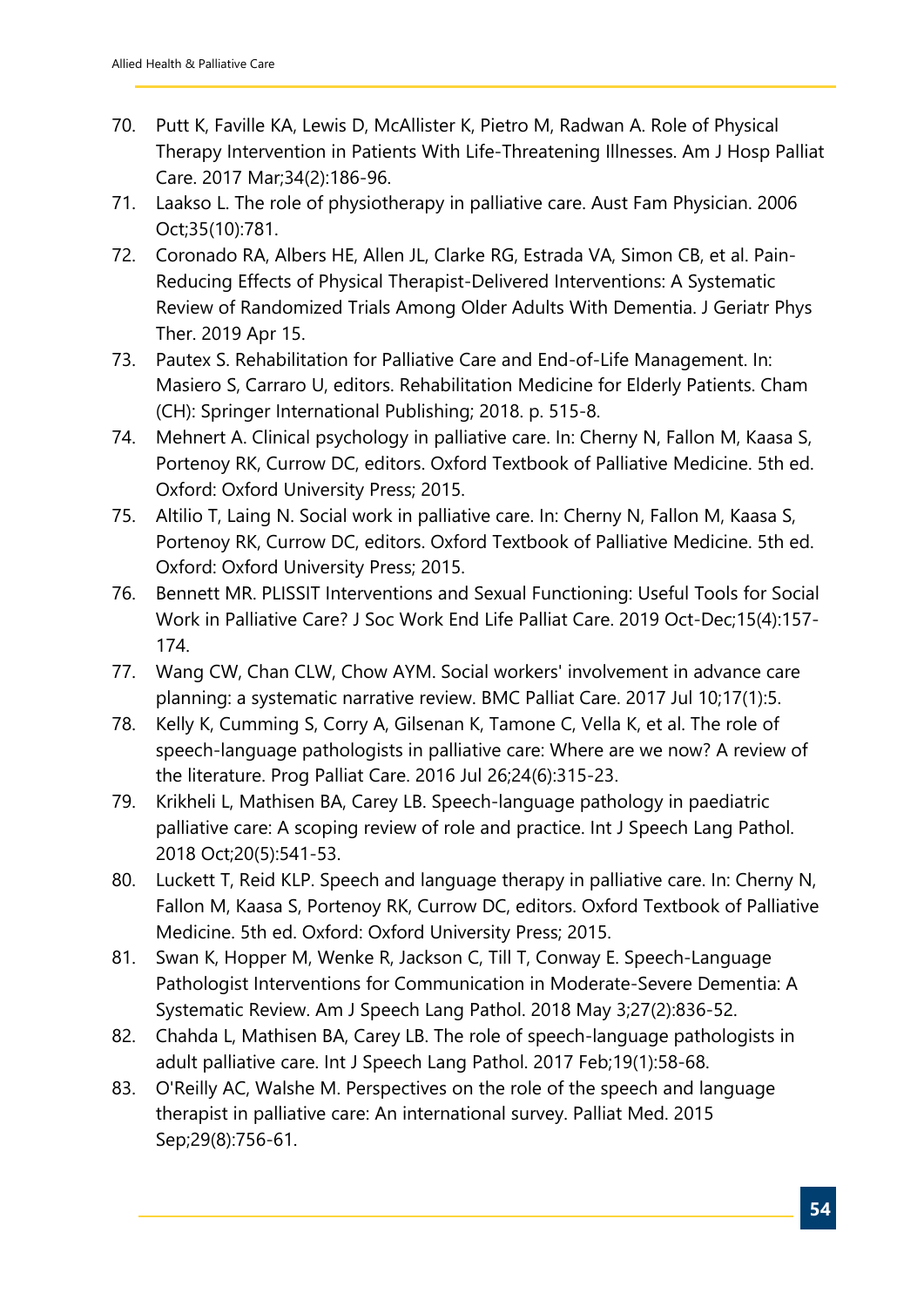- 84. Australian Physiotherapy Association (APA). Position Statement: Scope of practice. Melbourne: APA; 2016.
- 85. Cancer Council Australia. Understanding Palliative Care A guide for people with cancer, their families and friends. Sydney: Cancer Council Australia; 2019 May.
- 86. Palliative Care Australia (PCA). Palliative Care Service Provision in Australia: A Planning Guide. Canberra: PCA; 2003.
- 87. Cobbe S, Kennedy N. Physical Function in Hospice Patients and Physiotherapy Interventions: A Profile of Hospice Physiotherapy. J Palliat Med. 2012 Jul;15(7):760- 7.
- 88. Cobbe S, Nugent K, Slattery S, Lynch M, Real S. A profile of hospice-at-home physiotherapy for community-dwelling palliative care patients. Int J Palliat Nurs. 2013 Jan;19(1):39-45.
- 89. Mitchell G, Senior H, Foster M, Williams I, Chaffey J, Chambers R, et al. The role of allied health in the management of complex conditions in a comprehensive primary care setting. Canberra: Australian Primary Health Care Research Institute (APHCRI); 2012 Mar.
- 90. Saurman E, Lyle D, Wenham S, Cumming M. A mapping study to guide a palliative approach to care. Rural Remote Health. 2019 Feb;19(1):4625.
- 91. North Western Melbourne Primary Health Network. MBS remuneration to support planned palliative care for patients. Melbourne: North Western Melbourne Primary Health Network.
- 92. Gamondi C, Larkin P, Payne S. Core competencies in palliative care: an EAPC White Paper on palliative care education - part 1. Eur J Palliat Care. 2013 Mar-Apr;20(2):86-91.
- 93. Jünger S, Payne SA, Costantini A, Kalus C, Werth JL Jr. The EAPC Task Force on Education for Psychologists in Palliative Care. Eur J Palliat Care. 2010 Mar-Apr;17(2):84-7.
- 94. Strada A. Palliative Psychology: Clinical Perspectives on an Emerging Specialty. New York: Oxford University Press; 2018.
- 95. Payne SA, Preston NJ, Turner JM, Rolls L. Research in palliative care: can hospices afford not to be involved? A report for the Commission into the Future of Hospice Care. London: Help the Hospices; 2013.
- 96. Miller B, McCarthy A, Hudson S. The impact of physical activity on selfmanagement in palliative patients: A collaborative service evaluation and a step towards becoming research active. Prog Palliat Care. 2018 May 18;26(3):142-7.
- 97. Gravier S, Morgan D. Becoming research active step by step. Connections. 2019 Aug.
- 98. Speech Pathology Australia. Research Grants [Internet]. Melbourne: Speech Pathology Australia; 2019 [cited 2019 Nov 7]. Available from: https://www.speechpathologyaustralia.org.au/SPAweb/Members/Research\_Grants/